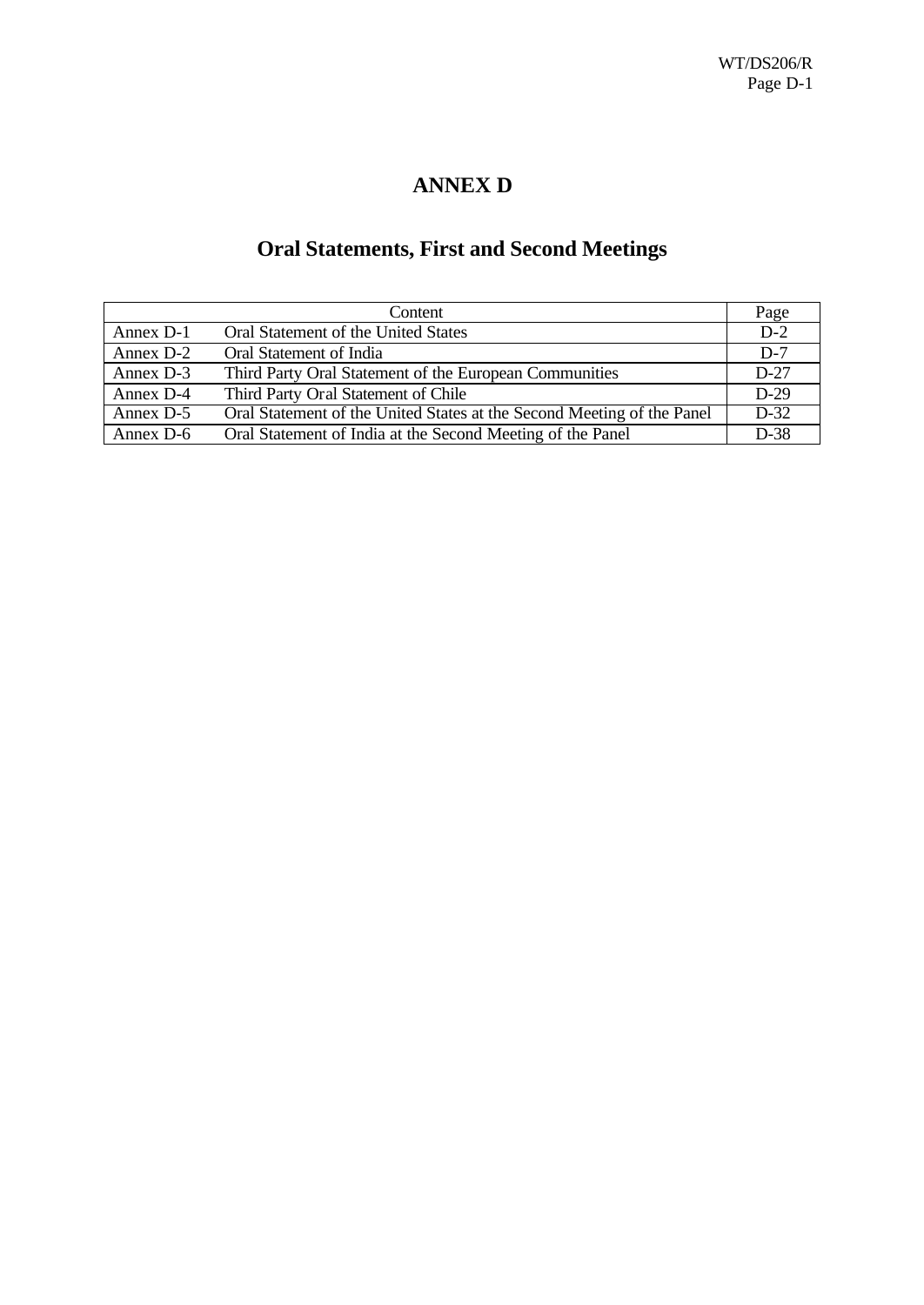# **ANNEX D-1**

# ORAL STATEMENT OF THE UNITED STATES

### (23 July 2002)

1. Mr. Chairman, members of the Panel, on behalf of the United States delegation, I would like to thank you for providing this opportunity to comment on certain issues raised by India in its First Written Submission. We do not intend to offer a lengthy statement today; you have our written submission, and we will not repeat all of the comments that we made there. We will be pleased to receive any questions you may have at the conclusion of our statement.

2. Mr. Chairman, before beginning, I want to comment briefly on India's new claim with respect to "special circumspection." In light of the Panel's ruling that it will not consider this claim, and in light of the fact that we have not seen these arguments before, we will not today respond in detail. However, for the record I want to note that the US authorities did, in fact, corroborate the offer. Also for the record, we wish to note that we contest and disagree with the factual and legal arguments India has made today regarding the new claim.

3. I would like to emphasize at the outset a few points regarding the standard of review under Article 17.6 of the AD Agreement. First, panels may not conduct *de novo* evaluation of the facts. Unless a panel finds that the authorities' establishment of the facts before it was improper, or that their evaluation of those facts was biased and unobjective, the evaluation should not be overturned, even if the panel would have reached a different determination had the same facts been before it in the first instance.  $(1^{\text{st}}$  US sub.,  $\P$ 61 - $\P$ 66).

4. Second, panels must uphold the investigating authorities' interpretations of the AD Agreement if those interpretations are permissible. Where there are several permissible interpretations of an AD Agreement provision, a panel must not impose its preferred interpretation on the Member concerned. To do so would be to add impermissibly to the obligations to which the WTO Members have agreed.  $(1<sup>st</sup> US$ sub., ¶67 -¶73).

5. The central issue in this case relates to the US authorities' reliance on facts available – as provided for in Article 6.8 and Annex II of the AD Agreement – in its anti-dumping investigation of steel plate imports from India.

6. The AD Agreement provides that Members have the right to impose remedial duties if dumped imports are injuring their domestic industry. To invoke that right, a Member must first conduct an investigation to determine if dumping and injury exist. That dumping investigation, as prescribed by the AD Agreement, requires a great deal of information, most of which can only be obtained from the exporters. The position advocated by India in this case would place respondent exporters in total control of what data is used in the dumping calculation and make a meaningful investigative process impossible. Such an interpretation of the AD Agreement is, therefore, inconsistent with its object and purpose.

7. In contrast, the United States' interpretation of the AD Agreement is consistent with its object and purpose and preserves the balance of rights and obligations it establishes. Specifically, it is the view of the United States that, consistent with the AD Agreement, an investigating authority may determine that an exporter's response is so substantially flawed that it cannot form a reliable basis for a dumping calculation. In such a case, rejection of the entire response is warranted. The case now before you is such a case.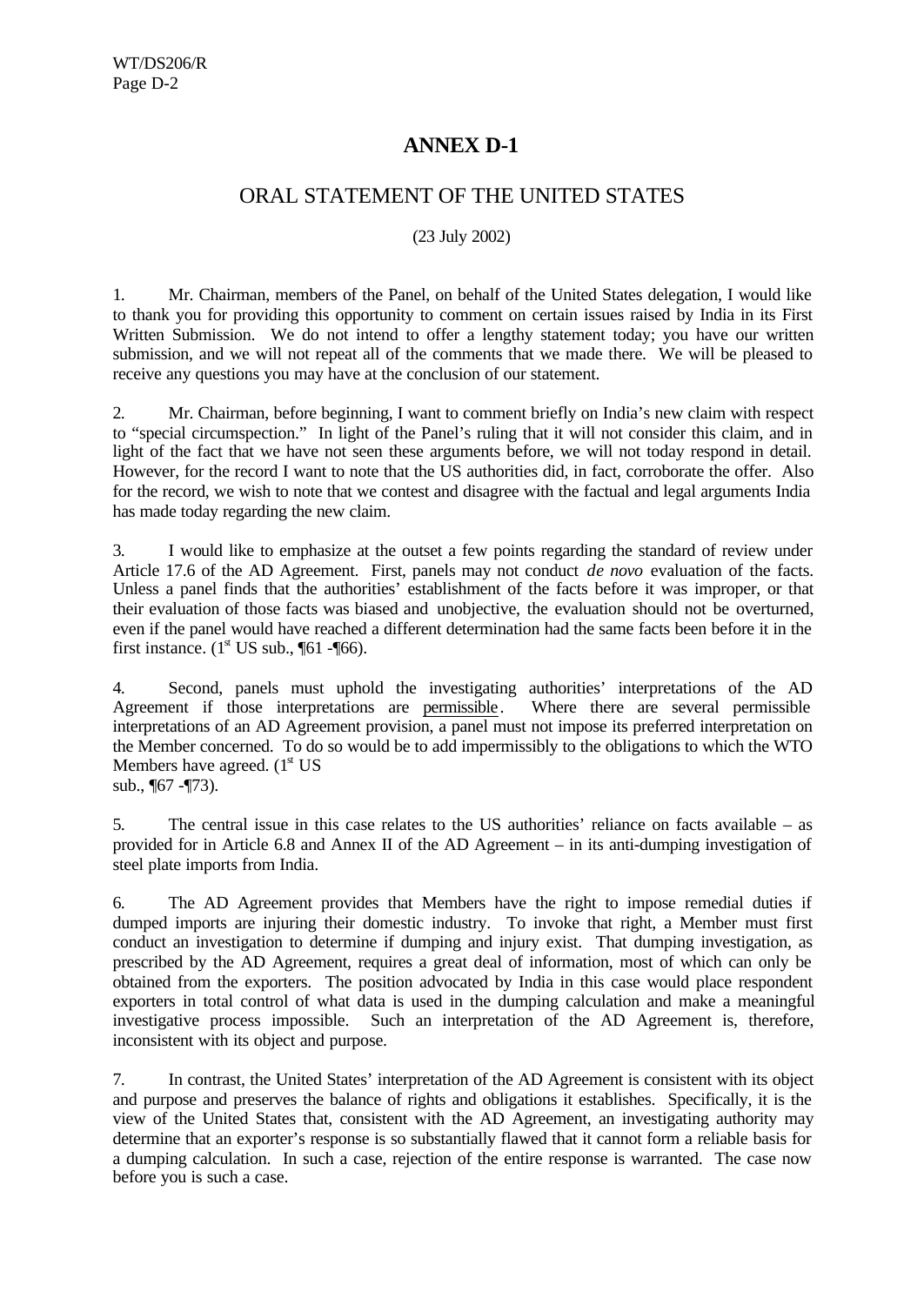8. Article 6.8 of the AD Agreement provides that, in such circumstances, "preliminary and final determinations . . . may be made on the basis of the facts available". In this case, the US authorities relied on the facts available only after 1) providing numerous opportunities and making extensive efforts to assist the Indian respondent to provide usable data; 2) advising the Indian respondent repeatedly and specifically that the use of facts available would be required if it did not provide the necessary information; and 3) fully explaining its reasons for using facts available in its published determinations. In short, the US authorities' reliance on facts available in this case complied with Article 6.8 and Annex II of the AD Agreement.

9. As the Appellate Body stated in the *Japan Hot-Rolled* case, the goal of an anti-dumping investigation is "ensuring objective decision-making based on facts." But in order for investigating authorities to *make* objective decisions based on facts, they must have *access* to those facts. The goal of an anti-dumping duty investigation is frustrated when a responding party does not provide the necessary information. As a result, the AD Agreement's authorization to use facts available when the necessary facts are not provided is absolutely essential to the ability of an investigating authority to conduct an anti-dumping investigation.

10. The purpose of the objective standard for decision-making is to permit neutral determinations to be made without bias toward either the party that could be subject to duties or the party being injured by any dumping. When investigating authorities rely on facts available, it is not possible to determine whether those facts are advantageous to the responding party because the information necessary to determine that party's actual margin of dumping is not available. Thus, an interpretation of the AD Agreement that would allow responding parties to selectively provide information and yet require investigating authorities to use that information regardless of how incomplete it is, would encourage selective responses and defeat the underlying purpose of an investigation, to ensure "objective decision-making based on facts".

11. India is seeking just such an interpretation in this case. India is asking the Panel to require the US authorities to use some – but not much – of the information submitted by the Indian respondent because – in India's view – this information was good enough to be used. But the US authorities could not – and the Panel should not – focus on just a fraction of the information before it and ignore the rest of it. India and the Indian respondent concede that the home market sales, cost of production, and constructed value information that the Indian respondent supplied was completely unusable. And yet, India claims that the AD Agreement required the US authorities to use the US pricing information that the respondent did provide to calculate an anti-dumping margin, notwithstanding that this data itself also was flawed and represented only a fraction of the information necessary for an antidumping analysis.

12. Article 31 of the Vienna Convention provides that a treaty provision shall be interpreted in accordance with the ordinary meaning of its terms in their context and in light of its object and purpose. India's arguments are not based on the actual text of Article 6.8 and Annex II of the AD Agreement, but on terms that India would have this Panel read into the Agreement. For example, India agues that Annex II, para. 3 creates obligations with respect to "categories" of information, even though the term "categories" does not appear in the text. Similarly, India argues that Annex II, para. 3 addresses what types of information authorities "must use," when in fact it only addresses what they "should take into account." As we discuss in our First Written Submission, at paragraph 88, adopting India's interpretation would lead to absurd results. Panels should disfavour such interpretations.

13. India's interpretation is also contrary to the object and purpose of the AD Agreement in that it effectively undermines the ability of an investigating authority to take action to offset injurious dumping. Stripped to its essence, India's argument is that the AD Agreement permits respondents to provide only that information that supports their interests, and requires investigating authorities to use that information. If India's argument were credited, no respondent would ever submit information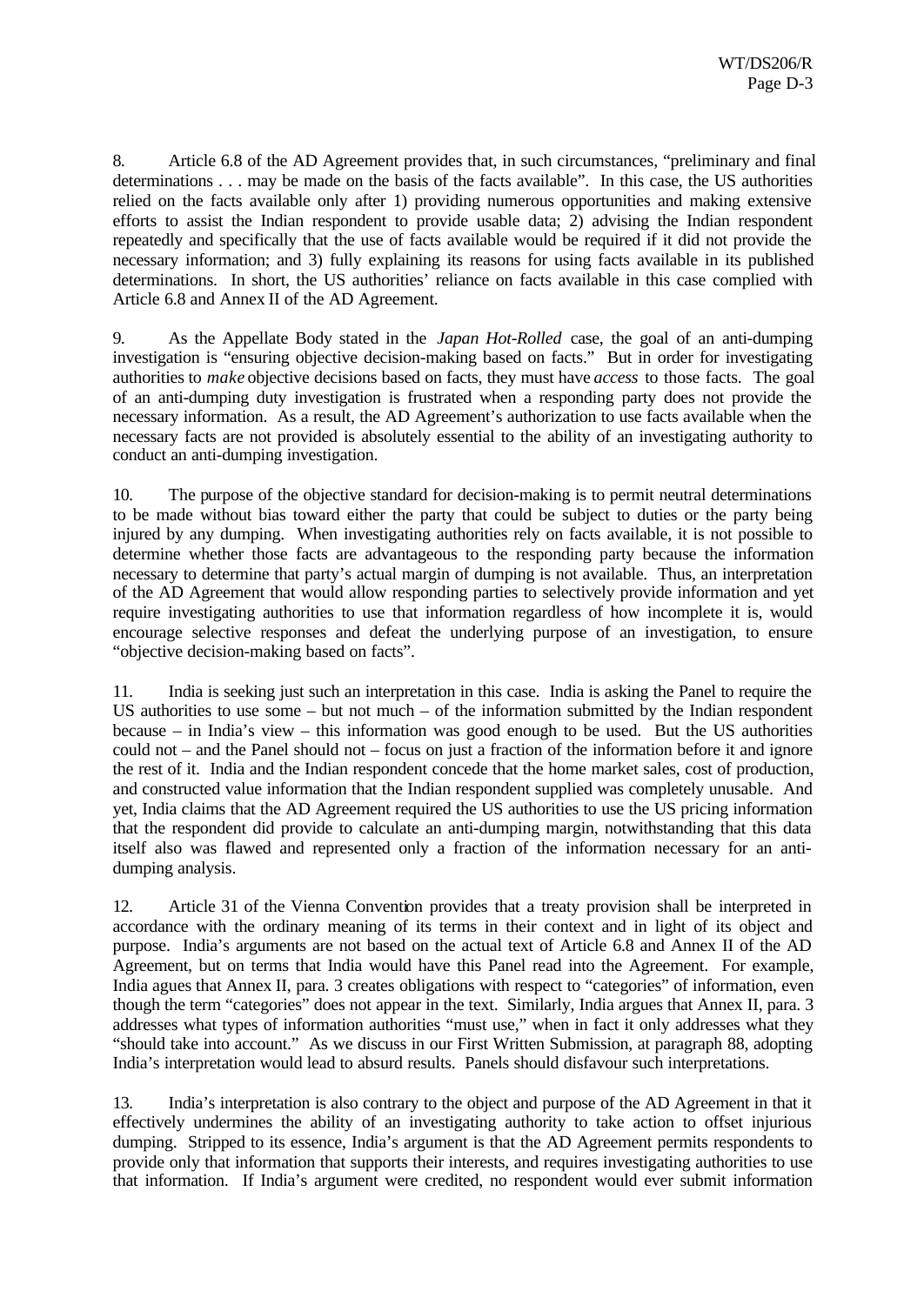detrimental to its interests. If its home market prices or its costs of production were high, it would never provide a home market sales database or a cost submission. Conversely, if its export prices were low, it would never submit those export sales. The AD Agreement would be seen as providing for and protecting such behaviour. There is no basis for such an interpretation in the text of the AD Agreement. The role of this Panel is to interpret the language actually used in the AD Agreement, not the language that India wishes were used.

### **The Information Necessary for an Anti-Dumping Investigation**

14. At the center of this dispute is the meaning of the term "information" as used in Article 6.8 and Annex II of the Agreement. The word "information" is a general term and its interpretation depends on its context. Article 6.8 of the AD Agreement states that an investigating authority may apply facts available in its anti-dumping calculations if parties fail to provide "necessary" information. In the context of the AD Agreement, which defines dumping based on a comparison of the export price with the normal value, in the ordinary course of trade, the "necessary" information for conducting an anti-dumping investigation includes prices of the subject merchandise in the domestic market of the exporting country, export prices of the subject merchandise, and, in appropriate circumstances, cost of production information and constructed value information.

15. Like most investigating authorities, those in the United States are highly dependent on a respondent to provide the information necessary for an accurate and reliable anti-dumping analysis; they cannot force a respondent to provide the information. But while investigating authorities cannot control the quantity or quality of information provided by a respondent, they can – and must – assess the facts of each case to determine whether a respondent has supplied the necessary information that allows the investigating authority to carry out its analysis in an accurate manner. At times, a respondent may provide all of the necessary information, save minor instances in which the data is unavailable or outside of its control. At other times, a respondent may refuse to supply information altogether.

16. In the case of the Indian respondent, the information that it did provide was completely unusable. Even after the US authorities gave the Indian respondent multiple opportunities to cure deficiencies, the information submitted remained completely unusable. Despite the fact that the US authorities issued their standard questionnaire and at least five major supplemental requests for information, at the time the Final Determination was due, the US authorities were still missing information they had requested of the Indian respondent more than six months earlier. (1st US Sub. 150-155). Furthermore, when the computer databases provided by the Indian respondent proved unworkable, US Department of Commerce staff made extensive efforts to assist the Indian respondent in addressing the deficiencies, but to no avail.  $(1<sup>st</sup> US Sub. 24, 29)$ . The Indian respondent insisted that its information could be verified with its own books and records but – after a careful on-site examination – this proved not to be the case. Even the US sales data upon which the Indian respondent – and now India – relies had flaws and was of no use standing by itself. In the end, the Indian respondent did not provide the information necessary for the US authorities to accurately conduct an anti-dumping analysis. The authorities were required to analyze the necessary information but were prevented from doing so. At some point, when a responding party fails to provide the information necessary for conducting an antidumping investigation, investigating authorities must have the ability to reject that party's questionnaire response in its entirety and use the facts available.

17. The decision to rely entirely on facts available is not always necessary. In cases in which a small amount of necessary information is missing or cannot be used, the investigating authority can determine a fairly accurate anti-dumping margin by applying "facts available" in a correspondingly limited manner. However, in cases such as this one, in which a substantial portion of the necessary information is either missing, unusable, or unverifiable, a respondent cannot change the overwhelming, collective flaws in the information by merely breaking up the information into pieces and then asking the authority to focus on individual pieces or "categories" of information.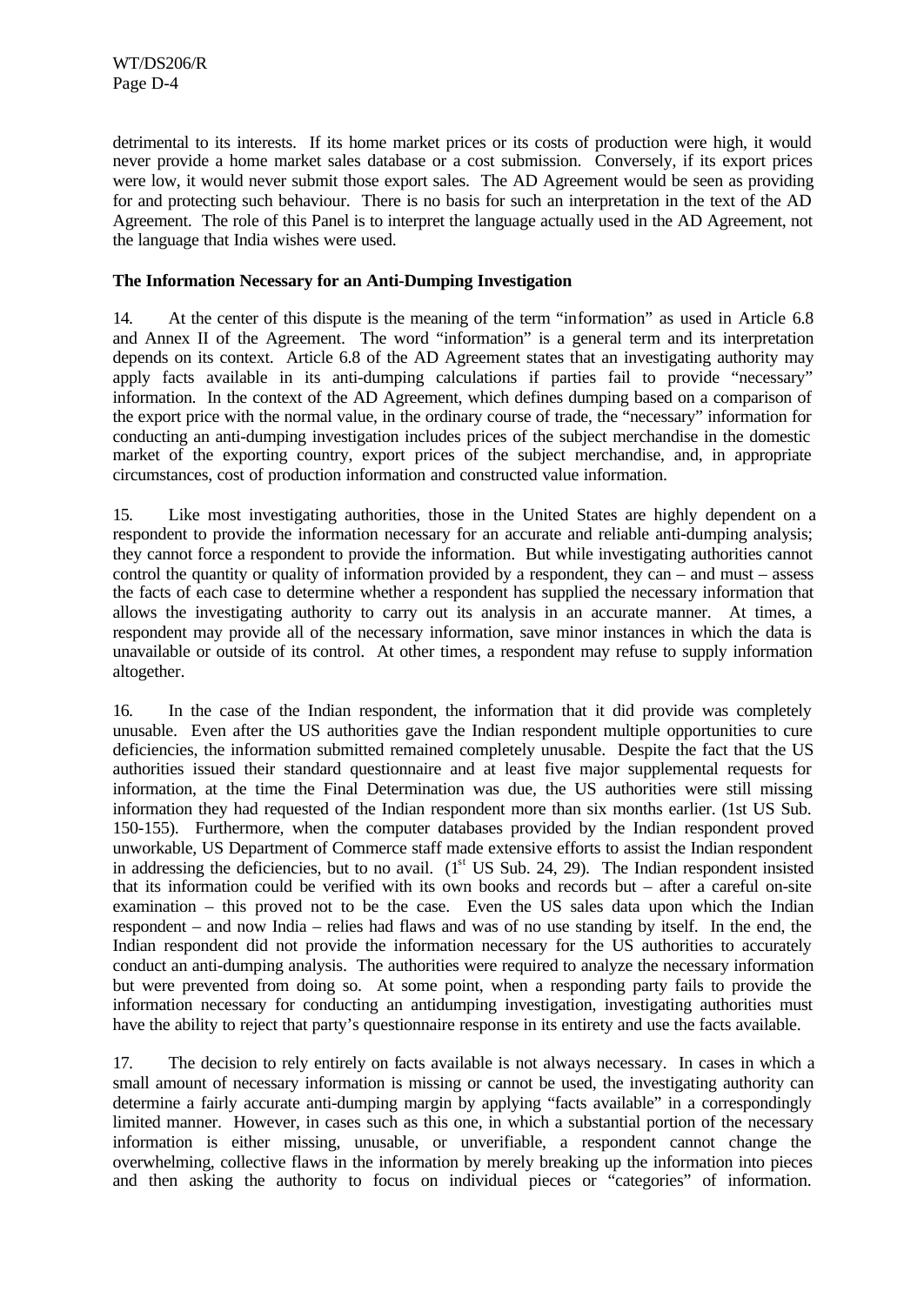Investigating authorities must review all of the necessary information in such a case before determining how to apply the facts available. The European Communities has stated in its submission that "data requested in an anti-dumping investigation, and which is necessary for a determination, cannot be seen as isolated pieces of information." (EC Third Party Sub. ¶ 10.) We agree entirely.

18. Article 6.8 and Annex II of the AD Agreement provide the parameters in which investigating authorities may determine whether the specific facts presented require the application of facts available. India's interpretation of Article 6.8 and Annex II of the AD Agreement seeks to narrow the parameters in which "facts available" may be applied and, thereby, significantly restrict an investigating authority's ability to conduct an anti-dumping investigation. India's interpretation would upset the careful balance between the interests of investigating authorities and exporters that is reflected in the AD Agreement.

19. In this case, the US authorities' decision to apply facts available with regard to the Indian respondent is consistent both with the relevant provisions of the AD Agreement and with this essential balance between the interests of investigating authorities and exporters. As the Appellate Body recently explained in *Japan Hot-Rolled*, at para. 102:

In order to complete their investigations, investigating authorities are entitled to expect a very significant degree of effort - to the "best of their abilities" - from investigated exporters. At the same time, however, the investigating authorities are not entitled to insist upon *absolute* standards or impose *unreasonable* burdens upon those exporters.

The factual evidence demonstrates that the US authorities did not insist upon absolute standards or impose unreasonable burdens upon the Indian respondent. They did not insist on perfection nor did they ask for information that the Indian respondent did not control. But left without the information necessary for an anti-dumping determination, the US authorities had no alternative to the use of facts available.

20. In sum, if the Panel were to adopt the interpretation of "information" that India seeks to graft onto the AD Agreement – one that applies the facts available criteria of Article 6.8 and Annex II to one "category" of information but ignores the collective absence of the information necessary for an anti-dumping analysis – responding parties would be given ultimate control over what information investigating authorities may analyze, contrary to the essential balance between the interests of investigating authorities and exporters that is reflected in the AD Agreement.

#### **India's Challenge to the US Statute**

21. I'd like to turn now briefly to discuss India's claim that the facts available provisions in US law "as such" violate WTO obligations. It is well-established under WTO practice that a Member's legislation "as such" can violate WTO obligations *only* if the legislation *mandates* action that is inconsistent with those obligations or precludes action that is consistent with those obligations.

22. As we explained in considerable detail in our First Written Submission (at paras. 120–146), nothing in the US statutory facts available provisions mandates WTO-inconsistent action. On the contrary, the US provisions largely mirror the AD Agreement and, where differences exist, US law does not conflict with the principles and criteria set forth in the Agreement.

#### **The Article 15 Claim**

23. I will briefly discuss India's claim that the United States violated Article 15 of the AD Agreement by allegedly failing to explore the possibilities of constructive remedies during the antidumping investigation. As the European Communities noted in its submission (at ¶ 13), Article 15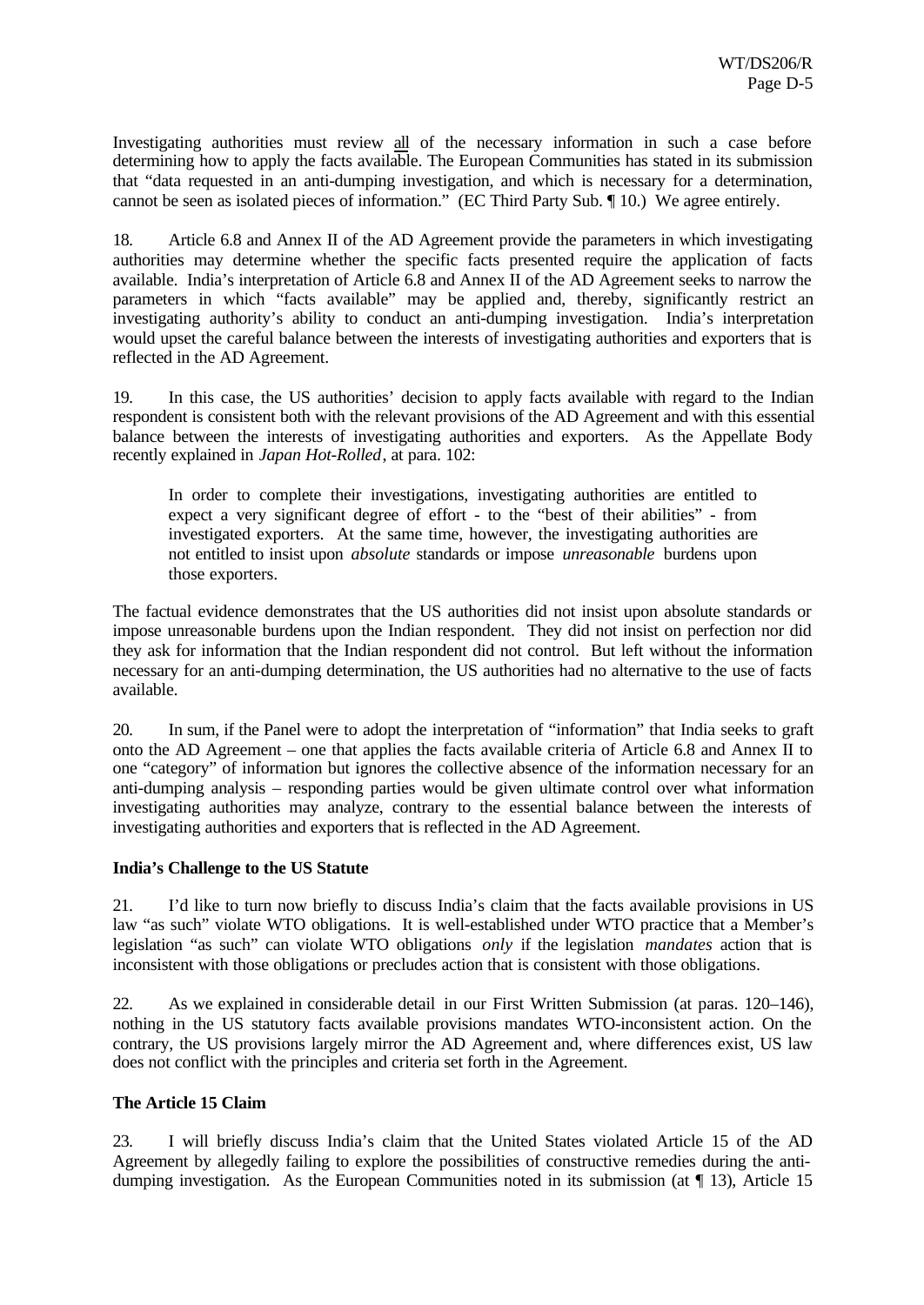only applies where a developing country Member demonstrates that its "essential interests" would be affected by the imposition of anti-dumping duties on the product at issue. India never even claimed – much less demonstrated – that its "essential interests" would have been affected by the imposition of anti-dumping duties on SAIL's exports. In addition, the facts demonstrate in any event that the US authorities did actively explore the possibility of a price undertaking in this case. India's claims to the contrary fail to establish a *prima facie* case of inconsistency with Article 15.

# **New Information**

24. We would also like to comment briefly on India's reliance on testimony that was not presented to Commerce and, thus, is not part of the facts made available to the investigating authority. We explained in our First Written Submission, at paragraphs 168-171, why considering such material would be inconsistent with Article 17.5(ii) of the AD Agreement, which requires that panels examine the matter before them based upon the facts made available to the authorities of the importing Member

. 25. Today's presentation by Mr. Hayes only proves our point. Mr. Hayes is an employee of the law firm that is representing India in this proceeding. And, with respect, his views are those of an advocate, not those of a disinterested expert. His comments should be taken in that light. Mr. Hayes' views were not part of the facts made available to Commerce, and they are not properly part of the record for the Panel's review. The affidavit in question was never submitted to, and therefore never considered by, Commerce in making its final determination. As an employee of the law firm which currently represents India, Mr. Hayes was never involved in the challenged investigation and his arguments, which do not appear on the record, have been created two years after Commerce's final determination. Thus, his views are neither timely, nor objective. In addition to declining to consider this information, the Panel should also decline to consider any arguments provided by India which rely upon this information.

26. We would also note that, contrary to the suggestions of India at paragraph 85 of its oral statement, while the United States has not engaged on the substance of the new information presented by Mr. Hayes, the United States has in no way conceded any of his points.

# **Conclusion**

27. Our purpose today was to focus on the primary fundamental issue before the Panel: that investigating authorities must be permitted to carry out their responsibilities in a fair and unbiased manner and should not be required to conduct their anti-dumping analyses in a manner determined by the respondent. This principle is supported by the text of Article 6.8 – which authorizes the use of facts available – and by the criteria of Annex II. When, as in this case, a respondent has substantially failed to provide the information necessary for an anti-dumping analysis, investigating authorities are authorized by Article 6.8 to reject the limited information supplied and apply instead the facts available.

28. This concludes our presentation today. Rather than respond further to the particular comments made by India on a point-by-point basis at this time, we would welcome the opportunity to address areas of concern or interest to the Panel in response to questions.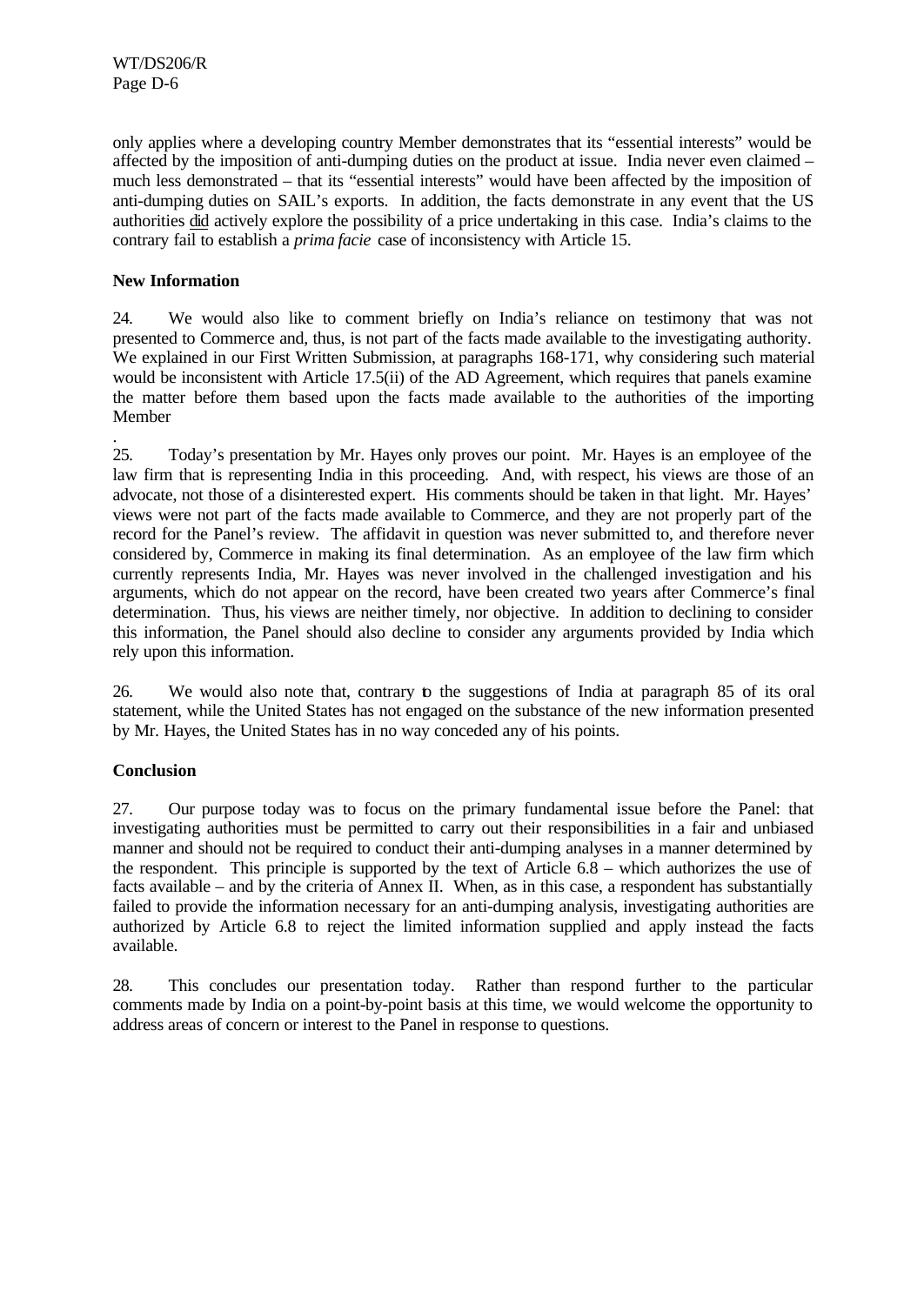# **ANNEX D-2**

# ORAL STATEMENT OF INDIA

(23 January 2002)

# **I. INTRODUCTION BY THE HEAD OF THE INDIAN DELEGATION**

1. On behalf of the Government of India, I would like to begin by thanking the Chairman, the members of the Panel, and the Secretariat for taking on this task. India looks forward to working with you and with the delegation of the United States during this proceeding. My delegation today consists of myself and Mr. M.K. Rao of the Permanent Mission of India to the WTO, Mr. Jha and Dr. Dhawan of the Steel Authority of India Ltd., and Scott Andersen, Neil Ellis, and Albert Hayes of the law firm of Powell, Goldstein, Frazer & Murphy.

2. Mr. Chairman, I would like to begin by setting our presentation today into context. Mr. Andersen will then present additional remarks, followed by Mr. Ellis. Mr. Hayes will also make a statement concerning certain technical aspects of USDOC's investigation. India has presented a detailed First Submission to the Panel. We assume that the Panel has read the submission and been briefed by the Secretariat. India will focus today on presenting additional arguments and to responding to the key arguments made by the United States in its First Submission. India will provide a full response in its rebuttal submission.

3. We are here today because of an anti-dumping proceeding conducted by the US Department of Commerce in 1999 regarding the exports of cut-to-length steel plate by the Steel Authority of India Ltd., or SAIL. During the investigation SAIL made strenuous efforts to comply with the extensive documentary and informational demands of the USDOC, in particular with respect to SAIL's data on US sales. SAIL's US sales data were timely, verifiable and appropriately submitted, but nevertheless the USDOC rejected them. Reacting to problems with separately-submitted information relating to other facts, USDOC unilaterally decided to reject *all* information submitted by SAIL and had recourse to "total facts available"− arbitrarily assigning to SAIL the highest dumping margin alleged by the US domestic industry petitioner, 72.49 per cent.

4. These anti-dumping duties have eliminated the largest export market for Indian cut-to-length plate in the world. Indian exports of this product to the United States have entirely ceased.

5. India has brought this complaint because the application of facts available in this case, as well as the statutory provisions that provided for this application of facts available, violated the rights of India under the *Agreement on Implementation of Article VI of the General Agreement on Tariffs and Trade* ("AD Agreement"), Article VI of GATT 1994, and the WTO Agreement. Investigating authorities must not impose on exporters burdens which, in the circumstances, are not reasonable. They may not reject information submitted in good faith, that is verifiable, timely submitted, in the requested computer format, and usable without undue difficulties, simply because other information was deemed inadequate.

6. Our first submission has also demonstrated that the US statutory provisions regarding use of the "facts available" impose additional conditions, which go beyond those permitted under the AD Agreement. On their face and as interpreted by the US authorities, these provisions result in rejection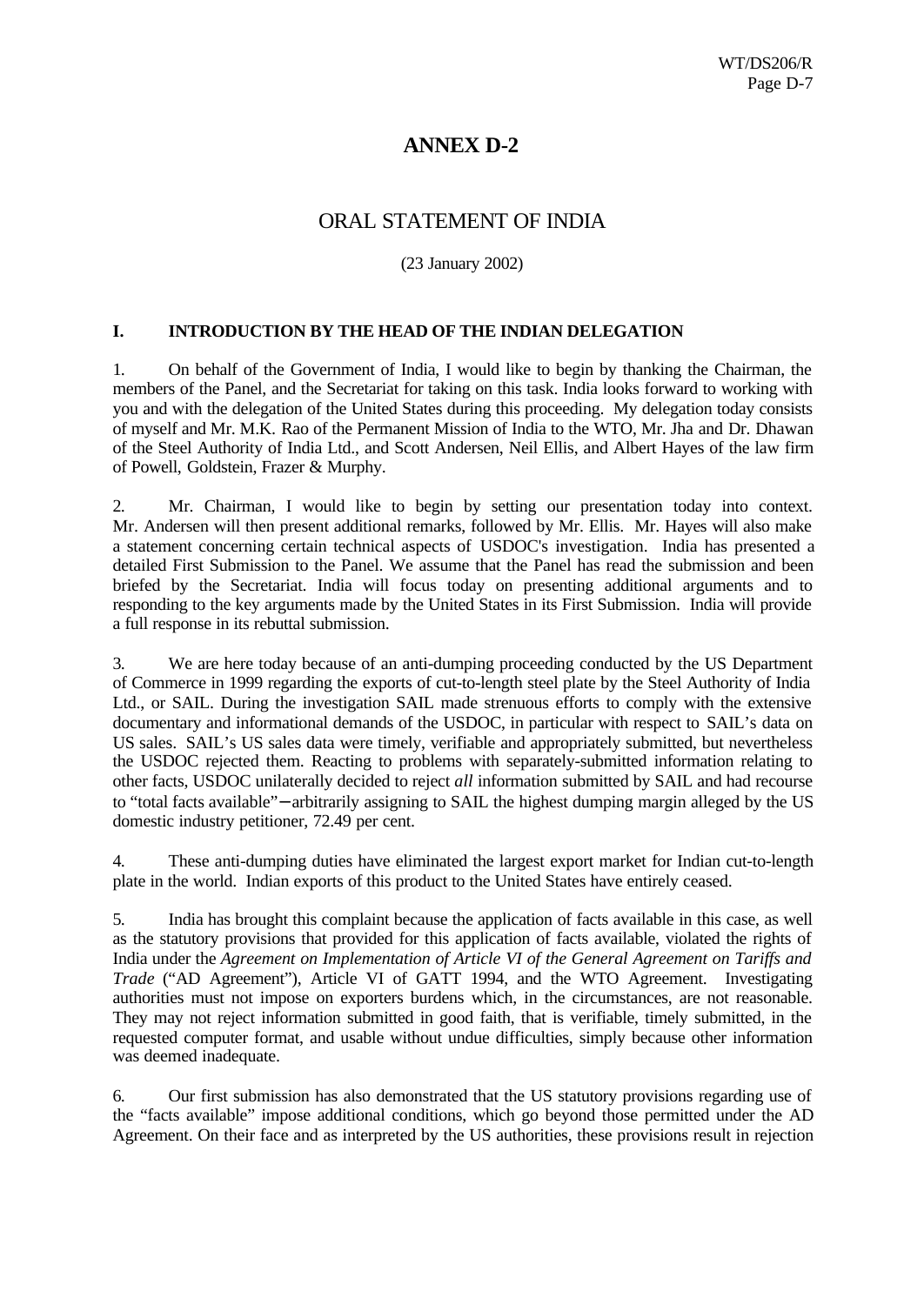of timely, verifiable and usable information because a respondent has failed to demonstrate to the satisfaction of the US authorities that it acted to the best of its ability in providing *other* information.

7. The US authorities also violated Article 15 of the AD Agreement, by failing to give special regard to SAIL's status as a developing country producer, and by levying final anti-dumping duties without exploring the possibility of an alternative constructive remedy, such as a price undertaking or a lesser duty. SAIL submitted a written proposal to the US authorities for an undertaking, and other than a perfunctory meeting described in a short "*ex parte*" meeting memorandum, there is nothing in the record indicating that the authorities ever explored in good faith the possibilities of other constructive remedies.

8. The US authorities' application of "total facts available"− rejecting the facts of SAIL's US sales and substituting fiction in their place– distorted the measurement of dumping in this case and made a huge difference in the final dumping margin. Even using facts available from the petition for SAIL's home market sales, cost of production for home market sales, and constructed value, the use of *actual* verified US sales data would have resulted in a much lower margin. Yet the US authorities decided, at the insistence of the US domestic industry petitioners, to use "facts available" instead of SAIL's US sales data. The resulting margin of 72.49 per cent was fundamentally unfair and inconsistent with the United States' duty to interpret and apply its WTO obligations in good faith.

9. The United States has not met many of India's arguments in its first submission, but has simply tried to change the subject. The United States has suggested that India's arguments would lead to manipulation by respondents in anti-dumping investigations. But there is no evidence of such manipulation in this case, and indeed there was none. The record shows that despite many obstacles, SAIL continued to work diligently to respond to USDOC's enormous data requests.

10. India must ask, what does the trading system have to fear from requiring anti-dumping authorities to take into account the verifiable, usable and timely data actually submitted by respondents? Why did the USDOC not use actual data, rather than the conjectures that its own domestic industry has presented? Any threat presented by the use of real data would be far overshadowed by the threat to the trading system from permitting investigating authorities to operate in such a rule-free manner. The Uruguay Round opened a new era for the trading system. All Members of the WTO, and their anti-dumping authorities, are accountable internationally for their actions. It is no longer acceptable for an anti-dumping authority to use the excuse of flaws in one set of data to arbitrarily reject unrelated data that respondents have submitted, and to use "facts available" instead. We urge the Panel to use this occasion to render justice in this particular case and for this particular exporter, and to contribute to the clarification of the rule of law in the WTO. Mr. Andersen will now present India's arguments on a new issue and responding to arguments made by the United States in its First Submission.

# **II. DISCUSSION**

11. Mr. Chairman and Members of the Panel, the first part of our statement will discuss India's alternative claim under AD Agreement Annex II, paragraph 7 regarding USDOC's failure to exercise special circumspection in using the US sales information in the petition to calculate the dumping margin in this investigation. The remainder of our statement today will focus primarily on rebutting the key points made by the United States in its First Submission. This is a long statement and we encourage the Members of the panel to ask questions during our presentation. We are here to assist you in understanding the measures and claims at issue and our arguments. India's rebuttal submission will provide a full response to the US First Submission and the points raised at this first meeting of the Panel with the parties.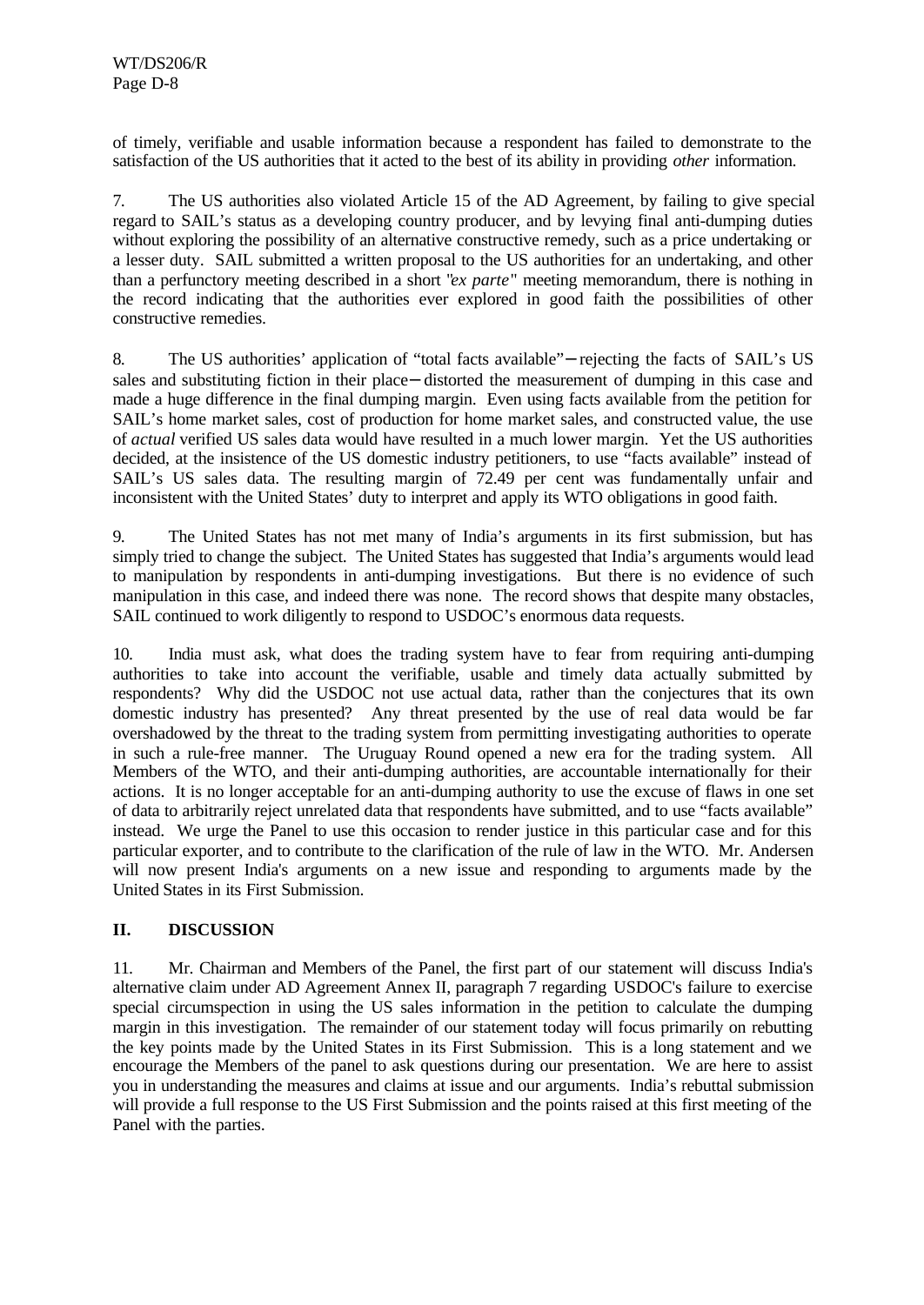#### A. INDIA'S ALTERNATIVE CLAIM UNDER ANNEX II, PARAGRAPH 7 REGARDING THE USDOC'S FAILURE TO EXERCISE SPECIAL CIRCUMSPECTION IN USING INFORMATION IN THE PETITION

12. India presents now arguments regarding its alternative claim that USDOC failed to exercise "special circumspection" when it used a single price *offer* by a company not affiliated with SAIL as the entire basis for the US prices in calculating the dumping margin. The relevant AD provision is Annex II, paragraph 7, which provides the legal framework for this claim:

If the authorities have to base their findings . . . on information . . . supplied in the application for the initiation of the investigation, they should do so with special circumspection. In such cases, the authorities should, where practicable, check the information from other independent sources at their disposal, such as . . . official import statistics and customs returns . . .

13. It is significant that the text uses the phrase "special" circumspection. This indicates that the drafters of this provision required authorities to take particular care before applying facts available. The record shows that it was "practicable" for USDOC to check the official import statistics. In fact, USDOC claims to have examined the offer in the petition against such statistics.

14. The public version of the petition that launched the investigation of cut-to-length plate from India included no information regarding actual sales by SAIL into the United States for the purpose of calculating the estimated US price. Instead, the petition provided information on a "price offering to unaffiliated purchasers"<sup>1</sup> – that is, an offer to sell cut-to-length plate from an unaffiliated company for shipment into the United States. The petitioners stated in the petition that "in the absence of more definitive information, Petitioners assume the offer was accepted and the sale consummated on the date of the offer."<sup>2</sup> There is no evidence in the record that petitioners or the USDOC ever sought or obtained information as to whether there ever was a sale pursuant to this offer. The public version of the petition lists the price offered by this non-affiliated company as \$251 per ton -- this is found in handwriting in the upper left corner of page 12 of India Exhibit 1.

15. At both the preliminary and final determinations, USDOC used this single *offer* as the entire basis for the US sale price in calculating the dumping margin ultimately applied to SAIL. The petition also calculated a constructed value of \$372 as one of its two proposed bases for normal value. This figure is shown in Figures 4 and 5 (which follow page 18) of the public version of the petition. The huge difference between the very low US price of \$251 and the constructed value of \$372 resulted in the 72.49 per cent margin, as shown on page 18 and Figure 5 of the petition. Given the significance of the US sales price to this very high margin, USDOC could be expected to use special circumspection in its use of this price offer of \$251. So what did USDOC do?

16. The USDOC's Final Determination states that "[p]etitioners' calculated export price was based on US price offerings, with deductions taken for international movement charges." The corroboration of petitioners' information was explained *in toto* as follows: "We compared this with information from US Customs and found them consistent."<sup>3</sup>

17. There was a slightly more expanded description of USDOC's "corroboration" of the price in the single price offer. I am handing you a copy of India Exhibits 30 and 31. India Exhibit 30 is a USDOC Memorandum dated 19 July 1999. It appears to be the only basis for the corroboration of the export price that was used for *both* the preliminary and final investigation. At page 2 of the

<sup>&</sup>lt;sup>1</sup> USDOC Initiation Notice, Ex. IND-2 at 12963.

 $<sup>2</sup>$  Ex. IND-1 at 11.</sup>

<sup>3</sup> USDOC Final Determination, Ex. IND-17 at 73128.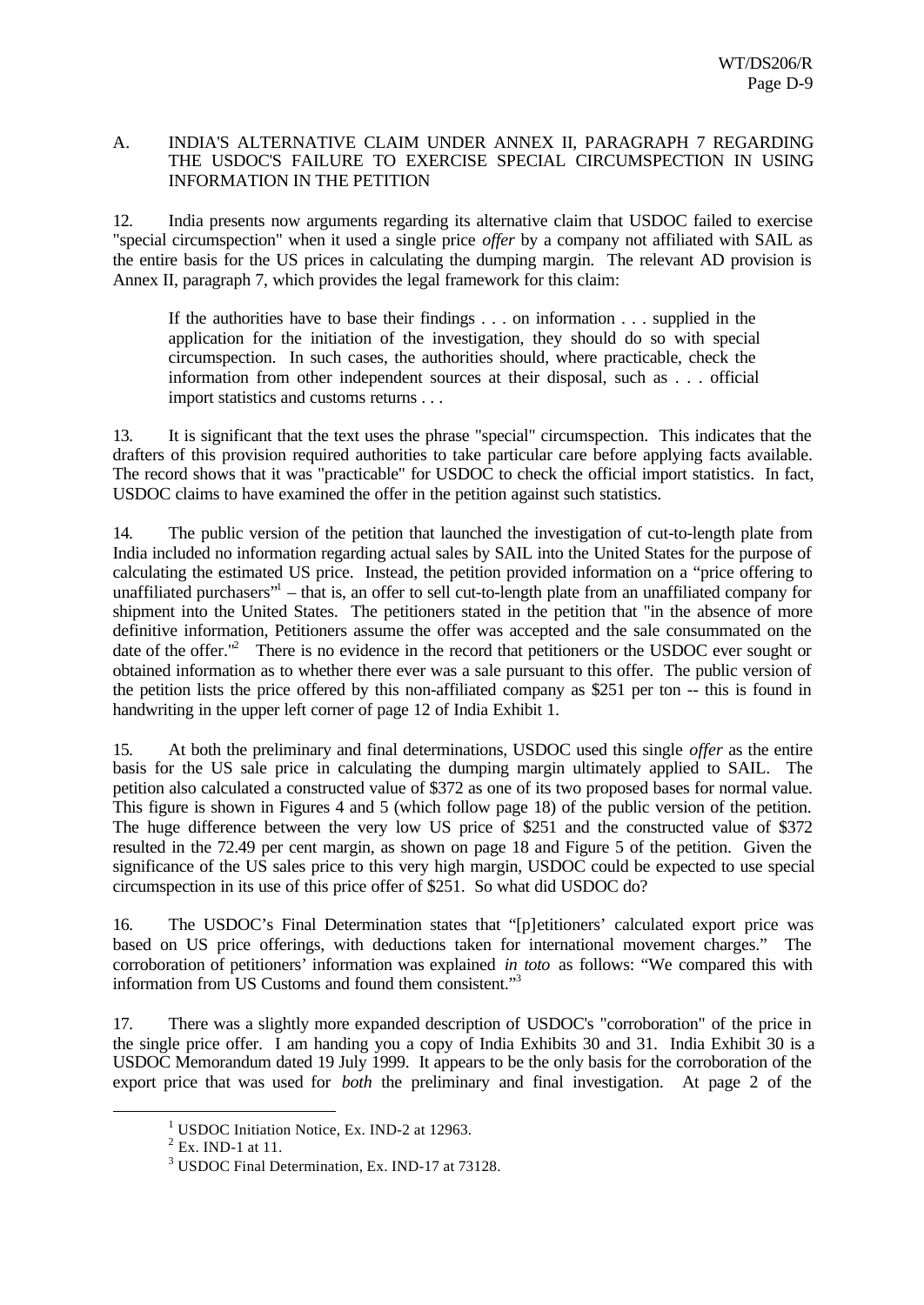document, it first concludes that SAIL's US price information cannot be used because not all of SAIL's information was reliable. This is practice of "total facts available" at work. The Memorandum then states:

The only other secondary information readily available was Customs statistics covering the relevant HTS categories for the period of investigation. We compared the US prices, and international movement charges, in the petition *with the average unit values*, and relevant international movement charge data, *in the relevant HTS categories and found them consistent. Thus we were able to corroborate the information in the petition*. 4

18. But what does the record evidence show about the comparison of the single unaffiliated offer price of \$251 with the unit price of Indian imports in the relevant HTS categories in Customs statistics? India Exhibit 31 provides the answer. This exhibit was originally Exhibit 8 from the public version of the petition. It tabulates official US Customs data. The first page contains US Customs data on imports under the relevant HTS subheadings into the United States from India; it also provides the c.i.f. value for each subheading and for all subheadings combined -- which in 1998 was \$48,080,899. We have performed the unit value calculations that petitioners declined to include but which USDOC claims it performed – dividing the total c.i.f. value by the number of tons. This calculation derives an average unit c.i.f. value for all three HTS subheadings of \$354/short ton.<sup>5</sup> Thus, the US Customs Service's price per ton, as reported in an exhibit in the petition itself, is \$103 per ton *more* than the price per ton in the single offer listed in the public version of the petition. This US Customs information from *actual* imports during the period of investigation clearly contradicts the validity of the extremely low price listed in the single offer in the petition. Thus, USDOC's conclusion that the information in this single offer was "corroborated" by the Customs data is simply not correct.

19. Given this very large disparity between the single offer price and the Customs data *and* the fact that the petition itself had only *assumed* that the offer by a non-affiliated party allegedly to sell SAIL's steel was consummated, a reasonable authority exercising "special circumspection" could be expected to have requested Customs to provide it with a list of the individual entries of imports from India. This information is readily available. A request for and examination of such data would have revealed if the *offer* evolved into a *sale*. But there is no discussion in any document in the record showing that USDOC took any efforts to check the information of the single offer for sale with entryspecific information in official US Customs import statistics. It would appear from the record that USDOC took no steps to corroborate whether this offer stayed an offer or became a sale.

20. Of course, even under USDOC's total facts available practice, it was required to exercise special circumspection in reviewing the price offer in the petition before using it as the basis for the US price. USDOC could -- and should -- have included SAIL's verified *actual* US sales information within its examination. If the Panel turns to India Exhibit 13, I would like to take a few minutes to review the information on SAIL's US Sales data that was in front of USDOC when they were required to make the "special circumspection" review prior to the Final Determination in December 1999. Exhibit 13 is the Verification Report of SAIL's US Sales. [Review of pages 12-15 of Verification Report].

21. Thus, at the end of the verification -- and months before the final determination -- USDOC had available to it complete and accurate information for the entire period of investigation for (1) the prices for all of SAIL's sales to the US market, (2) all 28 relevant characteristics of SAIL's plate

<sup>4</sup> USDOC Memorandum, "Corroboration of Data Contained in the Petition for Assigning an Adverse Facts Available Rate," at 2 (19 July 1999) (emphasis added) (attached hereto as Ex. IND-30).

 $5$  See Petition, Exhibit 8 (attached hereto as Ex. IND-31).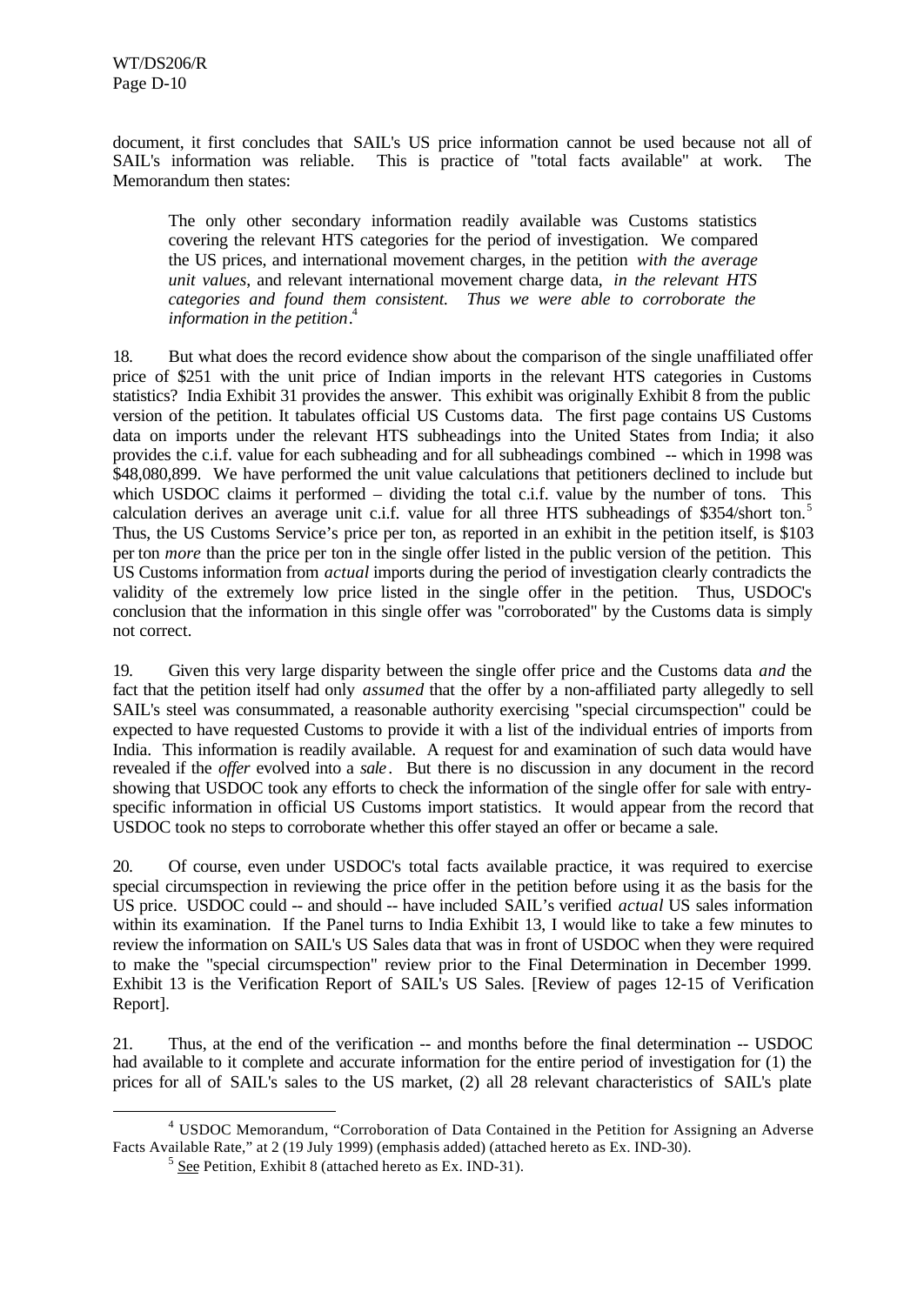products sold to the United States, and (3) assurance that there were no additional sales that were unaccounted for.

22. USDOC could have used this information in its "special circumspection" review in at least two ways. First, if USDOC had spent 5 minutes scanning the copy of the complete listing of SAIL's 1284 sales (set out in India's Exhibit 8), it would have easily determined that there were no sales of plate at a price of \$251 per ton. It would have found no sales even at prices of \$300 per ton. Indeed, the *lowest* price in the entire period of investigation for SAIL into the United States was \$305 per ton. This evidence demonstrates that the single offer in the petition for \$251 per ton was simply never consummated as an actual "sale" during the period of investigation.

23. Second, USDOC should have used SAIL's actual pricing information to discover that the weighted average price for all of SAIL's US sales during the period of investigation was \$346 per ton. This information was calculated on the basis of SAIL's verified US sales data on the record, as set forth in India Exhibit 8. Mr. Hayes will discuss these calculations later. This \$346 price per ton is very close to the \$354 unit value price that is derived from the Customs data shown in the petition. Thus, if USDOC did in fact examine the US Customs data as it claims it did, the only thing that data corroborated is the accuracy of SAIL's verified information -- not the \$251 offer in the petition.

24. In conclusion, no investigating authority acting in good faith and in an objective manner could have used the single offer price of \$251 as the sole basis for a dumping margin in the face of overwhelming evidence that the *actual* export prices were much, much higher. USDOC did not act with "special circumspection" when it used the offer in the petition as the basis for the US sales price in calculating the AD margin. Thus, if for purposes of argument, the Panel finds that USDOC is justified in applying facts available -- an argument the Panel knows well that India strongly opposes -- USDOC could only have used the information from US. Customs (in conjunction with SAIL's actual prices) as the basis for the US price in calculating the dumping margin.

# B. "SHOULD" AND "SHALL" IN ANNEX II, PARAGRAPH 3

25. I would now like to respond to arguments made by the United States in their First Submission. Many of the key legal issues in this dispute concern the basic question of when and how investigating authorities must use information submitted by foreign respondents that is verified, timely submitted, and can be used without undue difficulty. While this dispute presents some new aspects of this issue, guidance for the Panel's work has already been provided by the interpretations of Article 6.8 and Annex II, paragraph 3 by previous panels, particularly the *Japan Hot-Rolled* panel as affirmed by the Appellate Body.

26. The *Japan Hot-Rolled* panel and the Appellate Body decision in that case have interpreted Article 6.8 and Annex II, paragraph 3 as requiring investigating authorities to use information submitted by foreign respondents that meets the four conditions of Annex II, paragraph 3. For instance, the Appellate Body affirmed the panel's finding that the USDOC's failure to use the Japanese respondent's information on weight conversion, which met the four Annex II, paragraph 3 criteria, was a violation of Article 6.8 and Annex II, paragraph 3.

27. India's argument in paragraphs 53-79 of its first submission follows and develops that authoritative guidance, in arguing that Annex II, paragraph 3 is a *mandatory* provision, and information meeting all four conditions *must* be used by investigating authorities in connection with calculating the anti-dumping margin.

28. The United States tries carefully to ignore the Appellate Body's decision in *Japan-Hot Rolled.* In paragraphs 103-107 of its First Submission, the United States instead argues that the use of the word "should" in the text of Annex II, paragraph 3 means that investigating authorities are not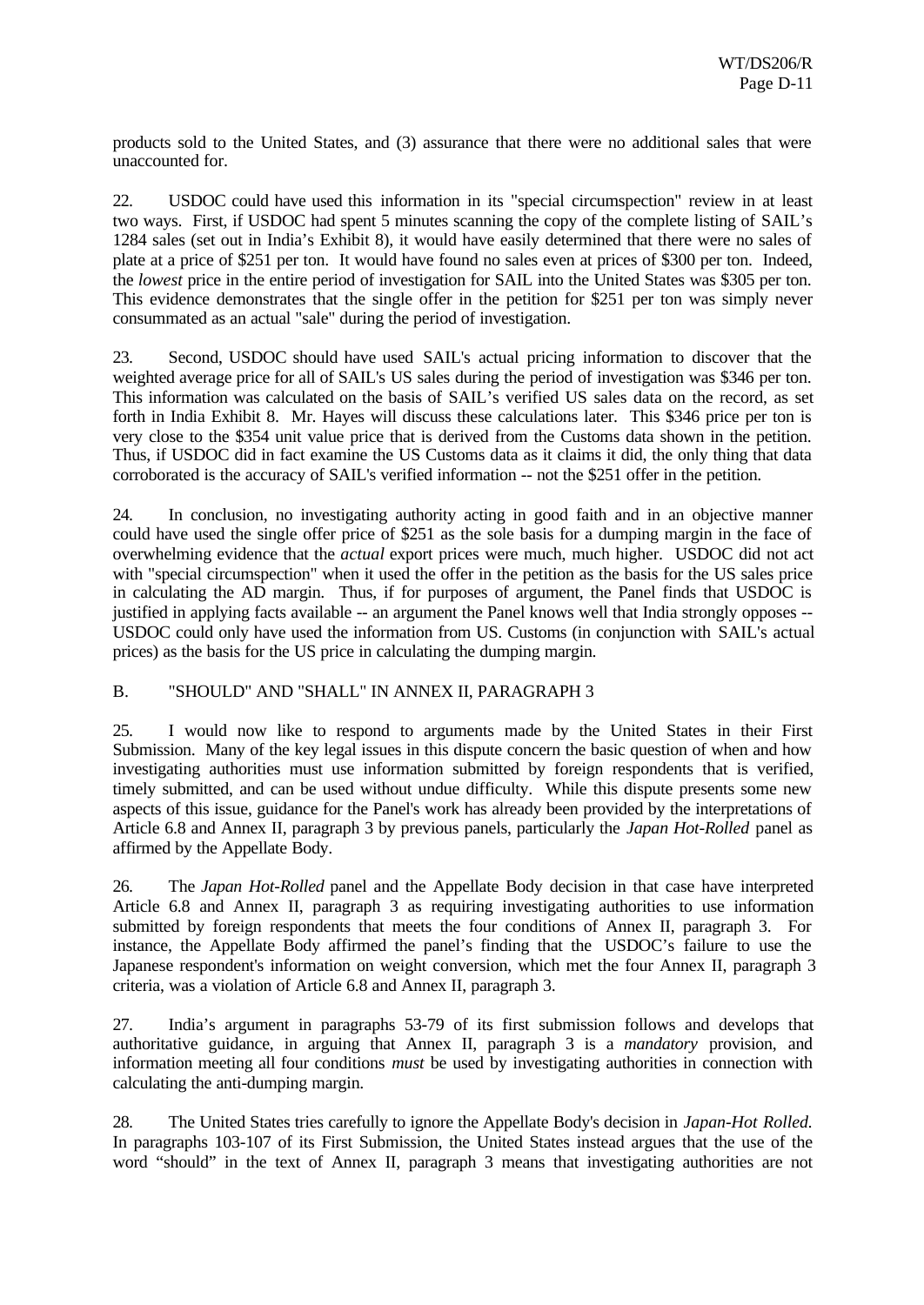*required* to use information meeting all the criteria of Annex II, paragraph 3 when they calculate dumping margins. This argument is without merit.

29. While the Appellate Body in *Japan Hot-Rolled* did not directly address the "should" versus "shall" issue, it found regarding the weight conversion issue that there was an affirmative requirement that USDOC use such information even though the language of Annex II, paragraph 3 uses the word "should." This finding is consistent with the Appellate Body's decision in *Canada – Measures Affecting the Export of Civilian Aircraft,* in which the Appellate Body noted that the word "should" "can also be used to express a duty or obligation." Thus, the Appellate Body held that the word "should" in Article 13.1 of the DSU was used in a normative, rather than a merely exhortative sense, finding that Members "are under a *duty and an obligation* to respond promptly and fully to requests made by panels for information under Article 13.1 of the DSU.<sup> $\delta$ </sup> Japan agrees with this point in its Third Party submission in the present case.

30. The context of Annex II, paragraph 3 also supports the conclusion that the word "should" in this provision creates a duty to use information meeting the stated criteria. The most important context is the last sentence of AD Agreement Article 6.8, which provides that the "provisions of Annex II *shall* be observed in the application of this paragraph." Treating these provisions as discretionary, as the United States suggests, would render the term "shall" in Article 6.8 a nullity and alter the meaning of Article 6.8.

### C. INTERPRETATION OF THE PHRASE "ALL INFORMATION WHICH" IN ANNEX II, PARAGRAPH 3

31. Another key issue on which the United States and India differ is whether the AD Agreement permits investigating authorities to cast aside *some* information that actually meets the four conditions of Annex II, paragraph 3, solely because the foreign respondent either cannot or failed to provide *other* requested information. India argues that such conduct by investigating authorities is impermissible; the United States generally argues that unless *all* necessary information requested in an anti-dumping investigation is submitted in a timely, verifiable, and usable manner, then *none* can be accepted.

32. For the answer to this question, India turns to the phrase "all information which" in Annex II, paragraph 3. The United States has not addressed the meaning of this phrase in its First Submission. The reference to "all information" in Annex II, paragraph 3 is unqualified: it states that "all information which" meets the specified four conditions should be taken into account when determinations are made. The ordinary meaning, read in its context, of this phrase "all information which" is that *any* information meeting the four conditions must be used in the calculation of an antidumping margin. In effect, the phrase "all information which" limits an investigating authority's ability to use information *other* than that supplied by the respondent if the respondent's information meets the four conditions of Annex II, paragraph 3.

33. Nothing in the text of Annex II, paragraph 3 suggests that *all* (or even *most*) of the information requested from foreign respondents must meet the four conditions of Annex II, paragraph 3 before *any* of the information that does meet those four conditions can be used in calculating an anti-dumping margin. The European Communities agree with India on this point, noting that "the use of the word 'all' in paragraph 3 of Annex II, implies that any information which does meet the conditions set out therein should be taken into account. The Appellate Body's interpretation in *Japan Hot-Rolled* confirms that an investigating authority's ability to reject data supplied is circumscribed."<sup>7</sup>

 $6$  WT/DS70/AB/R, para. 187 (emphasis added).

 $7$  Third Party Submission of the European Communities, 17 December 2001, at para. 9.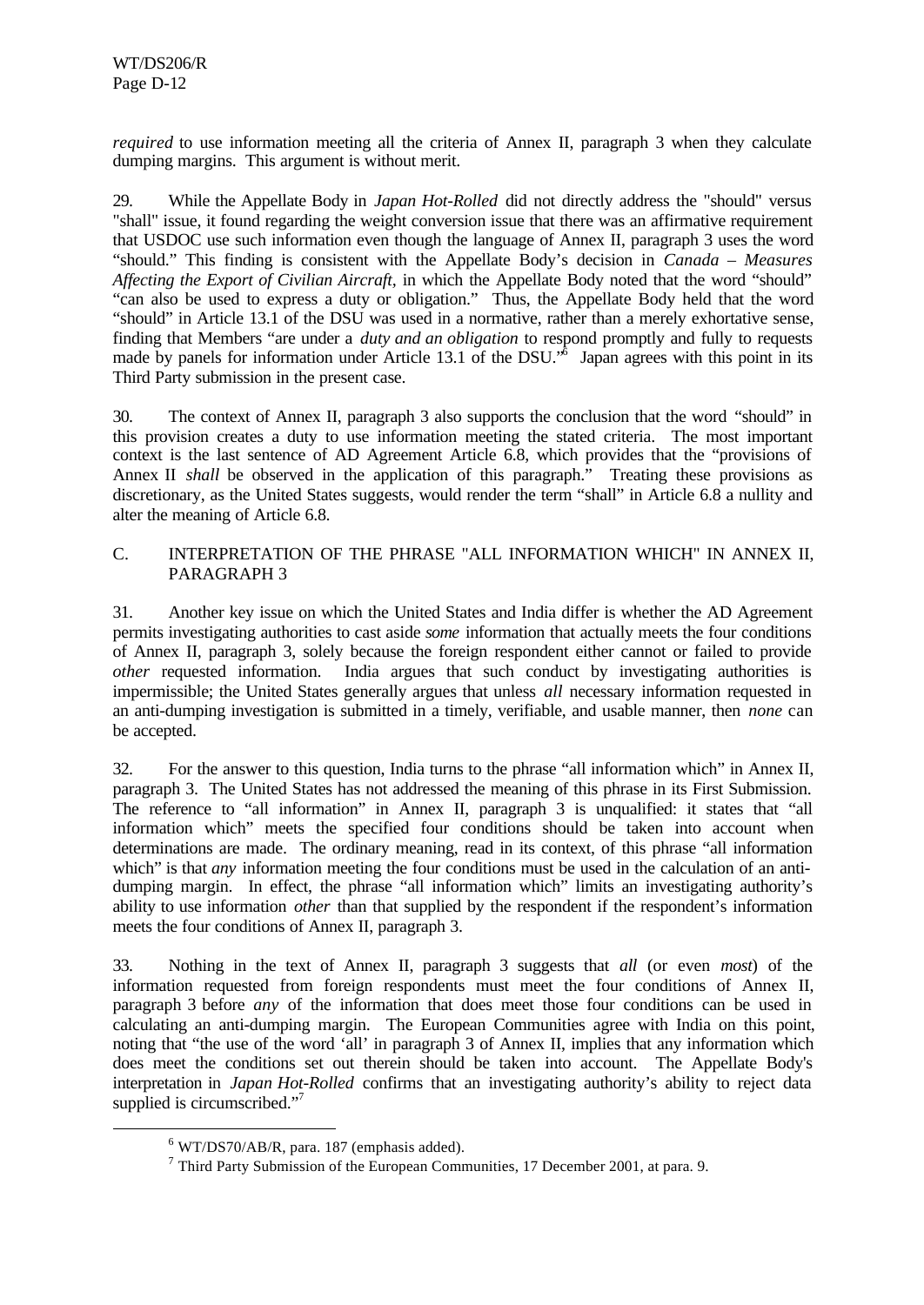34. Read literally, the phrase "all information which" in Annex II, paragraph 3 could mean any of the pieces of information requested in an anti-dumping investigation. However, India recognizes that it may not be reasonable to expect an investigating authority to conduct a separate examination of each of the four conditions in Annex II, paragraph 3 for thousands of individual pieces of information submitted by a respondent. India does not insist upon an interpretation of Annex II, paragraph 3 that would require investigating authorities to use any piece of information provided by foreign respondents, no matter how small and isolated. India's First Submission used the qualifying term "categories" of information for exactly this reason. The United States correctly points out that that the term "category" is not a term found in the AD Agreement. However, what is important here is not the exact term used. Rather, what is important is the need to interpret the Agreement in good faith, in a way that ensures the use of information meeting the four criteria of Annex II, paragraph 3.

35. As an example of a "category" of information, India would offer the weight conversion factor information at issue in the *Japan Hot-Rolled* dispute. The *Japan Hot-Rolled* panel found that although the foreign respondent provided weight conversion factor information after USDOC deadlines, USDOC should have used it in order to create a consistent basis of measurement among sales which were made sometimes on the basis of actual weight and other times on the basis of theoretical weight.

36. Larger "categories" of information are those recognized by USDOC, which structures its questionnaires and its verification around US sales, home market sales, cost of production for the home market products, and constructed value for the US products. Indeed, in the underlying Final Determination, USDOC identified these four categories, which it termed "four essential components of a respondent's data".<sup>8</sup> Despite the United States' assertions, India is merely recognizing the same groups or categories of information as USDOC. We are here today because USDOC refused to take into account an entire category of information−SAIL's US sales data.

# D. THE UNITED STATES IMPROPERLY INTERPRETS ANNEX II, PARAGRAPH 1

37. The only textual support that the United States cites in support of its total facts available practice is Annex II, paragraph 1 and Article 6.8. Paragraph 100 of the US First Submission misinterprets Annex II, paragraph 1. The paragraph has two distinct sentences. The first refers to "the information required from any interested party" and requires the authorities to specify the manner in which "that information" should be structured: this first sentence clearly applies to *all* of the information requested. But the second sentence requires the investigating authority to provide a warning to interested parties that "if information is not supplied within a reasonable time, then the authorities will be free to make determinations on the basis of the facts available . . . ." The warning of the second sentence becomes relevant only for whatever information is *not* supplied in the structure and manner requested. It does not apply to *all* of the information requested unless a respondent refuses to provide any information.

38. The United States interprets the second sentence of Annex II, paragraph 1 as permitting investigating authorities to apply total facts available. Paragraph 100 of its First Submission states the following:

The second sentence then provides that the investigating authorities should advise the responding interested parties of the consequences of not providing *the* information - that the investigating authorities *will be free* to make determinations on the basis of

<sup>8</sup> Ex. IND-17 at 73130.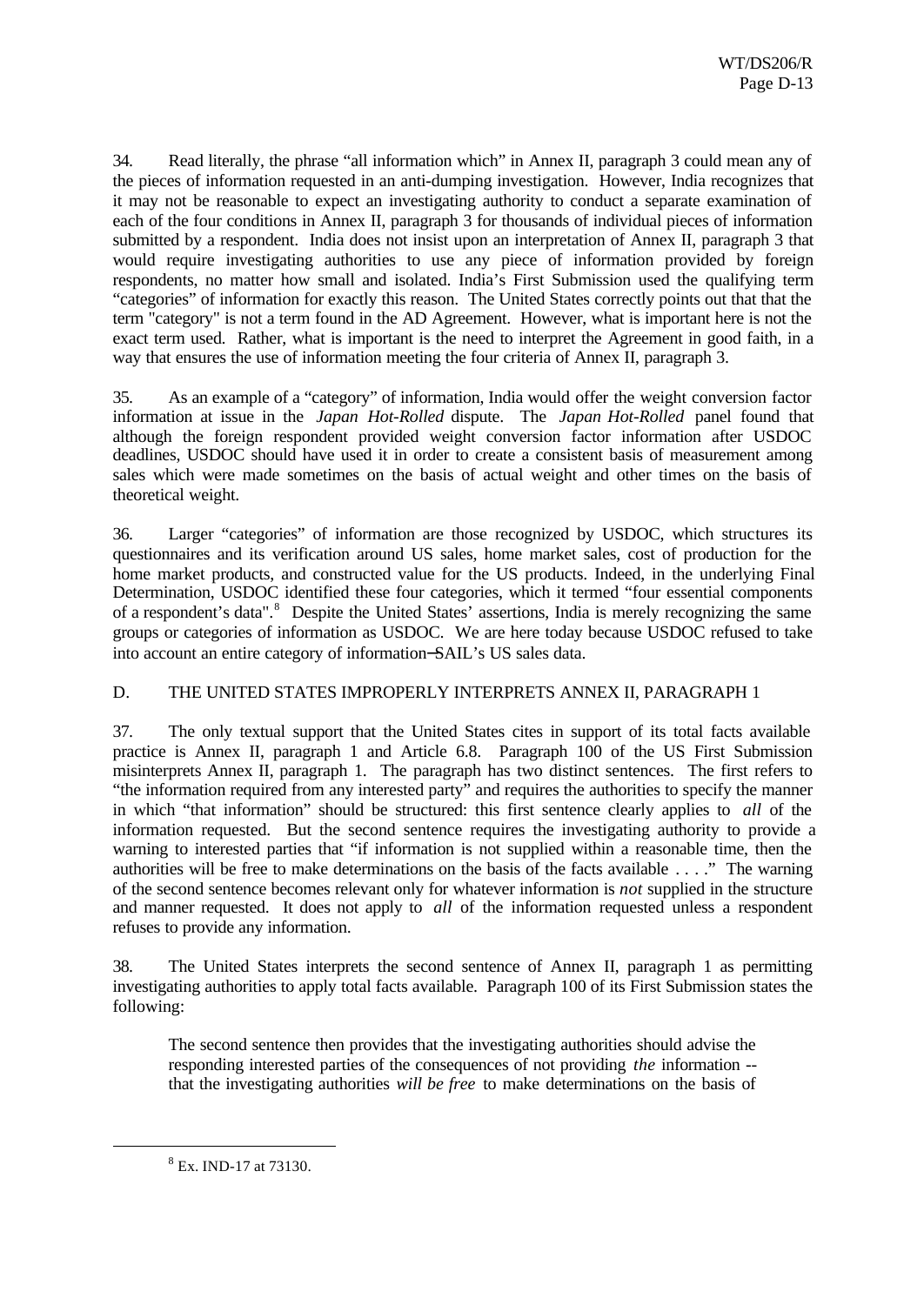facts available, including, in particular, those facts contained in the application for the initiation of the investigation.<sup>9</sup>

The panel will see that the United States added the article "the" before the word "information" in its interpretation. But the US submission does not reflect the actual text of the second sentence, which says "if information is not supplied". In the second sentence of Annex II, paragraph 1, unlike the first sentence, the words "the" and "that" do not qualify the word "information". Nor does the qualifier "all", "all necessary" or "necessary" appear. Yet the United States interprets the second sentence of Annex II, paragraph 1 as if those words were there.

39. The absence of any such qualifier in the second sentence of paragraph 1, Annex II is important, because it indicates that facts available will only be appropriate for the particular sub-set of requested information that does not meet the other requirements of Annex II. This interpretation is consistent with the Appellate Body's interpretation that Annex II requires the use of particular information that meets the requirements of Annex II, paragraph 3. This interpretation is also consistent with the text of Annex II, paragraph 3 ("all information *which*" meets the four conditions), and Annex II, paragraph 6 ("*such* evidence"). Like these other provisions of Annex II, paragraph 1 anticipates that "facts available" may be used to complete the record where data are missing or fail to meet the criteria of paragraph 3−but not to substitute for the actual data submitted by a respondent that meets those criteria.

### E. THE UNITED STATES IMPROPERLY INTERPRETS THE MEANING OF "NECESSARY INFORMATION" IN AD AGREEMENT ARTICLE 6.8

40. Although it ignores the term "all information which" in Annex II, paragraph 3, the United States does focus on the term "necessary information" in AD Agreement Article 6.8. The United States interprets this term at paragraph 83 of its First Submission as meaning *all* information necessary to calculate a dumping margin. If *any* "necessary" information is not provided by a foreign respondent, the United States interprets Article 6.8 and Annex II, paragraphs 1, 3, 5, and 7 as giving it the discretion to disregard *all* of the information provided.

41. It is important to keep in mind where the United States' argument leads. The US interpretation of "necessary information" would require that when a dumping margin is calculated, either *all* of the necessary information must be obtained from the foreign respondent or *all* of the necessary information must be through the use of "facts available". In the case of USDOC, the latter option almost always means that the necessary information is obtained from the petition filed by the interested domestic industry. For USDOC, it seems that there is no middle ground of calculating margins by matching necessary information from verified, timely produced, and usable information provided by the interested foreign party with necessary information from the petition.

42. India disagrees with this interpretation of the term "necessary information". The text of the last sentence of Article 6.8 requires that "the provisions of Annex II *shall* be observed in the *application* of this paragraph". The United States ignores this sentence in its Article 6.8 analysis. Because Article 6.8 cannot be applied except in conformity with Annex II, paragraph 3, it follows that Article 6.8 cannot be applied to allow investigating authorities to reject the use of information that meets the four conditions of Annex II, paragraph 3. To permit an interpretation of Article 6.8 that would override the provisions of Annex II, paragraph 3 would render that paragraph a nullity and would be contrary to the very terms of the last sentence of Article 6.8. The United States' interpretation of "necessary information" is also inconsistent with the second sentence of Annex II, paragraph 1 (discussed above) and the second sentence of Annex II, paragraph 6, as discussed in India's First Submission at paragraph 62.

<sup>&</sup>lt;sup>9</sup> US First Submission, para. 100 (emphasis added).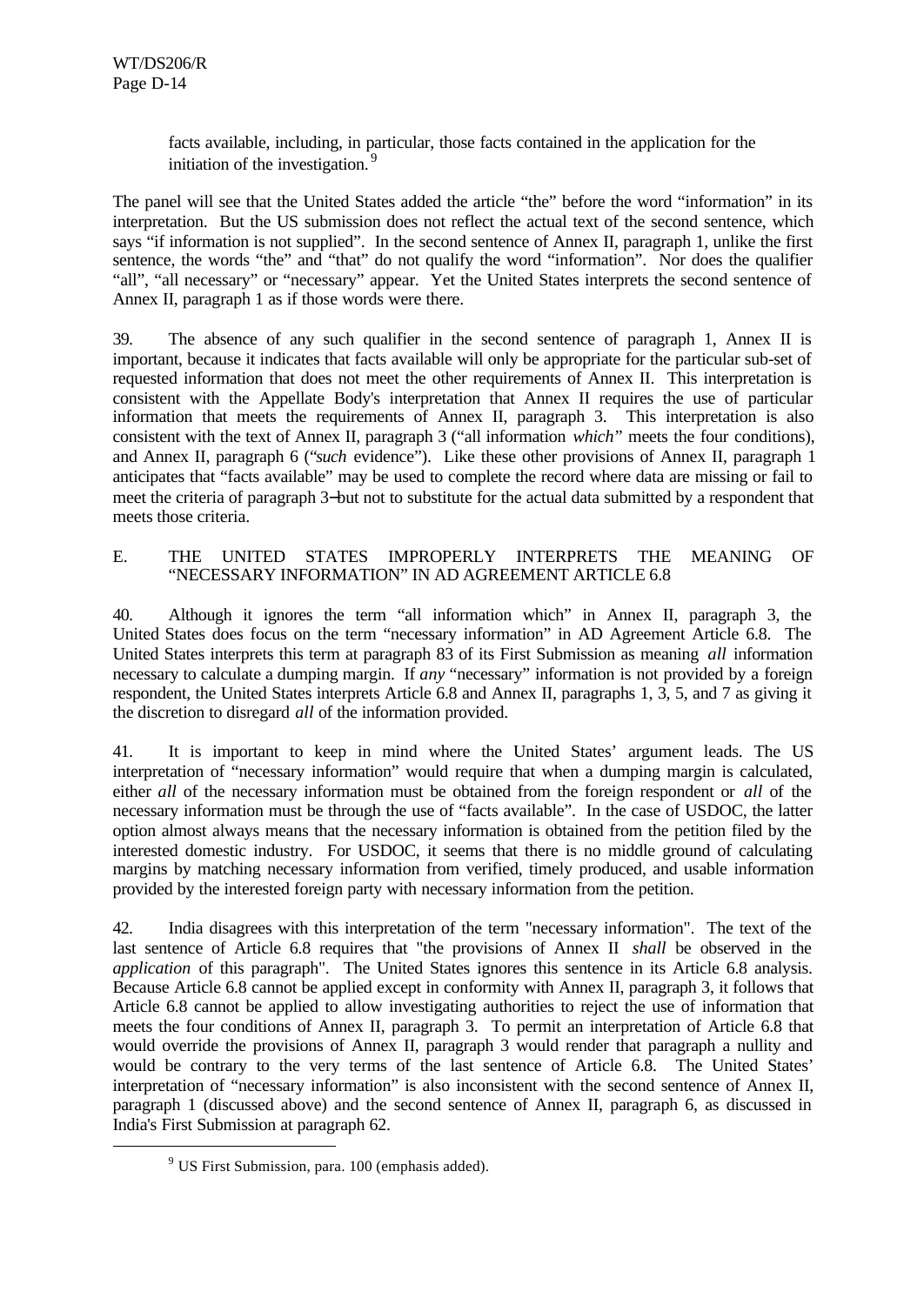43. What then is the meaning of the term "necessary information" in Article 6.8? India submits that it means that investigating authorities have the authority to apply facts available to calculate margins where information necessary to do so has not been provided in an acceptable manner (*i.e.,* consistent with Annex II, paragraphs 3, 5) by a foreign interested party. India agrees with the description of the panel in *Japan Hot-Rolled* as to how Article 6.8 should function: "Thus, Article 6.8 ensures that an investigating authority will be able to *complete* an investigation and make determinations under the AD Agreement on the basis of *facts* even in the event that an interested party is unable or unwilling to provide necessary information within a reasonable period."<sup>10</sup>

# F. US NON-TEXTUAL RATIONALE FOR ITS TOTAL FACTS AVAILABLE ARGUMENT

44. The primary rationale the United States uses to justify its application of so-called "total facts available" under Article 6.8 is not based on the text of the AD Agreement. As noted, the United States did not even refer to Annex II, paragraph 3 in interpreting Article 6.8. Instead, the United States relies on arguments based on assertions about policy, at paragraphs 85-92 of its First Submission. The United States starts off in paragraph 85 by arguing that the object and purpose of the AD Agreement is "objective decision-making based on facts", and that the Agreement should be interpreted in a manner that would achieve that goal. The United States then argues that the *only* way to achieve this object and purpose of the AD Agreement is to arm investigating authorities with the ability to reject all facts provided by foreign respondents if such respondents fail to provide certain "necessary" facts. The United States more delicately describes this as "encourag[ing] . . . responding interested parties to provide that information to the investigating authorities in a timely and accurate manner."<sup>11</sup> Neither of these arguments has any merit. We will now address them in turn.

### **1. Ensuring objective decision making based on facts**

45. India can certainly endorse the statement by the *Japan Hot-Rolled* panel that the object and purpose of the Anti-Dumping Agreement is "ensuring objective decision-making based on facts." Indeed, the merits of this statement are all the more evident when one recalls the factual context in which this statement was made. In the *Japan Hot-Rolled* dispute, the United States argued that it needed the ability to impose "facts available" from the petition, in order to motivate foreign interested parties to comply with requests for information in a timely fashion. The panel rejected that argument, based in part on the rationale that investigating authorities must use verifiable information from foreign interested parties in order to ensure objective decision-making based on the factual data provided by foreign respondents, not limited facts supplied by petitioners. Having lost this point with the *Hot-Rolled* panel, the United States tries to use that panel decision in the current case, but in doing so, the United States turns that panel decision on its head. That is, the United States uses the *Hot-Rolled* panel decision to justify the same type of behavior rejected by the *Hot-Rolled* panel – i.e., USDOC's refusal to consider verified, timely produced information that can be used to calculate a margin.

46. "Objective decision-making based on facts" means that investigating authorities must seek, obtain, and use information from interested foreign parties that meets the criteria of Annex II, paragraph 3, within the time constraints of an investigation. But interpreting Article 6.8 of the AD Agreement as authorizing investigating authorities to discard information meeting the four conditions of Annex II, paragraph 3, allegedly in order to compel foreign producers to supply other information, would give USDOC the power to "destroy the village in order to save it". This is not and cannot be consistent with the purpose of the Agreement − to calculate margins "based on facts".

<sup>10</sup> WT/DS184/R, para. 7.51.

<sup>&</sup>lt;sup>11</sup> US First Submission, para. 85.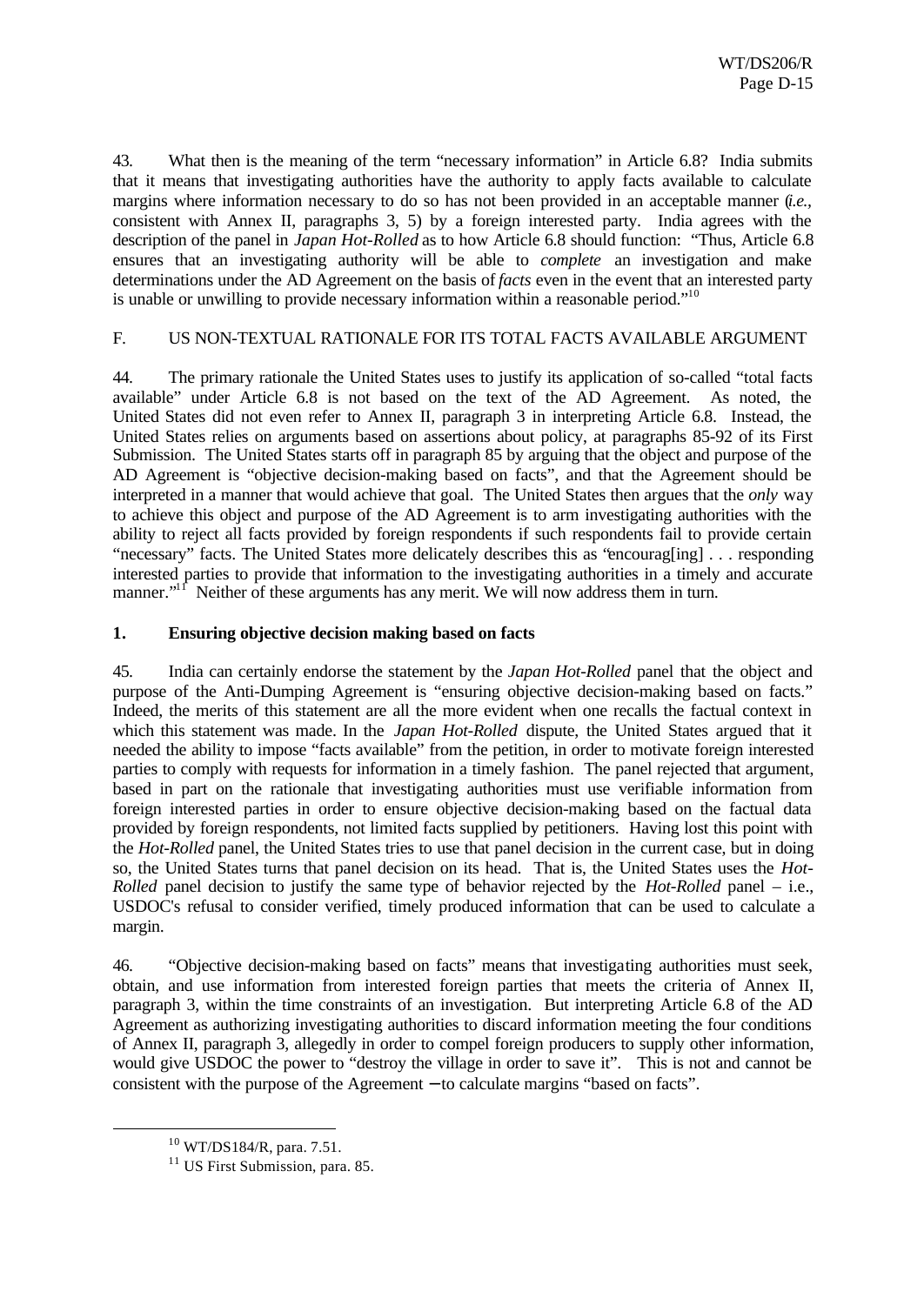l

#### **2. Existing remedies under the AD Agreement provide sufficient incentive to encourage cooperation without creating an implicit authority to apply total facts available**

47. The United States' second rationale for its "total facts available" practice is that the AD Agreement cannot be interpreted in a way that would encourage the interested foreign party to "provide only partial information" (para. 85), allow them to "provide only that select information which would not have negative consequences for them" (para. 87), and "allow the parties submitting the information to control" the decision-making (para. 90).

48. India appreciates and understands the concerns expressed by other WTO Members that investigating authorities need to preserve the tools available to them to foster cooperation and the provision of information from interested foreign parties. However, India believes that the AD Agreement already provides more than sufficient remedies to encourage balanced cooperation between investigating authorities and foreign interested parties, without broadening their scope with the draconian new remedy of "total facts available". The existing remedies encourage cooperation and decision-making based on objective facts *without* discarding information provided by respondents that meets the criteria of Annex II, paragraph 3 and that would contribute to the calculation of accurate dumping margins.

49. As the Members of the Panel know, there are very real and adverse consequences for foreign respondents who do not provide requested information. These consequences are derived from the application of facts available under Article 6.8, as interpreted by Annex II, in particular Annex II, paragraph 1, second sentence, and adverse facts available pursuant to paragraph 7, last sentence.

50. In practical terms, the "facts available" provisions in the AD Agreement give investigating authorities the ability to use alternative sources of information not provided by foreign respondents−including, of course, the application submitted by the domestic industry. As the AD Agreement provides, an anti-dumping investigation normally is initiated in response to an application submitted by or on behalf of the domestic industry. There is an obvious incentive for the domestic applicants to seek the highest dumping margins possible, because they are claiming injury by reason of the allegedly dumped imports. The United States correctly noted this fact in one of the statements it made to the panel in the *Japan Hot-Rolled* dispute:

Paragraph 1 [of Annex II] explicitly states that the consequences of failing to cooperate in the investigation include making a determination on the basis of the facts in the application for the initiation filed by the domestic industry. While the information in the application must be substantiated, *it is generally understood that applicants will document the highest degree of dumping that the available evidence will support.* Accordingly, while the information in the application is not *necessarily* adverse to the respondents, *it is generally presumed to be adverse.<sup>12</sup>*

51. In commenting on the substantiation of the information in the petition, the United States also correctly provided the *Japan Hot-Rolled* panel with the following description of the present requirements in the AD Agreement:

Applicants [under AD Article 5.2] must include "such evidence as is reasonably available to the applicant" of dumping. There is no requirement that the evidence be complete, and no requirement that applicants strive to obtain exonerating information. Similarly, Article 5.3 requires only that investigating authorities "examine the accuracy and adequacy of the evidence provided . . . to determine whether there is

<sup>&</sup>lt;sup>12</sup> WT/DS184/R, Annex A-2, First Submission of the United States at Part B, paragraph 62 (emphasis added except "necessarily") (footnote 136 deleted but discussed below).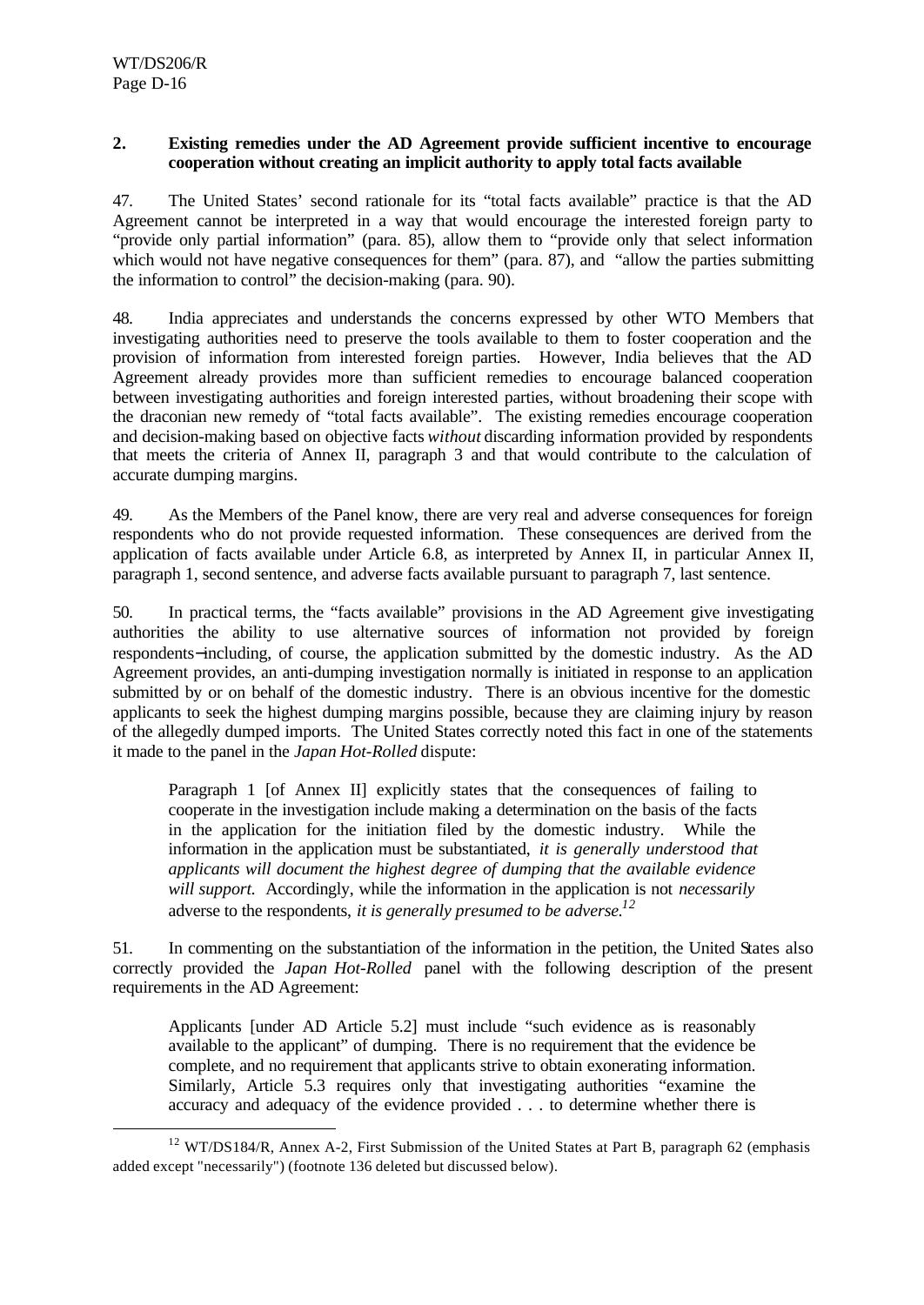sufficient evidence to justify the initiation of the investigation." Investigating authorities are not required to determine whether the evidence submitted by the applicants is balanced before determining whether to initiate an investigation.<sup>13</sup>

52. Article 5 of the AD Agreement does not require applicants to provide *all* the information at their disposal. Rather, the requirement of Article 5.2 is for information to be supplied that is "reasonably available to the applicant". The only price information required is "information on prices" in the home and export markets under Article 5.2(iii), not *all* the information on prices. And the investigating authorities are only required to examine the "accuracy and adequacy of the information provided", not whether the information provided represents all the available information. Indeed, USDOC's practice, as evident in this case, is to confirm the validity of a petition merely by checking off its contents to make sure that all the required pieces of information are present−but not to corroborate or challenge the quality or accuracy of that information.

53. As the United States properly recognizes, there is every incentive for an applicant domestic industry to include in its application the information on home market sales, cost of production, and export sales that will result in the highest possible dumping margins. Thus, the information in the application is far from neutral.

54. This permissible manipulation of facts by applicant industries is part of a careful balance in the AD Agreement. Article 5 allows the domestic industry to file a petition that is biased in its favor, and it does not require investigating authorities to insist that the petition include contrary evidence. And Annex II, paragraph 1 allows authorities to make determinations on the basis of information in that petition if "information is not supplied" by the foreign interested party. But the counterbalance to these provisions are the limitations on the use of facts available found in Annex II, paragraphs 3, 5 and 7. The Appellate Body's interpretation of Annex II, paragraph 3 in *Japan Hot-Rolled* established the proper balance by requiring the investigating authority to use information submitted by the foreign interested party that meets the four conditions of that provision. The United States' interpretation that even verified, timely produced and usable information may be disregarded because other information is not supplied would completely upset this balance.

55. Mr. Chairman, I apologize for the length of this discussion, and if it contains information and argument that may appear too obvious to some of the Panel's Members. But the inherent bias of the petition for anti-dumping duties is a fact that must be taken into account in response to the United States "policy" argument that the threat of "total facts available" is necessary to deter interested foreign parties from withholding information. This argument is not correct. In fact, the AD Agreement provides at least three *existing* means to encourage interested foreign parties to cooperate with requests to submit necessary information.

56. First, if an interested foreign party does not or fails to provide information regarding particular necessary information, then the investigating authorities have the authority under Article 6.8 to apply facts available in place of the missing information. This may properly include information from the petition that is presumed to be adverse−not neutral−to the interested foreign party.

57. Second, if an interested foreign party does not or fails to provide complete information regarding an important category of information (which could include one or more of what the USDOC refers to as the "essential components of a respondent's data"), then depending on the circumstances, it may be appropriate for investigating authorities to find that they cannot use the partial information for that category "without undue difficulties". Assuming that the authorities also

<sup>13</sup> WT/DS184/R, Annex A-2 at note 136 (emphasis added).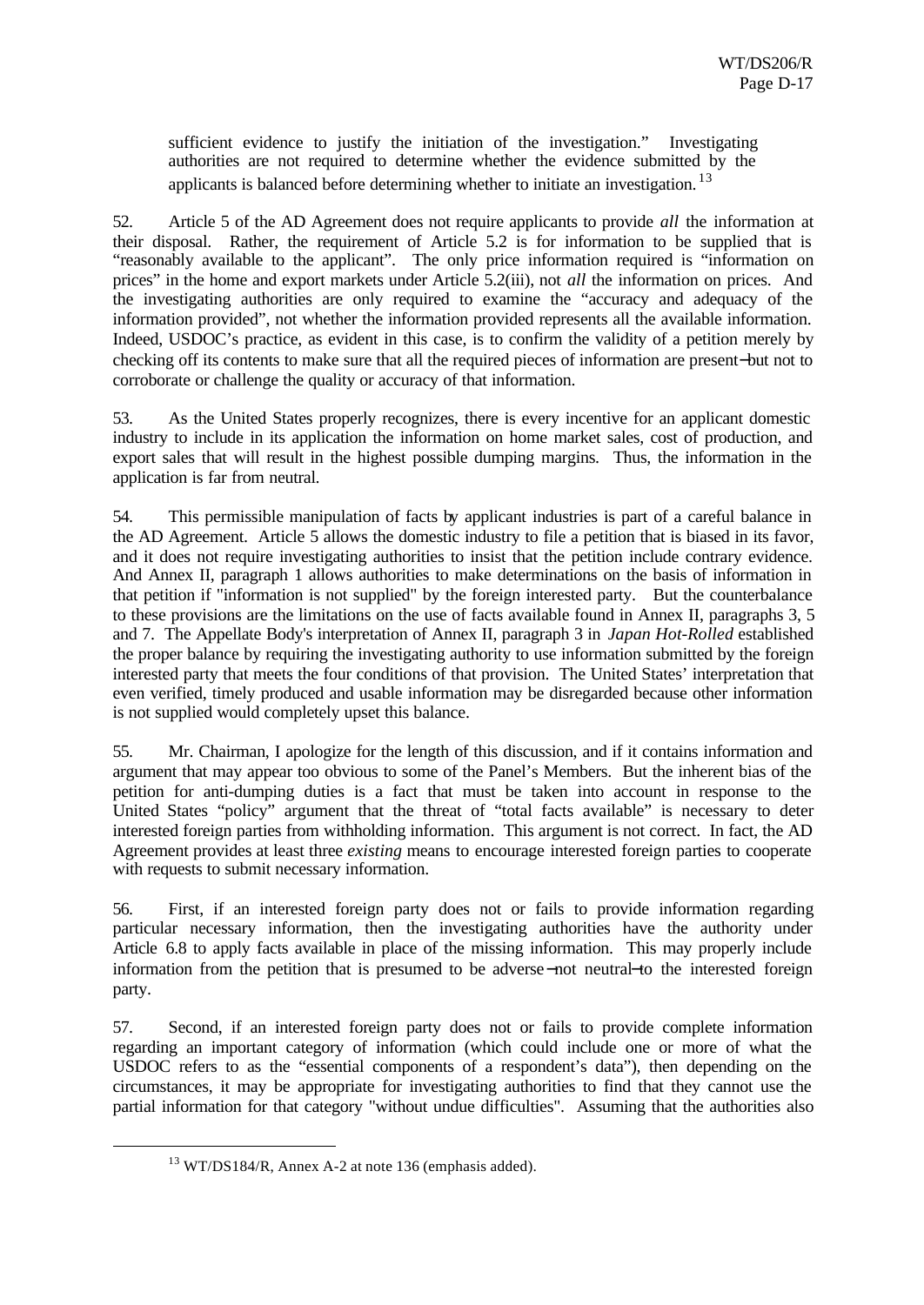find that the interested party did not use its best efforts in attempting to supply the complete information, then the application of facts available may be appropriate as to the entire category of information.

58. This can be demonstrated through some examples. If a foreign respondent provided information only on a portion of its export sales showing that prices were well above the prices alleged in the petition but refused to provide information on the remaining export sales, the investigating authorities may be justified in finding that they cannot use the submitted export sales information "without undue difficulty". Similarly, if a foreign respondent provided information on all export sales but did not provide information on a number of necessary characteristics of such sales (for example, their physical characteristics or the prices at which they were sold), the investigating authorities may be justified in finding that they cannot use that information without undue difficulty because it is too incomplete.

59. Third, India, unlike Japan in the *Hot-Rolled* case, is not arguing that investigating authorities cannot make *adverse* inferences against respondents who impede the investigation or withhold information from investigating authorities. India agrees with the United States and the European Communities that there are instances in which adverse facts available may be appropriate where a foreign respondent has impeded the investigation or otherwise acted in a manner that suggests bad faith. It is an important incentive to encourage foreign respondents to respond to requests for information.

60. In sum, these three remedies have a significant effect in encouraging foreign respondents to produce information. Respondents who are experienced in anti-dumping matters know fully well that domestic petitioners have carefully selected information in the petition to ensure the appearance of significant dumping margins. And they also know that investigating authorities will not hesitate to use such information, including the information most adverse to respondents that impede an investigation.

61. Finally, India notes that the aggressive use by USDOC of "total facts available" has discouraged some respondents from even undertaking the enormous investment of time and effort required to submit the vast quantities of information demanded by investigating authorities. This result is contrary to the United States' professed goal in applying total facts available, of "ensuring objective decision-making based on facts". Foreign interested parties who may wish to cooperate may simply not be able to provide complete information on one of the four "essential" components of USDOC's questionnaire. If they know that their inability to provide information on, for example, cost of production, will lead to a rejection of all of the verified, timely submitted and usable information they provide on US sales and home market sales, then what is their incentive to provide *any* information? Given the very significant costs and effort required to respond to and participate in a US anti-dumping investigation, the United States' "total facts available" penalty may well lead many respondents simply to give up and not provide any information.

### G. US ARGUMENTS CONCERNING INDIA'S CLAIMS THAT SECTIONS 776(A) AND 782(E) ARE PER SE VIOLATIONS OF AD ARTICLE 6.8 AND ANNEX II, PARAGRAPH 3

62. We now turn to the United States' arguments concerning India's claims challenging Sections 776(a) and 782(e) of the US anti-dumping statute as such (per se). India refers the Panel to paragraphs 130-159 of its First Submission. The basic argument is that Section 782(e) is a mandatory, not discretionary provision, because it requires USDOC to impose additional criteria on respondents beyond the four factors in Annex II, paragraph 3, before their information can be used to calculate a dumping margin. As India has argued in its First Submission, these additional provisions have been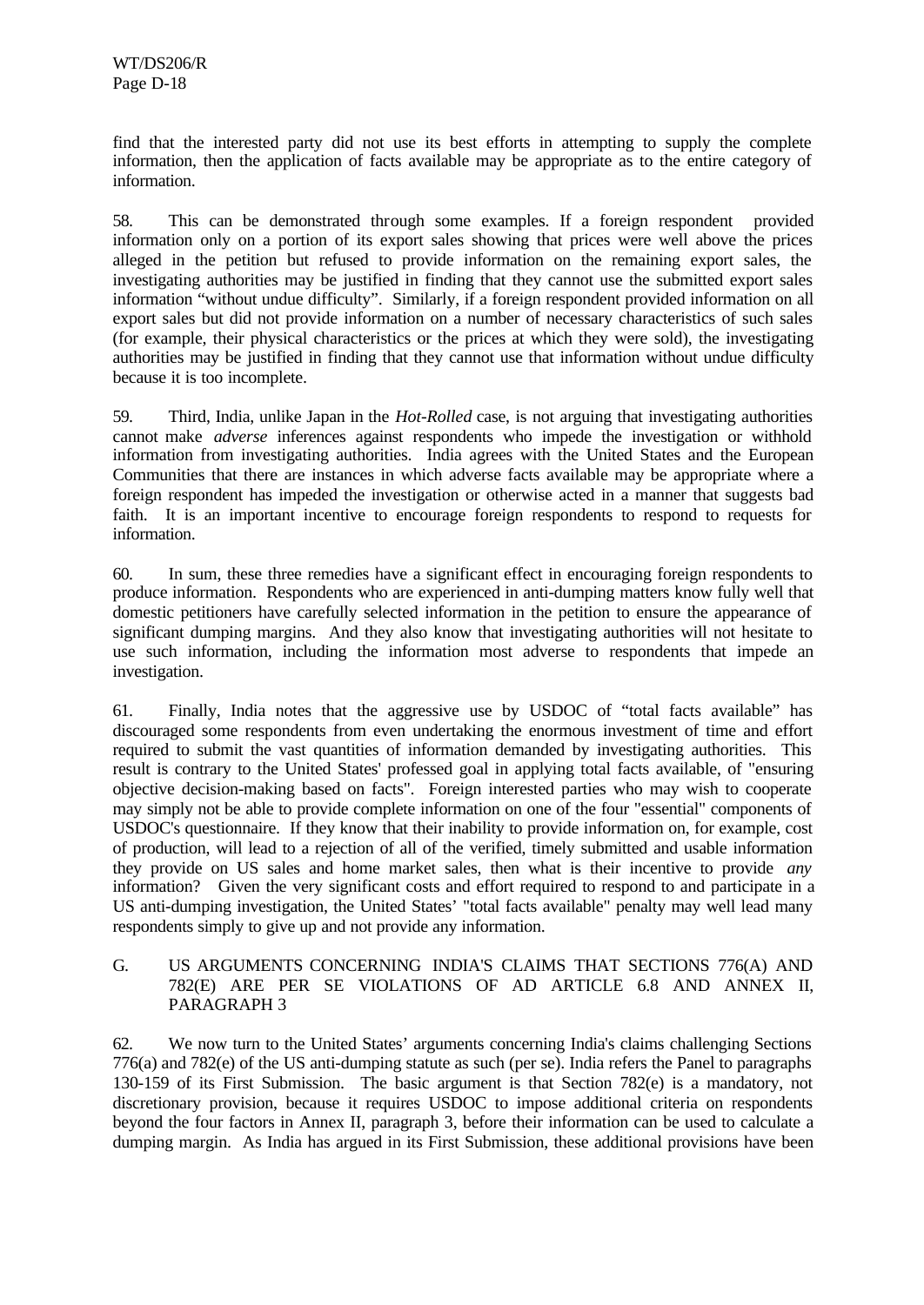interpreted by USDOC and the US Court of International Trade to provide the mandate for application of total facts available inconsistent with Article 6.8 and paragraph 3 of Annex II.

63. The United States responds to these arguments regarding Section 782(e) by relying on the same two arguments it used regarding Article 6.8 and Annex II, paragraph 3: first, that the use of the word "should" in Annex II, paragraph 3 authorizes USDOC to refrain from using information that meets the four conditions of that paragraph, and second, that Article 6.8 provides authority for investigating authorities to reject all facts provided if some necessary information is not supplied by the foreign respondents. As we have already discussed, neither of these arguments has merit. Should the Panel agree with India on these two points, such a finding would have obvious implications for the United States' arguments regarding Section 776(a) and Section 782(e).

64. The United States also argues in paragraphs 132 and 143 of its First Submission that "section 782(e) *contracts* the Department's ability to use the facts available by *requiring* it to consider information that meets five statutory criteria. . . . Thus, to the extent that section 782(e) is 'mandatory' at all, it is mandatory in a way that exceeds WTO obligations".<sup>14</sup> This argument is not correct. As the Appellate Body has found, Annex II, paragraph 3 creates mandatory obligations and permits investigating authorities to impose *only* four conditions that must be met by foreign respondents before their submitted information must be used by investigating authorities. WTO Members are required to ensure that any legislation addressing facts available prevents investigating authorities from imposing *additional* conditions on foreign respondents that make it easier to apply facts available. While Section 782(e) may contract USDOC's ability to use facts available, the fundamental problem is that *it does not contract that ability enough.* This is because it imposes two additional conditions that foreign respondents must meet *before* they can be assured that USDOC will use their submitted information and not the facts submitted by the petitioning domestic industry. These two additional conditions are found in Sections 782(e)(3) and (4).

65. Turning first to subsection  $782(e)(3)$ , it provides that "the information is not so incomplete that it cannot serve as a reliable basis for reaching the applicable determination". The United States admits that subsection  $782(e)(3)$  is not found in Annex II, paragraph 3. It first argues that this condition is "plainly consistent with the goal of 'objective decision-making based on facts'".<sup>15</sup> As I have already described, the United States has used this "goal" to justify its entire argument that Article 6.8 permits the rejection of verified and timely submitted facts that can be used in the calculation of anti-dumping duties. The United States then argues that this reference to completeness of the information in subsection  $782(e)(3)$ , despite its absence in Annex II, paragraph 3, "simply reflects that the provision accomplishes a different purpose than section 782(e)".<sup>16</sup> Yet the United States has not explained the nature of this "different purpose" or why the United States has any right to impose additional criteria not provided in Annex II, paragraph 3. As India's First Submission has explained,<sup>17</sup> the imposition of any additional barrier to the use of actual information from foreign respondents is inconsistent with the provisions on use of facts available in Annex II, paragraph 3. The United States finally argues that Annex II, paragraph 3 uses the word "should" not "shall," apparently suggesting that the United States is free to impose as many additional restrictions as it sees fit on the use of facts actually submitted by foreign respondents.<sup>18</sup> Once again, the United States ignores the guidance of the Appellate Body's decision in *Japan Hot-Rolled* in making this argument.

66. The second additional requirement imposed on interested foreign respondents is subsection 782(e)(4), dealing with the best efforts of a respondent in providing information. India addressed this

<sup>&</sup>lt;sup>14</sup> US First Submission at para. 143 (emphasis in original).

<sup>&</sup>lt;sup>15</sup> US First Submission at para. 137.

<sup>&</sup>lt;sup>16</sup> US First Submission at para. 144.

 $17$  India First Submission at paras. 148-149, 154-156.

<sup>&</sup>lt;sup>18</sup> US First Submission at paras. 138, 144.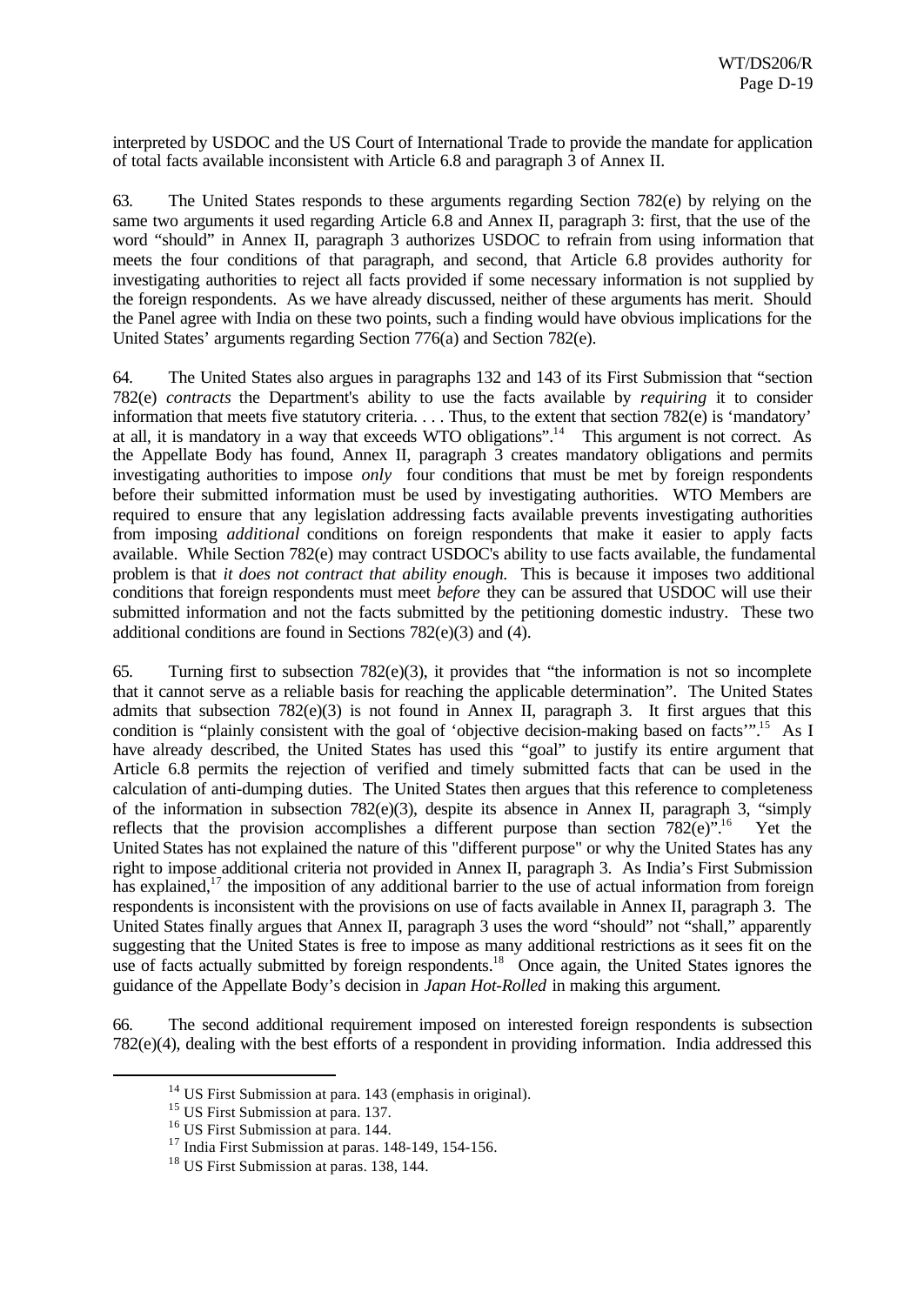provision in detail in paragraphs 81-86, 150 and 157 of its First Submission. The United States does not address India's textual arguments, nor does it address the fact that neither the Appellate Body nor any of the prior panels that have examined Article 6.8 and Annex II, paragraph 3 ever included "best efforts" as an additional condition that foreign respondents must meet before their information could be used. Instead, the United States simply states that Annex II, paragraph 5 includes a similar reference to "best efforts". But this argument conflates the conditions imposed by paragraphs 3 and 5 of Annex II. In sum, there is no legitimate basis for the United States to require interested responding parties to demonstrate that they have used their best efforts in addition to the other four conditions of Annex II, paragraph 3.

67. The United States argues at paragraph 120 of its First Submission that the Panel should give considerable deference to the United States' views on the meaning of its own law. India generally agrees that certain deference regarding the meaning of municipal law should be granted to the WTO Member whose law is being interpreted. Indeed, consistent with this principle, India would expect that this Panel will pay very close attention to the United States Court of International Trade decisions and the decisions of the USDOC that are referenced in India's exhibits 28 and 29. The decisions set out in those exhibits highlight very clearly both (1) the mandatory nature of Section 776(a) and Section 782(e), and (2) the WTO-inconsistent manner in which they have been interpreted and applied by the USCIT and the USDOC respectively.<sup>19</sup>

68. In addition, the interpretation by the US Congress contained in the Statement of Administrative Action (SAA) excerpted in India Exhibit 27 and referenced in paragraphs 143-144 of India's First Submission makes it clear that Section 776(a) is a mandatory provision which requires USDOC to make determinations on the basis of facts available where information is missing from the record, has been provided late or cannot be verified. The SAA also confirms that respondents are required to meet every one of the five conditions in Section 782(e) before their information can be used in an investigation.

# H. AD AGREEMENT ARTICLE 15

69. We turn now to Article 15 of the Anti-Dumping Agreement. The United States argues at paragraph 186 of its First Submission that Article 15 requires that a developing country respondent or its government must demonstrate to the investigating authority during the investigation that there are "essential interests" of their country that would be implicated by the imposition of dumping duties. India strongly objects to this argument. It is an unfortunate attempt by a developed WTO Member to read additional restrictions into a provision that already provides little benefit in terms of legal effect or certainty to developing countries such as India.

70. It is inconceivable that USDOC could *not* have been aware that the proposed imposition of anti-dumping duties in excess of 70 per cent would affect the "essential interests" of India. India, like many developing countries, is dependent on export markets to create employment. USDOC collected information during the investigation indicating that SAIL employed over 150,000 workers in over 40 facilities spread across India: this evidence is in the factual record. USDOC knew that imposition of high dumping duties would close off the US market to SAIL, negatively affecting both employment in India and the receipt of foreign exchange for India. USDOC employs thousands of civil servants with a keen knowledge of international trade and an understanding of the importance of export markets for developing countries. Indeed, in this investigation alone, USDOC investigators spent over 20 days directly experiencing the importance of trade and export sales to SAIL in discussions with many of SAIL's employees. There can be no serious question that USDOC was unaware of the importance of the US cut-to-length steel plate market to one of India's largest employers at the time that it should have been examining in detail India's request that it explore a suspension agreement.

<sup>&</sup>lt;sup>19</sup> See India First Submission at para. 145.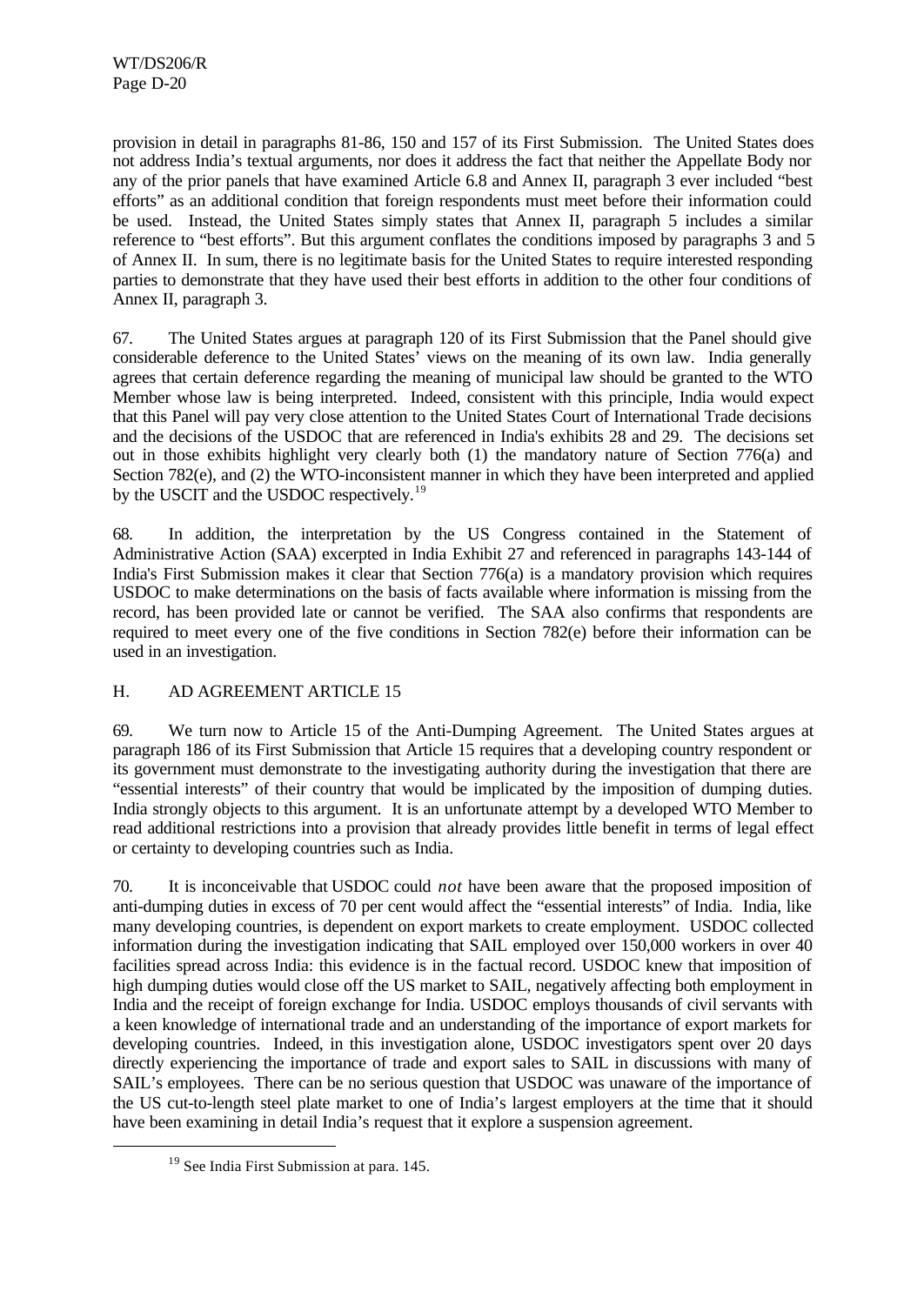71. In addition, contrary to the United States' assertion, there is no requirement in Article 15 of the Agreement that either SAIL or the Indian Government transmit official statements or information to USDOC on behalf of India. Anti-dumping investigations involve private parties, not governments, and the Government of India was not an interested party in the US anti-dumping investigation on cutto-length plate. The United States' reading of Article 15 would appear to require that a developing country private respondent must have its government initiate government-to-government contacts before the private respondent can seek a suspension agreement. The language of the Article simply does not support the imposition of any such requirement.

72. The text of Article 15 provides that "[p]ossibilities of constructive remedies . . . shall be explored before applying anti-dumping duties" and that "special regard must be given by developed country Members to the situation of developing country Members". The phrasing of Article 15 indicates that these duties arise even when the developing country interested party or its government is silent. The investigating authority must determine in each case whether imposing anti-dumping duties would affect the essential interests of developing country Members, and if so must take the action required by Article 15.

73. The United States also provided with its First Submission an *ex parte* memorandum to USDOC's file, US Exhibit 21. This document does not constitute evidence that USDOC seriously explored constructive alternative remedies in good faith. The term "explore" is defined as "examine, scrutinize, search out",<sup>20</sup> and requires a rigorous and thoughtful examination. It means something more than a single meeting memorialized in a short paragraph in one document.

74. US Exhibit 21 states simply that USDOC said it "would consider the respondents' request, but noted that suspension agreements are rare and require special circumstances," expressing doubt as to whether those existed in this case. There is nothing in the record that USDOC actually considered the suspension request; for example, no calculations or economic analysis were provided demonstrating the impact a suspension agreement might have on the US domestic industry. The memorandum does not refer to any communication with or comments received by the domestic industry concerning India's request. It provides no analysis of whether there were "special circumstances" that applied to India's request, no discussion of what such "special circumstances" might be, and nothing to indicate that USDOC sought to explore SAIL's proposed suspension agreement in a give-and-take dialogue with SAIL. The limited discussion in US Exhibit 21 and the absence of any other documentation on this subject provided to India or in the file suggest that USDOC did not in fact "explore" SAIL's proposed suspension agreement, within the meaning of this term in Article 15. Indeed, a reasonable interpretation of US Exhibit 21 is that USDOC briefly went through the motions of hearing SAIL's request, and that it never had any intention of taking additional action on that request. This is simply not enough to reach the level of exploring constructive remedies in good faith.

# **III. INDIA'S SECOND ALTERNATIVE CLAIM UNDER ANNEX II, PARAGRAPH 7 THAT USDOC IMPROPERLY APPLIED ADVERSE FACTS AVAILABLE**

75. The United States argues at length that India failed to cooperate with the USDOC in the submission of data regarding its home market sales and cost of production. Indeed, much of the United States' submission focuses on this point. India's position is that the Panel need not make any findings on India's alternative claims that the United States violated Annex II, paragraph 7 with respect to its findings that SAIL did not cooperate in the preparation and submission of the cost and home market databases. However, in the event that the Panel believes it necessary to make findings on this point, the following evidence supports the finding that SAIL cooperated with USDOC in all

<sup>20</sup> New Shorter Oxford Dictionary, Vol.1 at 889.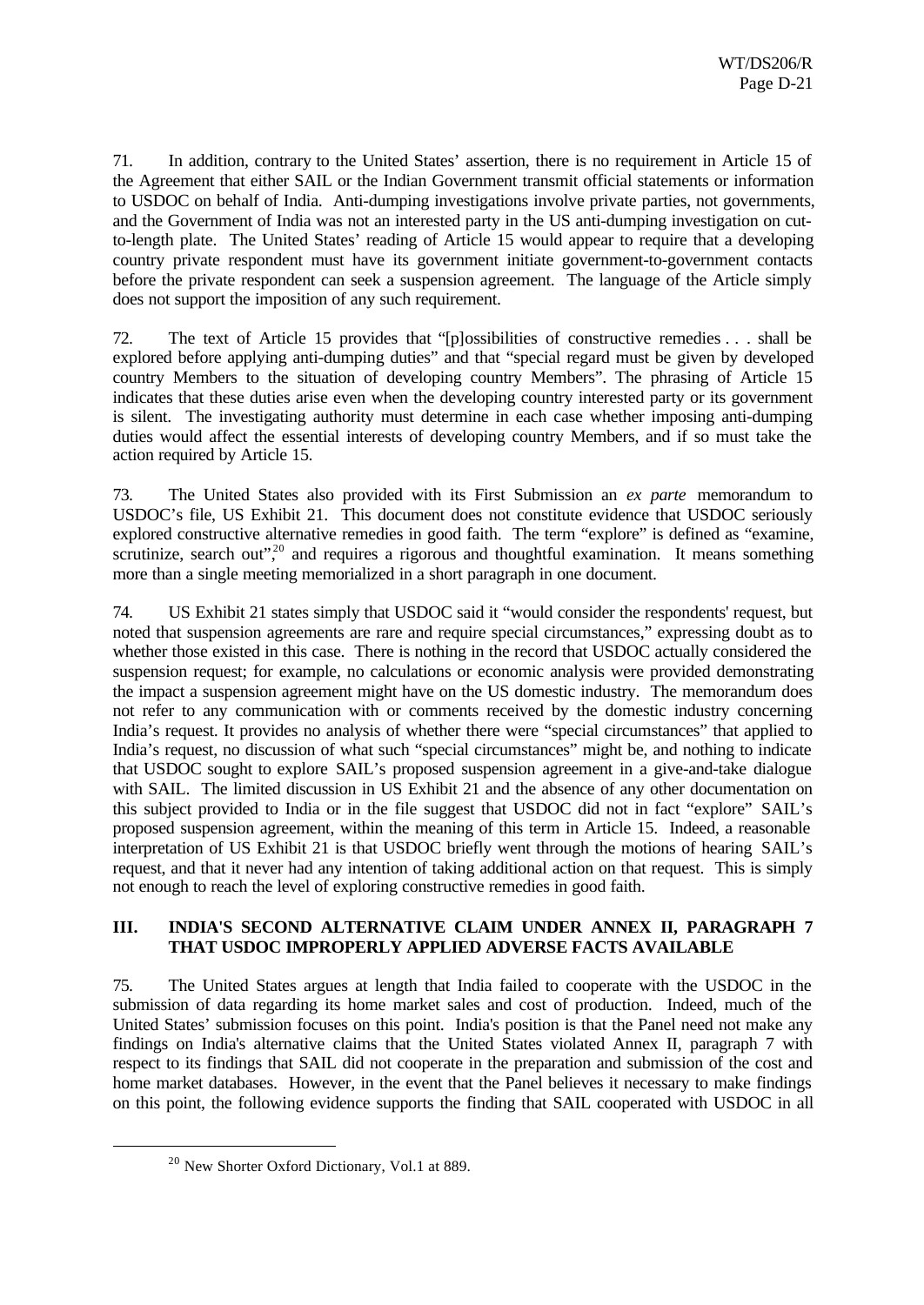aspects of the investigation and at no time concealed or failed to make considerable efforts to provide the information requested.

76. The fact that SAIL was not able to provide the requested home market sales and cost data in the formats required by USDOC does not indicate a failure to cooperate, but rather shows the extreme difficulties that SAIL faced in attempting to provide the data within the extremely tight time constraints imposed by USDOC. India would like to remind the Panel that SAIL produces CTL plate in 3 quasi-independent plants in different locations in India, and it has 6 regional sales offices and 42 local sales offices scattered throughout the country.<sup>21</sup> USDOC demanded that SAIL prepare and submit a complete home market sales database, which required that SAIL obtain and organize the sales data from all of these sales locations, and cost data from all 3 plants, even though its US sales were of merchandise produced at only one of those plants. This requirement imposed a logistical nightmare on the company. Furthermore, during the time period covered by this investigation (calendar year 1998), each of the three plants at which CTL plate was produced had a different accounting system, calculated standard costs differently, and tracked costs differently.<sup>22</sup> And the limitations in the communications and transportation infrastructure in India created serious difficulties as well. Telephone problems meant that the three plants were sometimes inaccessible by phone, fax or e-mail for days on end. Computers and photocopiers were in short supply.<sup>23</sup>

77. SAIL repeatedly pointed out these difficulties to USDOC.<sup>24</sup> Nonetheless, it cooperated fully with the USDOC in preparing the home market sales and cost data. Its anti-dumping "team" spent weeks at various company locations, and disrupted the normal sales and production routines of numerous personnel in order to obtain and organize the data demanded by USDOC. The company submitted literally thousands of pages of information, and repeatedly submitted its computer databases, struggling to convert its information into the required computer formats. In addition, SAIL opened its doors for grueling on-site verifications by USDOC personnel at several of company locations, which lasted for weeks.<sup>25</sup> Another measure of the degree of SAIL's cooperation is the sheer number of company officials who participated in the sales verifications, as seen in USDOC's sales verification report.<sup>26</sup>

78. The United States submission highlights the six questionnaires issued to SAIL on the cost and home market sales databases $^{27}$  and suggests these represented cooperative efforts by USDOC to assist the company. This assertion simply defies reality. Nothing in these multiple questionnaires constituted an effort to assist SAIL. To the contrary, the repeated information demands placed on SAIL and USDOC's refusal to accept SAIL's data in the formats maintained in the normal course of business imposed additional burdens on a developing country respondent. Nevertheless, SAIL never abandoned its efforts to satisfy USDOC and strove to respond to each of those questionnaires.

79. The United States also asserts that USDOC's conclusion that SAIL did not cooperate was valid because "SAIL is one of the largest integrated steel producers in the world, and its records reflect that it has an established accounting system that is audited annually".<sup>28</sup> However, the company's size, in light of its communications and data retrieval difficulties, imposed an enormous burden, not an advantage, on SAIL. It is misleading to suggest that SAIL's size in itself means that it failed to cooperate or withheld information. Moreover, SAIL's annual audits are based on its cost and

<sup>&</sup>lt;sup>21</sup> India First Submission  $\P$  17; Ex. IND-6 at 2; Ex IND-19 at 34.

<sup>&</sup>lt;sup>22</sup> India First Submission  $\P$  17; Ex. IND-15 at 33-34.

<sup>&</sup>lt;sup>23</sup> India First Submission  $\P$  17; Ex. IND-15 at 33-34; Ex IND-21 at 8.

 $^{24}$  Ex. IND-4, cover letter; Ex. IND-6; Ex. IND-7, cover letter; Ex. IND-14 at 7-9.

<sup>&</sup>lt;sup>25</sup> India First Submission ¶ 17; Ex. IND-16 at 33-34.

<sup>26</sup> Ex IND-13 at 41-46.

 $27$  US First Submission ¶ 150-155.

<sup>&</sup>lt;sup>28</sup> US First Submission ¶ 164, citing USDOC Redetermination on Remand, Ex IND-21.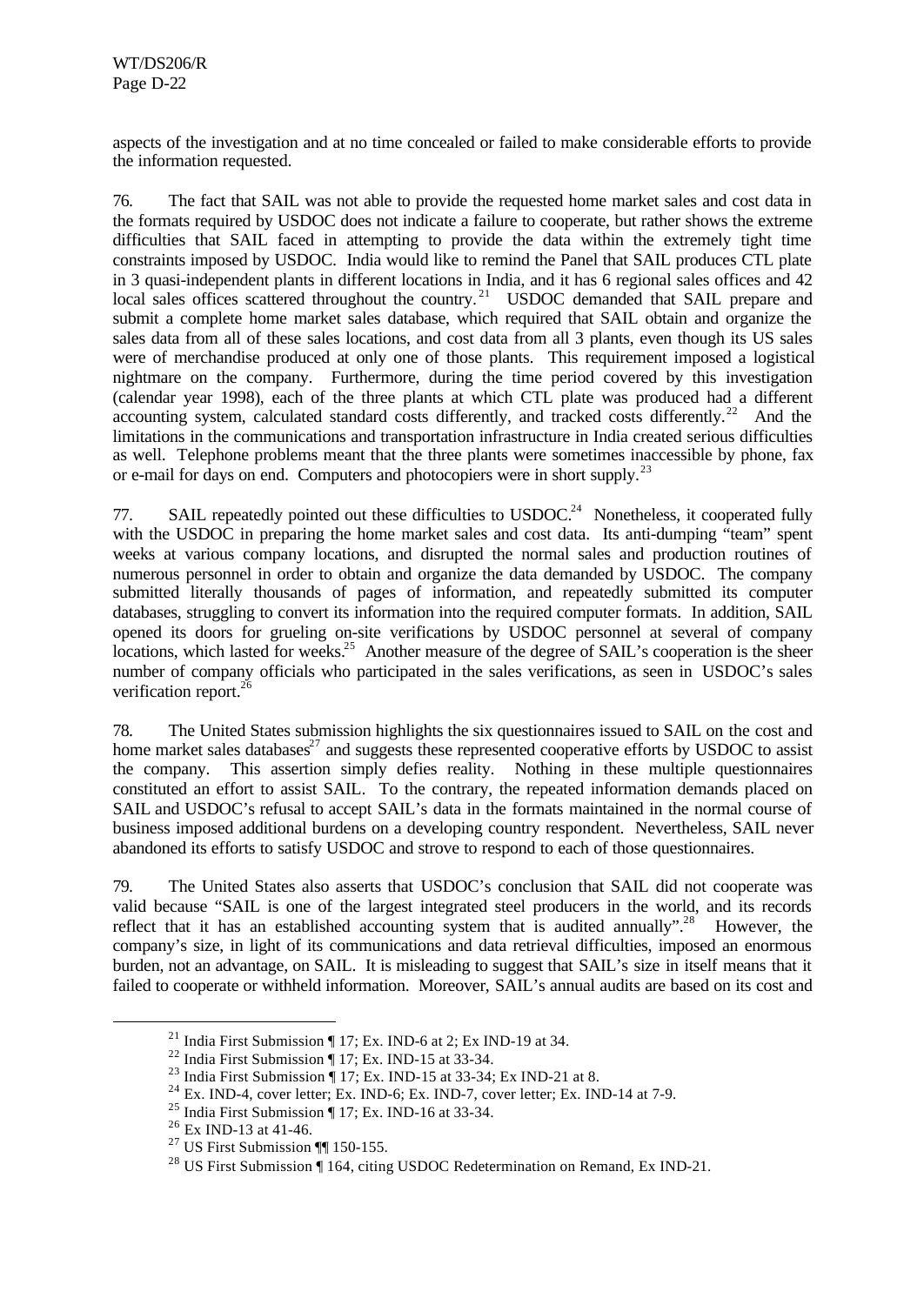sales reporting systems used in the normal course of business. The fact that the company is audited did not make it easier for SAIL to generate the new product-specific cost data demanded by USDOC, nor did it mean that SAIL's failure to provide those data to the USDOC's satisfaction is evidence that the company failed to cooperate.

80. The United States also condemns SAIL for its statements to USDOC that it was trying to fulfill the data requests and that information would be forthcoming.<sup>29</sup> These statements, however, are evidence of the company's good faith – not that it was withholding evidence or failing to cooperate. The United States' position apparently is that a respondent must inform USDOC up front that it cannot satisfy its information demands. But such a statement would only lead USDOC to declare sooner that the respondent is non-cooperative and to apply "adverse facts available" to determine dumping margins. It is not realistic to expect a foreign respondent to communicate a message to the investigating authority that would be likely to trigger such a negative reaction.

#### J. AFFIDAVIT OF ALBERT HAYES

81. The United States has asserted that the affidavit of Albert Hayes, provided by India as Exhibit 24, constitutes "extra-record evidence" that should be disregarded by the panel. India disagrees. The views in the affidavit, and the views that Mr. Hayes will express today, constitute not new facts but analysis of the facts that were before USDOC during the investigation. The United States cannot seriously maintain that a WTO Member cannot raise a new *argument* before a WTO panel on the ground that USDOC did not have the opportunity to consider and address that argument in the underlying administrative proceeding. The Appellate Body in the *US-Lamb* dispute has made it clear that neither a WTO Member nor a panel is obliged to limit itself to the arguments made by the interested parties to administering authorities.<sup>30</sup> The GATT panel decision in *Atlantic Salmon* likewise rejected the United States' position in the context of a review of new arguments attacking the US. Anti-dumping measure. $31$  The rationale for allowing new arguments is compelling -- the WTO dispute settlement process is a government-to-government process, and governments have different interests to protect and pursue in WTO proceedings than those of the interested private parties in the underlying anti-dumping investigations. Thus, the suggestion by the United States that India errs in presenting different analyses and arguments demonstrating how the USDOC could have used SAIL's verified and timely produced US sales data is without merit.

82. Moreover, the Hayes affidavit does not present new evidence. The affidavit is clear on its face that it is an analysis of actual data that was before USDOC and in the USDOC record, including the sales verification report, Verification Exhibit S-8, and the petition. Mr. Hayes' analysis utilizes USDOC's computer program in use in the parallel cut-to-length plate investigations in 1999 to illustrate how USDOC *could* have used SAIL's US sales data. This is an important element of India's burden of proof in establishing a claim under Article 6.8 and Annex II, paragraph 3. USDOC improperly did not make use of its standard computer tool in determining SAIL's margins because USDOC applied its total facts available doctrine and disregarded all the data submitted. However, the standard computer program used by USDOC (and presumably similar to those used by many other WTO Member investigating AD officials) is a mechanical, result-neutral calculation device that is applied to data, and does not alter the data that were before USDOC. Whether the actual USDOC program from 1999 or some other calculating device is used is not important – the key point is that the Panel be in a position to assess whether USDOC could have used SAIL's US sales data "without undue difficulty". In India's view, this is best done by using the actual tool that USDOC *should* have used in 1999.

<sup>29</sup> US First Submission ¶¶ 158-159, 164.

 $30 \text{ WT}/\text{DS}177/\text{AB/R}$ , para. 113.

<sup>31</sup> See BISD 41S/229, 360, paras. 347-351, and BISD 41S/576, 664, paras. 216-220.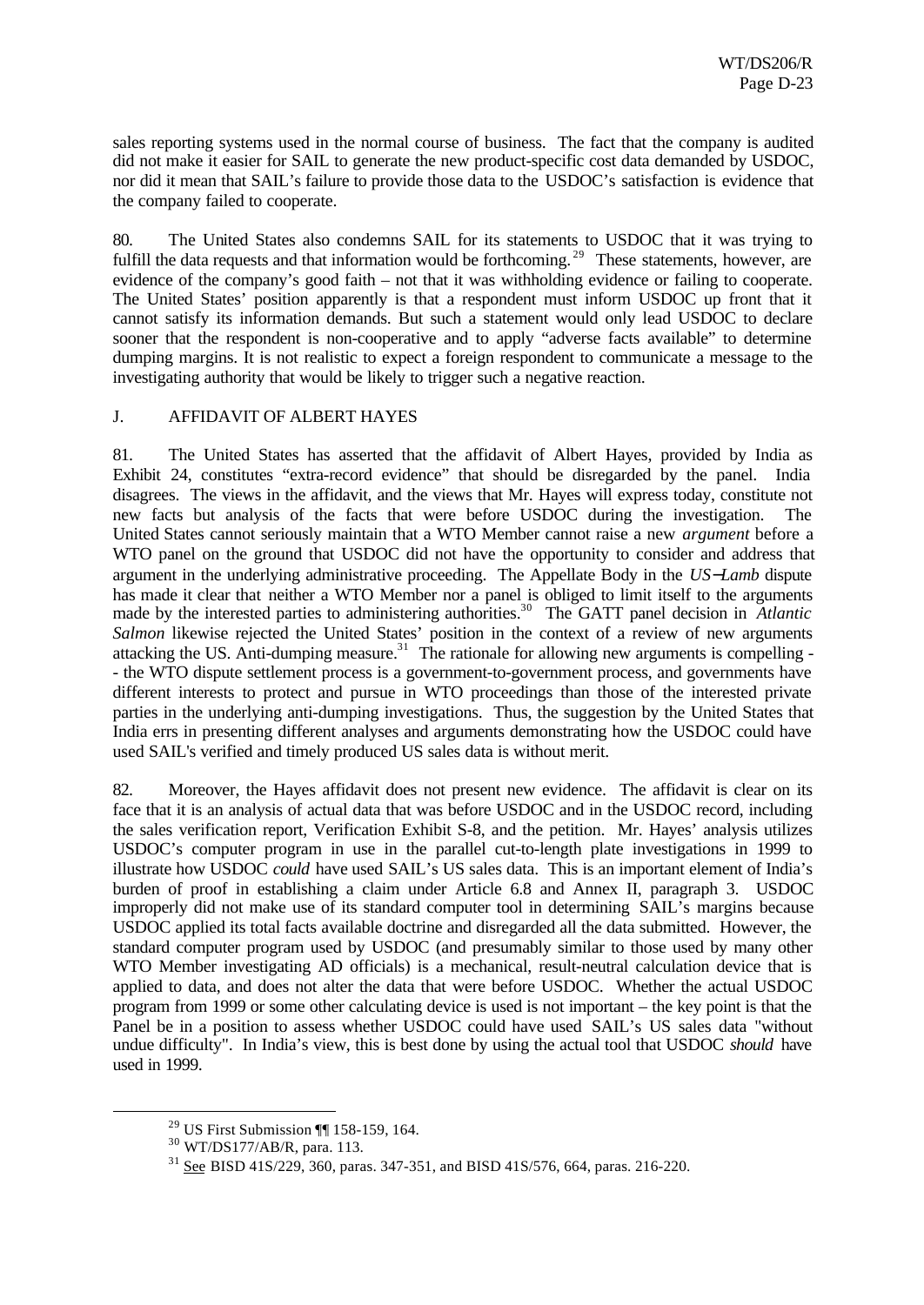83. The first issue that Mr. Hayes addresses, which is set out in paragraphs 6 and 7 of his affidavit, relates to USDOC's statement in the Final Determination that SAIL's US sales data was "susceptible to correction". India agrees with this statement, and Mr. Hayes' analysis demonstrates exactly how easily and quickly USDOC could have made such a correction, *based on evidence already in the record.* In fact, SAIL argued to USDOC that any errors to the US sales data were immaterial and that the SAIL's US sales data could have easily been used in combination with information in the petition. <sup>32</sup> Mr. Hayes' affidavit indicates just how easily this evidence could have been used by USDOC.

84. Mr. Hayes's analysis also provides three alternative methodologies that could have been used to combine information on home market sales and cost of production in the petition with the SAIL's actual US sales data. This analysis is based solely on evidence in the record

85. Mr. Hayes' analysis reflects substantial experience, largely gained during his many years on the staff of USDOC, in calculating dumping margins using data submitted by foreign respondents and USDOC's computer programs. The United States does not and cannot assert that Mr. Hayes does not have this expertise, nor has it contested the merits of Mr. Hayes' analysis. It does not deny that the standard computer program for calculating margins in the 1999 cut-to-length plate investigations is the one set out in Annex 1 to India's Exhibit 24. It does not deny that it is possible to calculate a margin using information from the petition and SAIL's actual US sales data. And it does not suggest that the three alternative methodologies proposed by Mr. Hayes would not allow the calculation of dumping margins.

86. The United States' arguments that Mr. Hayes works for a law firm and was not involved in the investigation are irrelevant to the admissibility of his analysis. He is not adding new facts to the record, but rather is presenting an analysis of the facts that are already on the record. The calculation of dumping margins can be a complex matter, requiring substantial expertise. Complaining parties, particularly developing countries, should have equal access to analytic expertise, just as they now have equal access to legal assistance in WTO dispute settlement. Being able to present alternative analyses is essential to their ability to enforce those provisions in the AD Agreement that turn on legal interpretation of the investigative process, such as the provisions at stake in this dispute. India does not believe that the United States could possibly seek or justify maintaining a monopoly on such expertise in panel proceedings. Thus, the Panel should deny the United States' request.

87. Finally, India does not deny that Mr. Hayes' analysis was prepared for use in this dispute. But all expert testimony in judicial proceedings throughout the world is prepared in this way. India encourages the Panel to consider Mr. Hayes' analysis and to review his methodologies that use the evidence in the record.

# **IV. STATEMENT OF ALBERT HAYES**

Mr. Chairman and Members of the Panel. My name is Albert M. "Chip" Hayes. As explained in my affidavit, which is attached to India's First Submission as Exhibit 24, from 1984 to 1987 and again from 1989 to 1998, I was employed as an import compliance trade analyst with the USDOC. During my tenure with the USDOC, I worked on more than 20 different anti-dumping duty proceedings, through all stages of their life cycles, such as investigations, administrative reviews, sunset reviews, litigation and revocation. My work included more than 35 on-site verifications at respondents' locations throughout the world. I also worked on the development and revision of computer programs used to analyze the respondent companies' submitted data and to calculate dumping margins on the basis of those data. In doing so, I frequently had occasion to make

 $32$  Ex. IND-14 at 10, 14 (12 November 1999).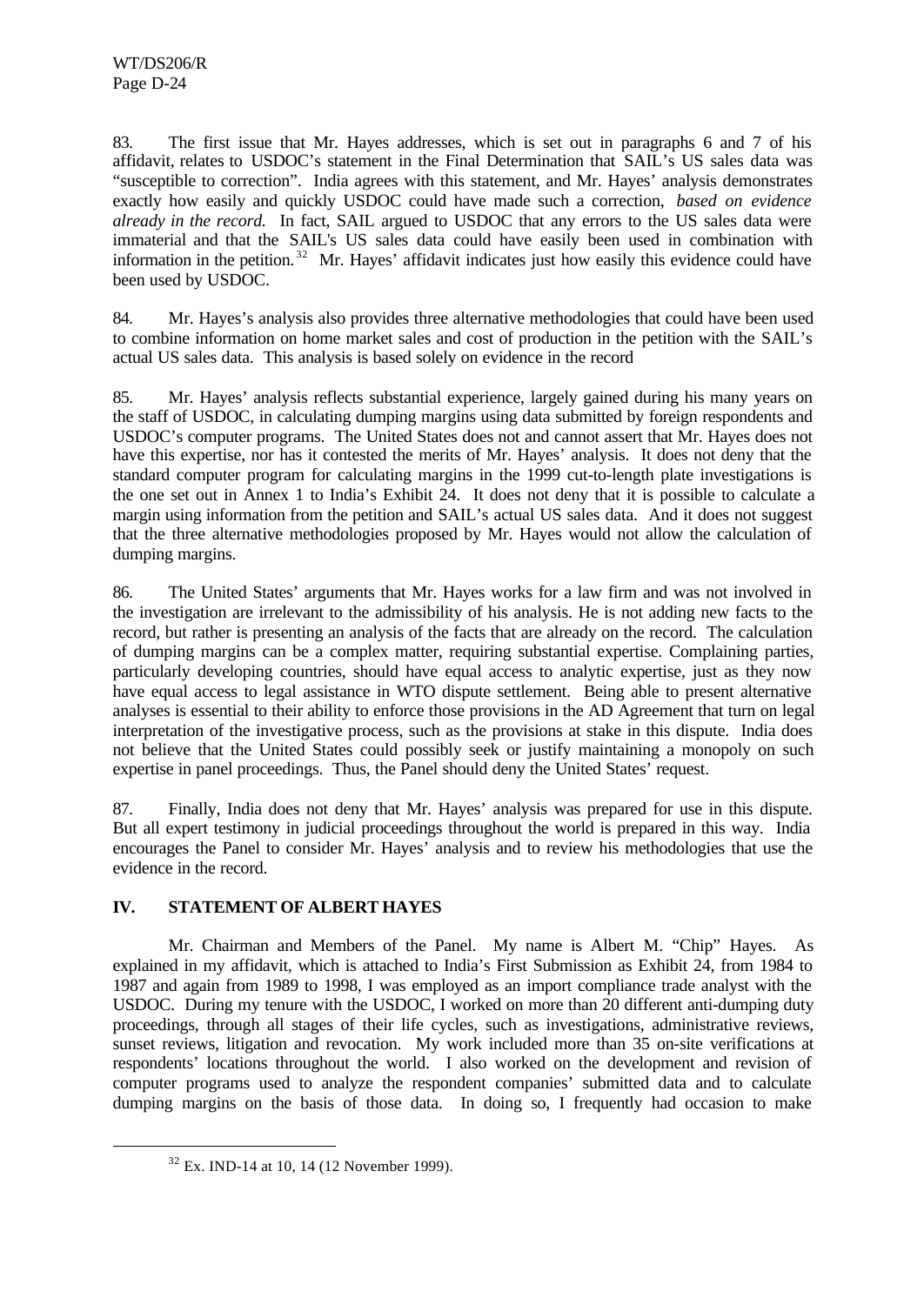adjustments to the data submitted by the respondent companies on the basis of information discovered at verification, through the use of the computer programs used to analyze the data.

89. Since October 1998, I have been employed as a senior trade analyst for the law firm of Powell Goldstein Frazer & Murphy LLP. In this capacity, I have closely reviewed the questionnaire responses and computer databases submitted to the USDOC by SAIL in the 1999 investigation of cutto-length carbon steel plate from India. I have also reviewed the exhibits gathered by the USDOC at the verifications of SAIL in that investigation, as well as the USDOC's verification reports and determinations.

### A. EASE OF CALCULATING SAIL'S DUMPING MARGINS USING SUBMITTED US SALES DATA

90. The following are my opinions regarding the USDOC's ability to use the US sales data submitted by SAIL. The USDOC can use any number of commercially available tools to calculate dumping margins, including spreadsheet programs such as Excel, Lotus, or Dbase. It can also use stronger data-processing software such as SPSS or SAS [Statistical Analysis System], which is a commercially developed and publicly-available programming language that is commonly used by USDOC. While I could go into the details of the language that USDOC could use to modify its standard program to calculate margins on SAIL's US sales by employing home-market and constructed value data from the petition, perhaps it is clearest to see the ease of any such calculation by performing it. I have done so by combining SAIL's US sales data from India's Exhibit 8 with the data in the chart from the petition that calculated a dumping margin using constructed value as normal value.

91. To do this I have created a new exhibit, India Exhibit 32. This is an addendum to SAIL's US sales database, which is included in our First Submission as Exhibit 8. In this addendum, I have calculated the total price, expense, and quantity data for all of SAIL's US sales during the period of investigation. These calculations are all based on the data in India's Exhibit 8. These data were determined by USDOC to be accurate and complete in its verification report. From these figures I then derived a weighted-average gross US price of \$346 per ton, and a weighted-average net US price of \$325 per ton. The net US price was calculated by subtracting movement expenses from gross US price, in the same manner as was done in the petition.

92. I have also prepared India Exhibit 33, the first page of which is a copy of the original Figure 5 from the public version of the petition, found in India Exhibit 1. This Figure 5 shows a constructed value of \$372, which is used to calculate SAIL's dumping margin.

93. My calculation of the dumping margin using SAIL's US data and the constructed value from the public version of the petition is shown on the second page of Exhibit 33. I substituted the weighted-average net US price of \$325 from Exhibit 32 into the box for US price in Figure 5. I kept the constructed value figure of \$372 the same. The resulting average dumping margin is 14.26 per cent. In calculating this margin, I used exactly the same methodology as that used by petitioners and USDOC when they calculated SAIL's dumping margins. The only difference was to substitute SAIL's actual weighted average US price of \$346 in place of the single offer of \$251.

94. I would note that this 14.26 per cent margin is based on the petition's worst-case scenario because it, in effect, applies the high constructed value to every US transaction in SAIL's US response. Options B and C in my affidavit, which use some variation of applying both the constructed value and home-market price as normal value, would calculate lower margins.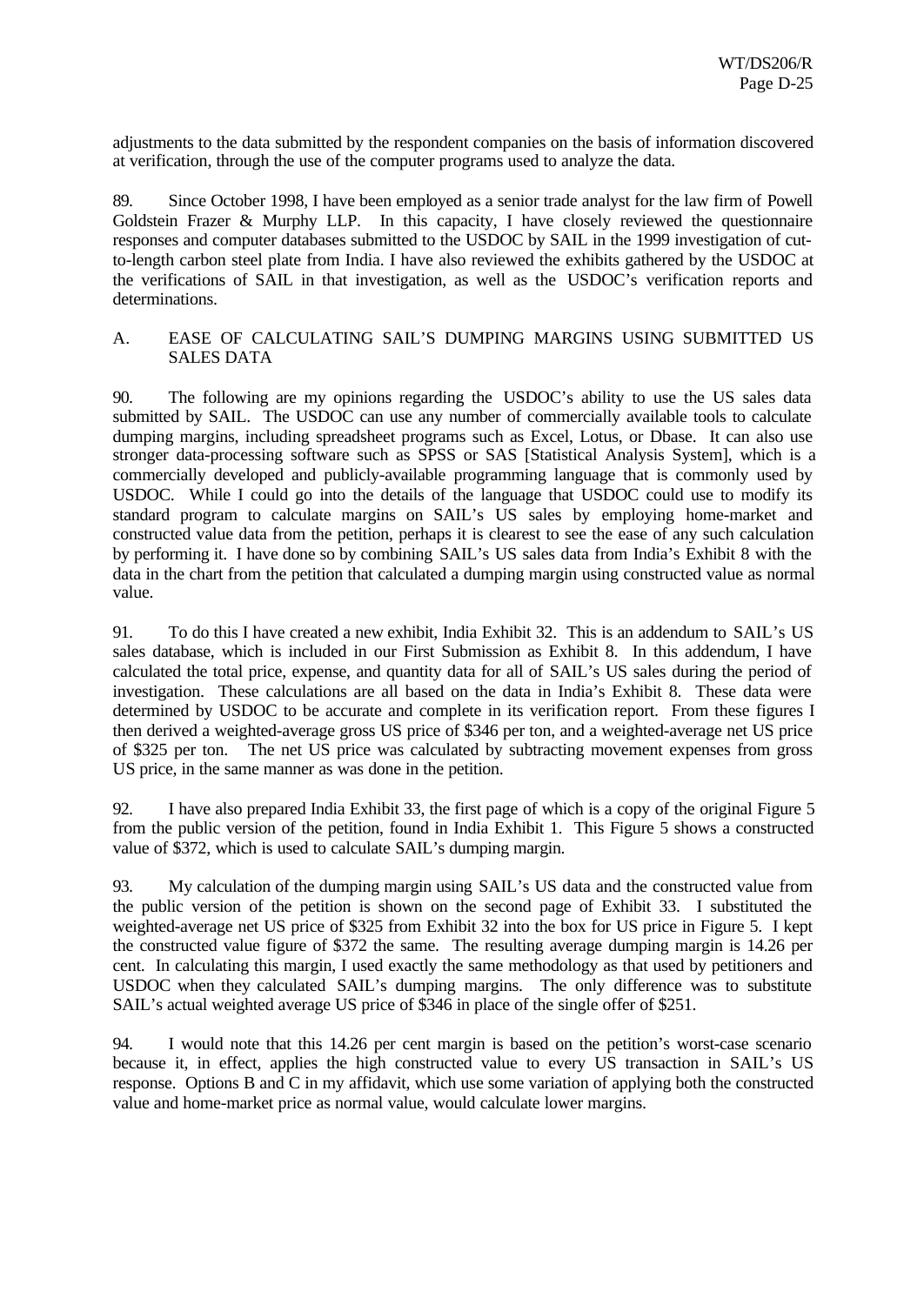#### B. USING INFORMATION BOTH FROM FOREIGN INTERESTED RESPONDENTS AND THE PETITION DOES NOT LEAD TO "ABSURD" RESULTS

95. I would also like to comment on the argument made by the United States that calculating a dumping margin using some information from foreign respondents and some information from the petition would lead to absurd results. First, as USDOC has recognized, there are four basic components in an anti-dumping investigation -- home market sales, cost of production for products sold in the home market, export sales, and constructed value for exported products. USDOC collects, organizes and examines all of the thousands of pieces of information it receives through these four basic categories. The accuracy and completeness of each category or component of information can be and is established on its own merits, rather than with reference to other components of information. Therefore, as I have demonstrated above and in my affidavit, it is not difficult to combine information from the petition with information from the interested foreign party to calculate dumping margins.

96. The United States asserts that combining information from foreign respondents with information provided by the domestic industry in the petition would lead to absurd results. In my opinion, this is not correct. In the example cited by the United States in paragraph 88 of its First Submission, in which only cost of production information is submitted by a respondent, that information could still be used (1) to compare to home market price data contained in the petition, and (2) to derive constructed value for comparison to US price data in the petition. Because such comparisons would be based on accurate, verified, objective cost data, they would necessarily give more accurate and objective results than relying only on the data in the petition. If there are any absurdities in this case, they would involve the discarding of an entire category of accurate, verified information in favor of information contained in the petition.

97. The same is true with the example provided by the European Communities in paragraph 10 of their Third Party Submission. In my opinion, the EC's claim that it would not be possible to determine whether submitted home market sales are in the "ordinary course of trade" if cost data are not *also* submitted, is not correct. Cost data from other sources – in particular, the petition – could be used to determine if the home market sales were at prices above the merchandise's cost of production, and hence in the "ordinary course of trade". Once again, because the home market sales data would be accurate, verified, and objective, they would necessarily give more accurate and objective results than would result from their entire rejection and reliance solely on the petition to obtain the dumping margins, as the USDOC did in this case.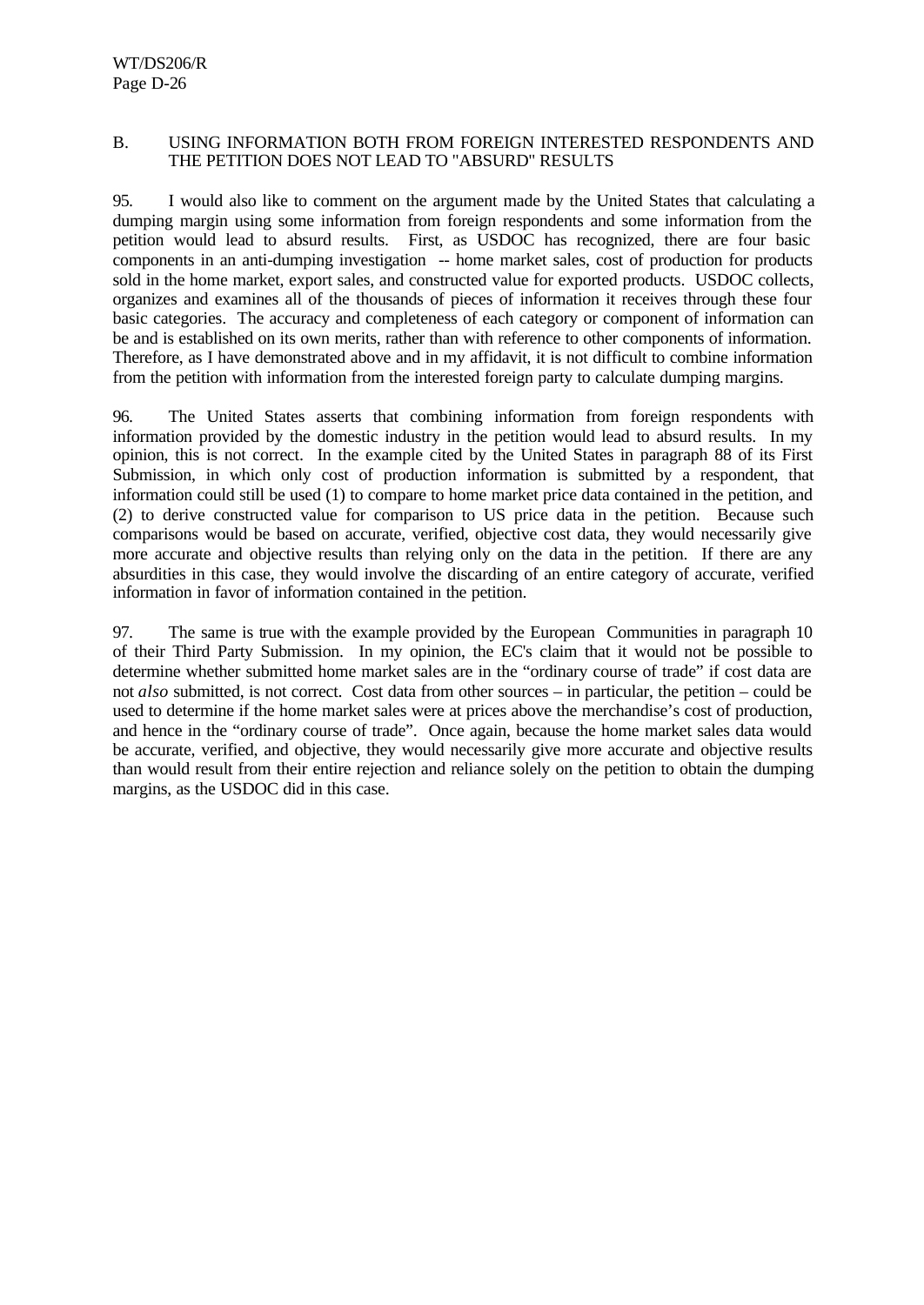# **ANNEX D-3**

# THIRD PARTY ORAL STATEMENT OF THE EUROPEAN COMMUNITIES

#### (24 January 2002)

### **1. INTRODUCTION**

1. On behalf of the European Communities, let me express first our appreciation for the opportunity to submit our views in this dispute. This dispute raises an important systemic question. The question before the Panel is to what extent can an investigating authority reject data submitted when part of that data submitted has been determined to be inadequate. As is customary, the European Communities will limit its comments to the systemic issues raised and will not attempt to apply its interpretation to the particular facts of the proceeding presently before the Panel.

2. The United States have proposed a diametrically opposite interpretation to that proposed by India, and supported by Japan. The United State's argues that an investigating authority should be entitled to reject all data submitted where part of the data submitted is inadequate, while India and Japan consider that the investigating authority may only reject the specific information which is regarded as inadequate. The European Communities submits that neither of these positions is correct. That is because the Anti-Dumping Agreement is concerned with establishing a balance between the interests of exporters and the interests of domestic competitors affected by dumped imports. Finding that an investigating authority may exclude all data where only part of the data is inadequate alters that balance in favour of the domestic interests seeking protection. Finding that an investigating authority must take into account all data other than the part which is inadequate alters the balance in favour of exporters.

3. The European Communities submit that it is important to recognise that the data requested of interested parties in an anti-dumping investigation is not atomised, it does not consist of independent sets of data which have no link to one another. Consequently, failure to provide one set of data may affect the validity of other elements of data provided, which may justify rejecting data which otherwise would be perfectly acceptable. The most obvious example of such linked information would be domestic sales data, which cannot be accepted as being in the "ordinary course of trade" in the sense of Article 2.2 unless data on cost or production, selling, general and administrative costs is also provided. Pursuant to the interpretation put forward by India and supported by Japan, an investigating authority would be required to accept data on domestic sales, even if no data has been provided on cost of production etc. Following such an interpretation would thus allow an exporter to totally control an anti-dumping investigation, by submitting only information conducive to arriving at a favourable result for the exporter, while deliberately excluding data which might have a prejudicial effect on the final result. As is clear from the rules on use of information available, and the effects of non-co-operation, the Anti-Dumping Agreement attempts to ensure that anti-dumping duties are calculated on the basis of objectively established facts.

4. As the Panel is aware, the Appellate Body has already interpreted paragraph 3 of Annex II. In *United States – Hot Rolled Steel*, the Appellate Body concluded:

[A]ccording to paragraph 3 of Annex II, investigating authorities are directed to use information if three, and, in some circumstances, four, conditions are satisfied. In our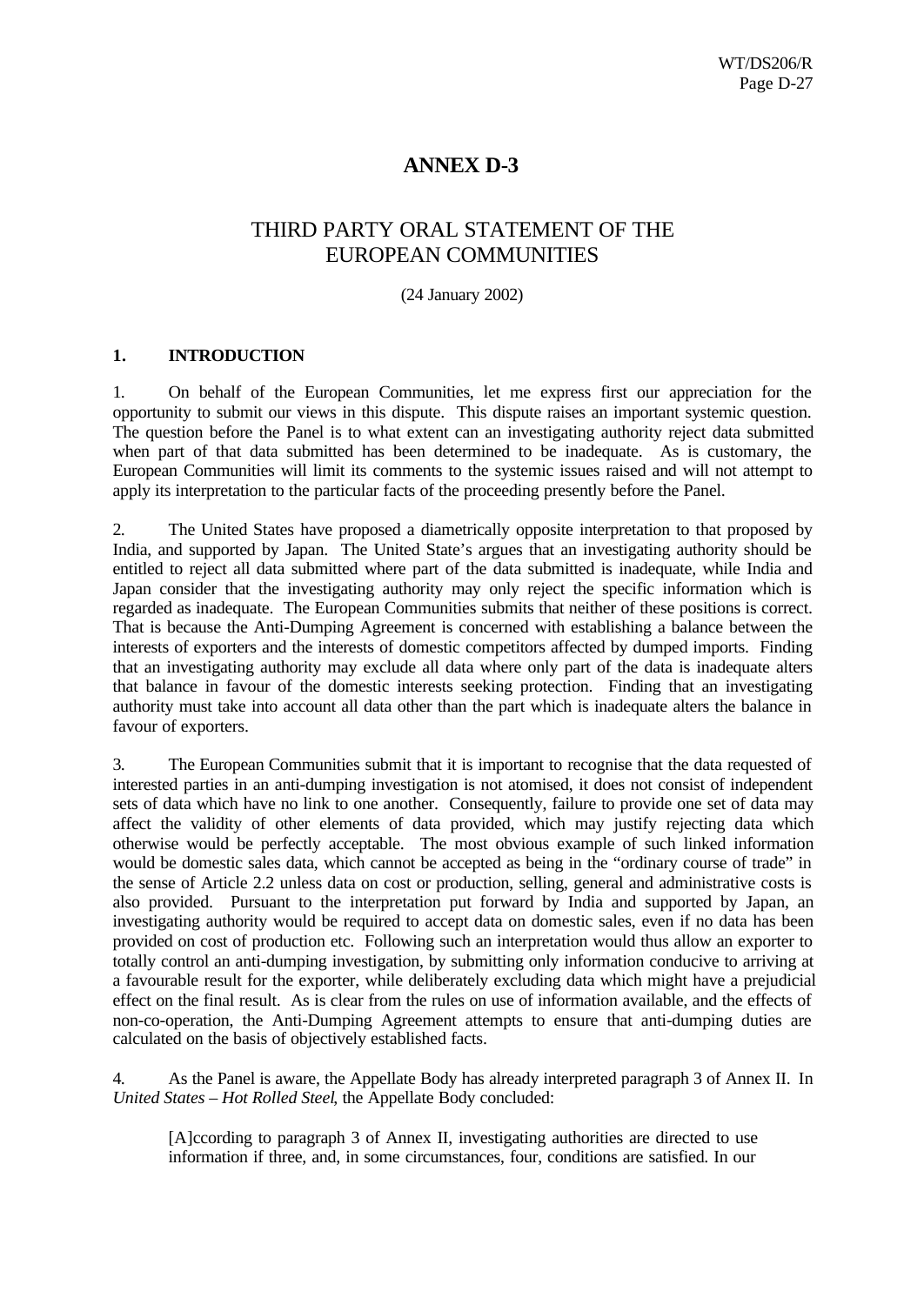view, it follows that if these conditions are met, investigating authorities are *not* entitled to reject information submitted, when making a determination<sup>1</sup>.

5. The use of the word "all" in paragraph 3 of Annex II, implies that any information which does meet the conditions set out therein should be taken into account. The Appellate Body's interpretation clearly states than an investigating authority's ability to reject data supplied is circumscribed.

6. However, the European Communities have already noted that different sets of data are linked and that failure to provide one part of such a set of linked data might make it impossible to use other data. In such a situation, the final sentence of paragraph 7 of Annex II contemplates that non-cooperation, which leads to "relevant information" being withheld, can result in a determination which is less favourable than had co-operation occurred. Were an exporter able to select the information provided, and an investigating authority obliged to accept only such selected information, this provision would be rendered a nullity, because non-co-operation would possibly result in a result more favourable to the exporter concerned.

7. The European Communities note that Paragraph 3 provides that information must be accepted which can be used without "undue difficulties". Investigating authorities might find it "unduly" difficult" to use data when other related sets of data have not also been provided, making it necessary to reject data which would otherwise be acceptable according to paragraph 3.

# **2. CONCLUSION**

l

8. The European Communities thus consider that Article 6.8 and paragraph 3 of Annex II, when read together, do not provide authority for a Member to automatically reject all data where some of the data provided by that exporter has been rejected. On the other hand, it might be questionable depending on the circumstances of the case and taking into account the specific character of the relevant information, whether all the conditions of paragraph 3 have been met where an exporter provides some information, but not related information. The European Communities submit that the Panel should take into account this necessary balance when interpreting these provisions of the WTO Anti-Dumping Agreement.

<sup>&</sup>lt;sup>1</sup> Appellate Body Report,, *United States – Anti-Dumping Measures on Certain Hot-Rolled Steel Products from Japan*, WT/DS184/AB/R, adopted 23 August 2001, para. 81.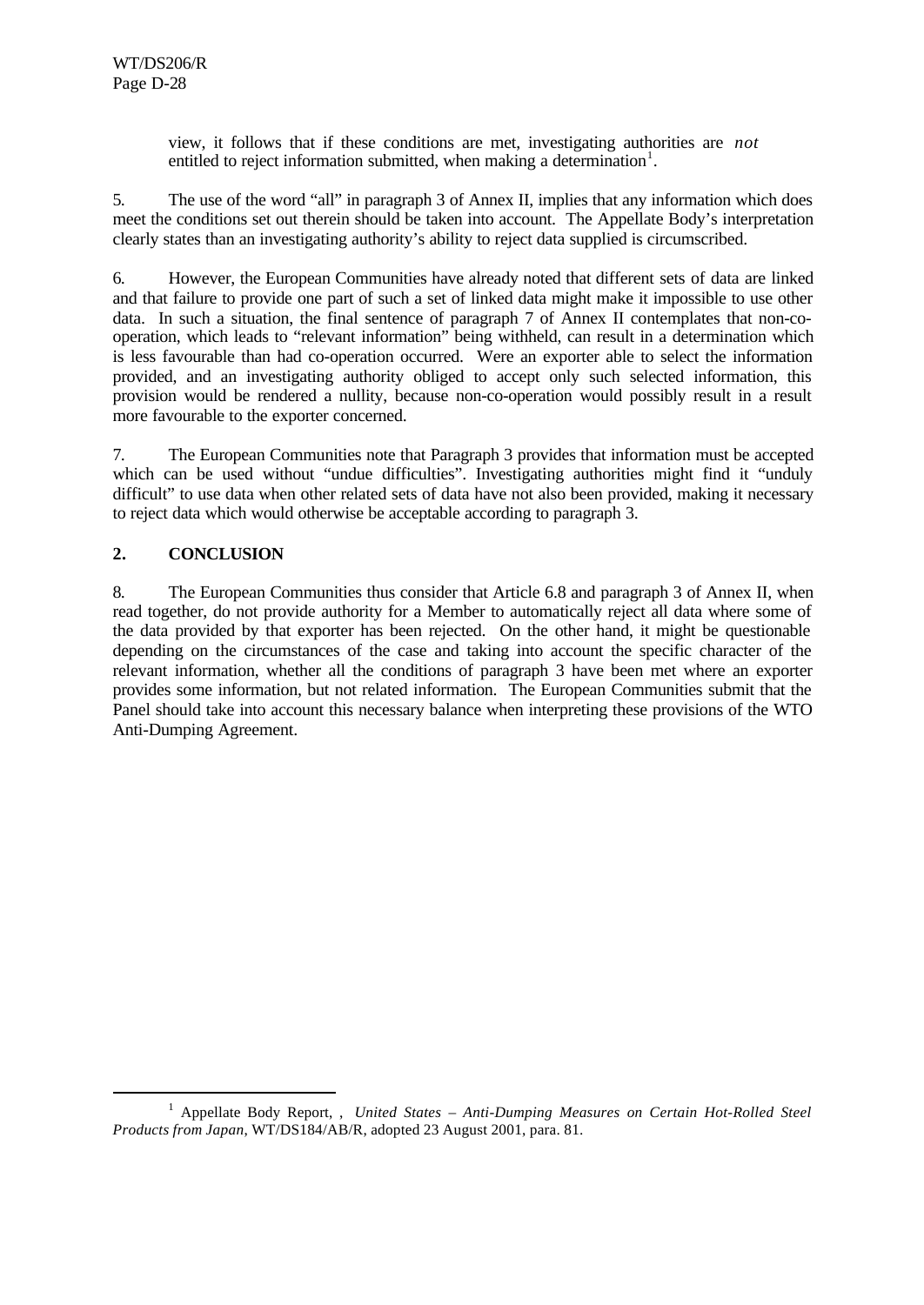# **ANNEX D-4**

# THIRD PARTY ORAL STATEMENT OF CHILE

### (24 January 2002)

1. Chile would like to thank the Panel for this opportunity to express our views in this dispute. We are making use of the rights provided for in article 10 of the Dispute Settlement Understanding, since we have a systemic interest in the correct application of the provisions contained in both Article VI of GATT 1994 and the Anti-Dumping Agreement (hereinafter, AD). All this is meant to avoid the abusive use of anti-dumping measures as protectionist barriers to trade.

2. Chile will not comment on the facts challenged by India nor the details of the investigation carried out by the United States authorities. We will concentrate our comments on three issues: the mandatory character of paragraphs 3 and 5 of Annex II of the AD; the meaning and scope of Article 6.8 and Annex II of the AD; and the fact that Ministers in Doha recognised that article 15 of the AD needs clarification.

### **Paragraphs 3 and 5 of Annex II are mandatory provisions.**

3. Chile shares India's and Japan's interpretation of paragraph 3 of Annex II in the sense that it obliges the investigating authority to use the information provided by the interested party if such information fulfils the conditions set out in that paragraph. Furthermore, Chile agrees on the binding nature of paragraph 5 of Annex II. Which, in any case, has been well established by other Panels.

4. Chile's understanding is grounded on the Spanish version of the AD. When translated to English paragraph 3 reads: "[All information] shall be taken into account when determinations are made." In Spanish: *deberá tomarse en cuenta*. That gives a mandatory and binding character to the need to take into account the information provided by the interested party when the requirements of that paragraph are fulfilled. The English version says "should", which means "*debería"* in Spanish, a conditional tense.

5. Moreover, the Spanish version of paragraph 5 of Annex II reads: *no será justificación*, meaning "it will not justify". Again, a mandatory and binding obligation for something that in the English version is not. Should not" means "*no debería*" in Spanish.

6. The Marrakesh Agreement establishing the WTO from which the Agreement on Implementation of Article VI of the General Agreement on Tariffs and Trade 1994 is an integral part, was done in the English, French and Spanish languages, each text being authentic. According to article 33 of the Vienna Convention, when a Treaty has been authenticated in two or more languages, the text is equally authoritative in each language and it is presumed that the terms of the Treaty have the same meaning in each authentic text. Then, when a comparison of the authentic texts discloses a difference of meaning the meaning which best reconciles the text, having regard to the object and purpose of the treaty, shall be adopted.

7. In the *Mavrommatis* case, the Permanent Court of International Justice stated that, where two versions possessing equal authority exist, one of which appears to have a wider bearing than the other, it is bound to adopt the more limited interpretation which can be made to harmonise with both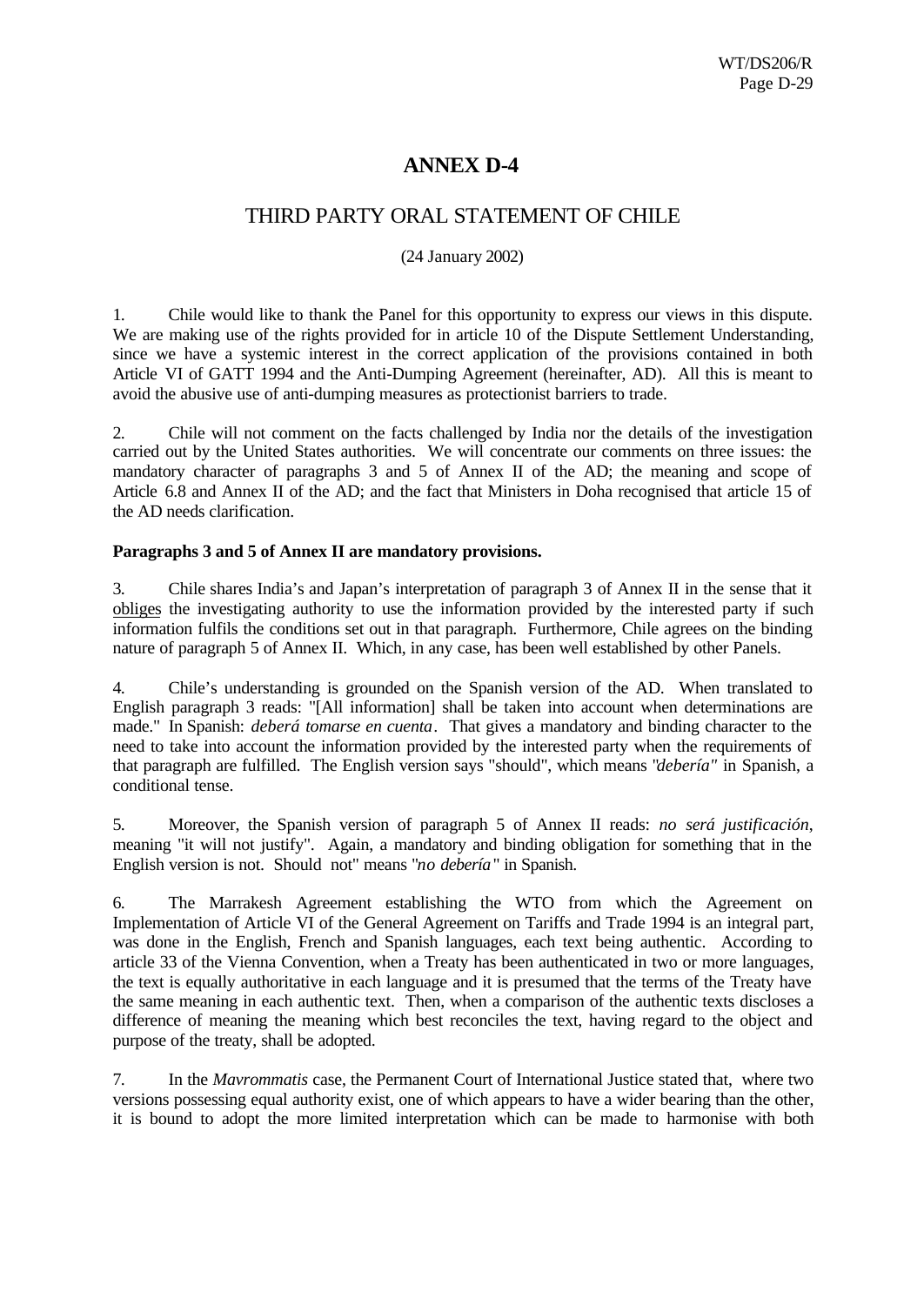l

versions and which, as far as it goes, is doubtless in accordance with the common intention of the Parties<sup>1</sup>.

8. Despite the United States arguments in its submission, in practice it gives a mandatory character to both paragraphs 3 and 5 of Annex II. Section 782(e) of the Tariff Act of 1930 provides that meeting the conditions there mentioned – which the United States recognises that closely tracks Annex II - the investigating authority shall not decline to consider the information submitted by the interested party.

9. Consequently the Panel can not but confirm that paragraphs 3 and 5 of Annex II of the AD are mandatory and binding as it is clearly drafted in the Spanish version of the Agreement being the most limited and restrictive of the versions. Such conclusion, no doubt, is in accordance with the common intention of the members as reflected in those mandatory provisions such as Article 6.8 of the AD. Further more, in the present case, the US legislation incorporates this mandatory obligations in Section 782(e).

# **Article 6.8 and Annex II of the Anti-Dumping Agreement**.

10. Without commenting the facts and the arguments of the disputing parties, Chile would like to highlight some elements regarding the use of "facts available", envisaged in article 6.8 of the AD that must be read together with Annex II.

11. "Facts available" is a tool that the AD gives to the investigating authority in exceptional cases and under qualifying circumstances. Article 6.8 represents a delicate balance between the duty of an authority to investigate an alleged dumping situation and the duty of co-operation the interested party must provide. A balance between the need of the authority to have all the relevant information in time - to avoid disruptions and delays - and the obligation of the interested party to provide facts that in some sectors, industries and countries are not easily at hand or not always in the means or formats required by the investigative authority. A balance between the pressure sometimes needed to get the help of the interested party avoiding that it becomes a sanction against actions that may not constitute dumping.

12. Chile considers that the use of "facts available" must be done in an unbiased and objective way and in exceptional cases. As exceptional as anti dumping measures are. Article 6.8 provides some hints on when to use "facts available"

- (a) Regarding necessary information. That is to say information relevant to the investigation and without which the investigating authority might not establish the existence or margins of dumping.
- (b) Whenever such information is not facilitated within a reasonable period, that is to say taking into account the specific situations in each individual case.
- (c) Whenever the interested party significantly impedes the course of the investigation. A delay in the submission of part of the information might not be a serious hindrance. Unless there is proof to the contrary the industry's good faith must be presumed.

13. Therefore, the authority shall not make use of the "facts available", if it can make an objective and impartial decision based on the information provided by the interested party, even though such information might be incomplete, submitted out of date or the investigation might have been hindered.

<sup>&</sup>lt;sup>1</sup> Publications of the Permanent Court of International Justice Series A No. 2, 30 August 1924 Page 19.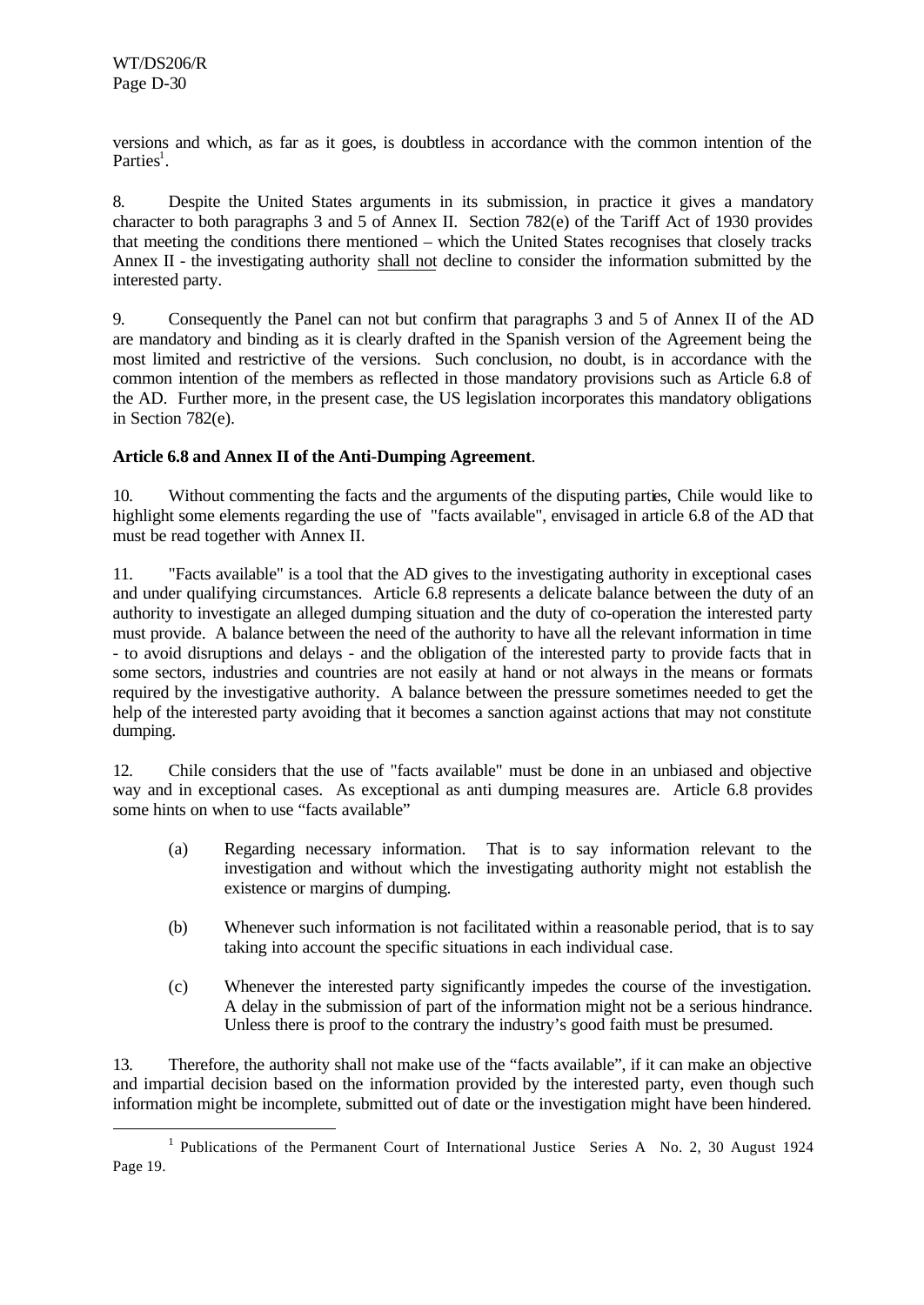14. If the authority is forced to use the "facts available", it should do so in an objective and impartial way, evaluating it and comparing it with the information submitted by the interested party and not accepted by the authority. The final phrase of paragraph 1 of Annex II states that the facts contained in the application for the initiation of the investigation by the domestic industry are not the only source of information. On the contrary, an objective and impartial authority should be grounded on other facts, starting with the information submitted by the interested party and that the authority rejected. Besides, in certain cases, mainly commodities and even steel, prices, production structures and market and competition conditions are internationally known and they do not generally change from one market to another. The authority should consequently take into consideration these prices and conditions.

15. Likewise, the dumping margins alleged by the home industry must be used with extreme caution, since they do not always correspond to reality and are quite often exaggerated in order to motivate the authority to initiate an investigation. Just to give some examples. While the American industry claimed a 41.78 per cent dumping margin on Chilean salmon exports, the final determination varied among the investigated companies between a 0.16 and a 10.69 per cent. More recently, it was claimed that Chilean frozen raspberry exports were being dumped into the American market with margins between 8.87 and 60.26 per cent. The preliminary ruling of the USDOC only found margins between 0 and 5.54 per cent.

16. This is twice as valid whenever there are incentives for the industry to request antidumping investigations. For example, the Continuing Dumping and Subsidy Offset Act of 2000, better known as the Byrd Amendment, contested by Chile and several other WTO members, provides a strong incentive to petitioners to exaggerate the dumping levels. The higher the margin, the greater the duties assessed and distributed among the petitioners.

17. The dumping margins claimed by the home industry are not verified. If the authority rejects information concerning the investigated company on the grounds that it cannot be verified, it would be illogical for it to use home industry's claimed margins that were never verified.

18. Can the investigating authority totally trust the home industry's claimed margins? Chile does not believe so.

19. Consequently, Chile believes that the application of the "facts available" must be analysed individually for each specific case. An objective and impartial authority cannot apply the same parameters measures to all situations.

20. Therefore, Chile kindly requests the Panel to keep in mind these considerations when analysing the issues raised in this dispute.

# **ARTICLE 15**

l

21. Given the different interpretations of article 15 of the AD, Chile would just like to remind the Panel that the Ministers, gathered in Doha, recognised that while article 15 is a mandatory provision some clarification is needed for its operationalization. In that sense, they instructed the Committee on Anti-Dumping to examine the issue and draw up appropriate recommendations on how to operationalize this provision<sup>2</sup>. Consequently, in view of so clear a mandate, Chile believes that the Panel should refrain from ruling on this matter.

 $2$  WT/MIN(01)/W/10 Par. 7.2.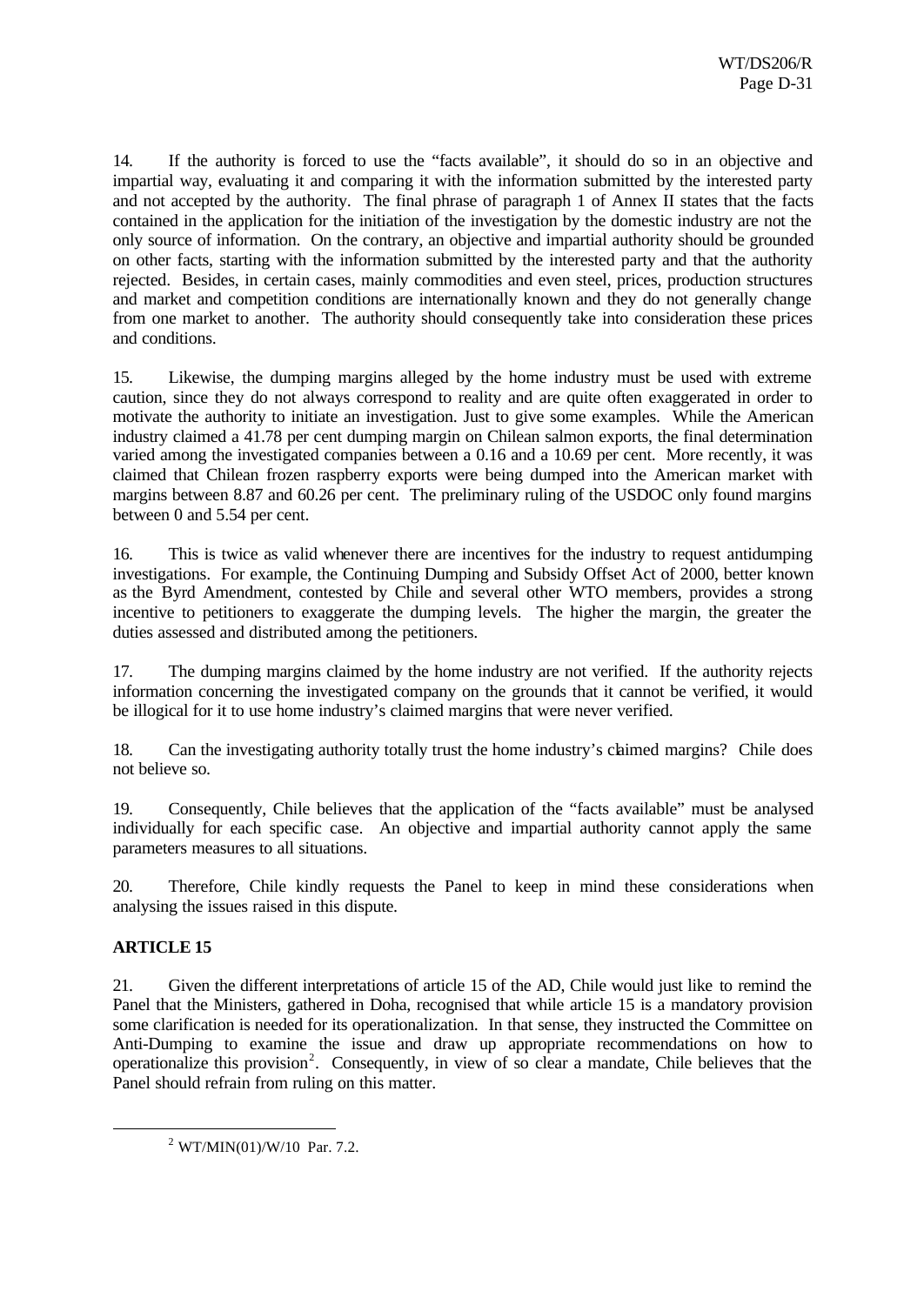# **ANNEX D-5**

# ORAL STATEMENT OF THE UNITED STATES AT THE SECOND MEETING OF THE PANEL

#### (26 February 2002)

1. Mr. Chairman, members of the Panel, the United States appreciates this opportunity to comment on the issues that remain outstanding in this dispute. We intend to limit our statement today to several key points. We will be pleased to receive any questions you may have at any time during our statement or during the course of this second meeting.

2. Mr. Chairman, we now have the benefit of two rounds of briefing and responses to thorough and pointed questions. At this stage in this proceeding, the fundamental issue in this dispute has become clear: whether an investigating authority is required to use a small portion of a respondent's submitted information, when the overwhelming portion is either missing or inaccurate and unverifiable, and the remaining portion is inaccurate and its use would present undue difficulties. This proceeding has been useful in identifying why the answer is "no". Even now, more than two years after the fact, India's struggle to present its submitted data in the best possible light, based on information and arguments not submitted to Commerce, has only resulted in India's concession that an ever-shrinking portion of that information may even be theoretically usable. Moreover, even the theoretical use of this limited information would have posed undue difficulties, as significant corrections would have to have been made to the US database.

3. Mr. Chairman, members of the Panel, while we have addressed the standard of review under Article 17.6 of the AD Agreement before, (1<sup>st</sup> US sub., ¶61 -¶73) comments by India in its Second Submission compel us to reiterate one point. Commerce, the US investigating authority, made its "facts available" determination in this case based on *all* the facts made available to it. *All* of these facts – as established and evaluated in the underlying investigation – informed Commerce's conclusion that, *inter alia*, 1) the Indian respondent, Steel Authority of India ("SAIL"), failed to provide the information necessary for an anti-dumping analysis; 2) its information was unverifiable; 3) what information it did provide was inaccurate, and certainly could not be used without undue difficulty; and 4) SAIL failed to act to the best of its ability in providing the necessary information that was within its own control.

4. India's strategy in this dispute has been to limit its focus – and insist that the Panel limit its focus – to *only* those facts most favourable to its case. India ignores the information that was actually necessary to conduct an anti-dumping analysis, and focuses only on the Indian respondent's export sales; in short, India ignores the forest for the tree. For example,

• India focuses exclusively on what it views as the "usable" aspects of the Indian respondent's export prices; but India ignores the explicit linkages between all of the "necessary information" needed to calculate an accurate anti-dumping margin, namely export prices, home market prices, cost of production, and constructed value. India ignores the fact that SAIL's own questionnaire responses reflected these explicit linkages. (In SAIL's export price response, for example, SAIL referred Commerce to its cost of production response for cost information needed to measure differences in physical characteristics between products. *See, e.g.,* Ex. US-28.)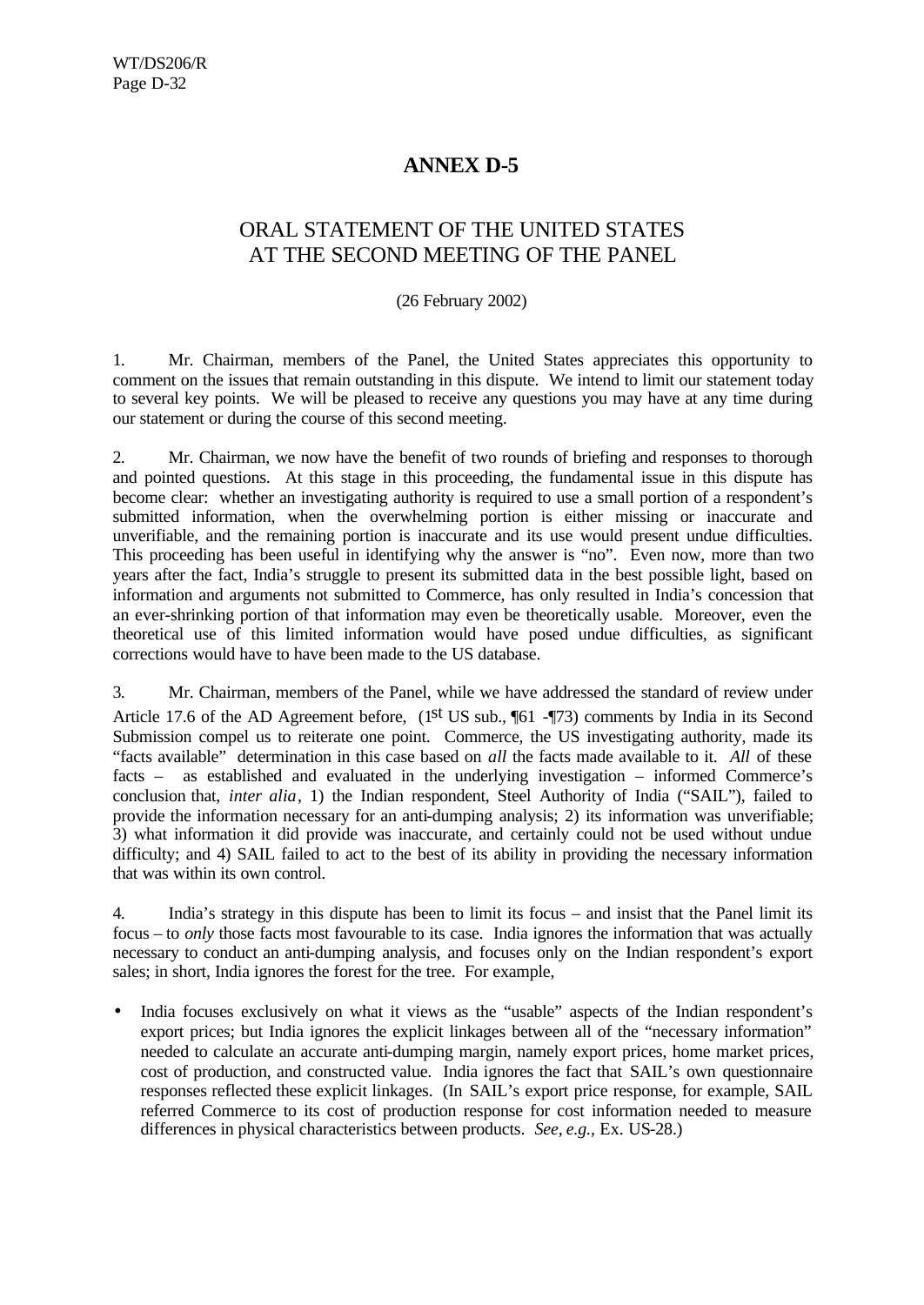- India places great emphasis on the statement in the sales verification report that Commerce "found no discrepancies" with respect to some of the individual items examined in the US sales database; but India ignores the fact that Commerce did find very significant discrepancies throughout SAIL's responses, including in the US sales database, and concluded that SAIL failed verification due to the unreliability of its data and its failure to reconcile most of its reported information to its own books and records.
- India through its successive "affidavits" has sought to give evidence on how computer programming might have been developed to allow the export prices for a minuscule subset of the Indian respondent's US sales data to be compared to the normal value alleged in the petition; but India ignores the fact that the underlying purpose of Commerce's exercise – to calculate an accurate dumping margin for SAIL – could not be achieved at all, and certainly not without undue difficulties, where substantially all of SAIL's information was missing or unusable.

5. In determining whether Commerce properly established the facts in this case and acted as an unbiased and objective investigating authority, the Panel must consider the *entire* administrative record to be relevant to its examination, not just that portion of the record viewed as "pertinent " by India. As the Appellate Body stated in *Thailand – Anti-Dumping Duties on Angles, Shapes and Sections of Iron or Non-Alloy Steel, and H-Beams from Poland*, "[t]here is a clear connection between Articles 17.6.(i) and 17.5(ii). The facts of the matter referred to in Article 17.6(i) are 'the facts made available in conformity with appropriate domestic procedures to the authorities of the importing Member' under Article 17.5(ii)".  $\hat{i}$  Thus, all the facts established during the underlying investigation are relevant to the Panel's assessment in this case.

6. The importance of reviewing the entire record in this case is apparent given that Commerce's "facts available" determination was based on substantial flaws throughout SAIL's information. As recognized in Commerce's *Verification Failure Memorandum*, "there were substantial problems with both sales and cost data so as to undermine the integrity of the whole response".<sup>2</sup> The entire record of this case demonstrates that SAIL's reporting failures were pervasive, notwithstanding efforts by Commerce to assist the company through numerous extensions of time and multiple opportunities to correct its submissions. While it is the nature of anti-dumping investigations – involving as they do the commercial behavior of firms – to necessitate the submission of detailed information, here the record is comparatively small, as it relates entirely to SAIL, the single respondent at issue in this dispute. India is incorrect that the Panel's review of this matter will be "unworkable" if it considers any facts beyond that subset viewed favourably by India. The Panel should ignore India's "advice" and examine the entire record – all the pertinent facts – to assess whether Commerce's establishment of those facts was proper and that its evaluation of SAIL's information was unbiased and objective.

7. When viewed in their entirety, the facts support Commerce's conclusion that SAIL's information failed verification and that SAIL's information could not be used without undue difficulties.

# **SAIL's Information Is Not Verifiable Because It Failed On-Site Verification**

8. The parties have discussed at length the meaning of the term "verifiable". Verification is an important tool for an investigating authority to use to assure itself of the accuracy of information, in accordance with Article 6.6 of the AD Agreement. As the United States has already explained, where information is subjected to verification but its accuracy and completeness cannot be demonstrated, the

 $1$  WT/DS122/AB/R, para. 117.

<sup>2</sup> *Verification Failure Memorandum*, Ex. US-25 at 4.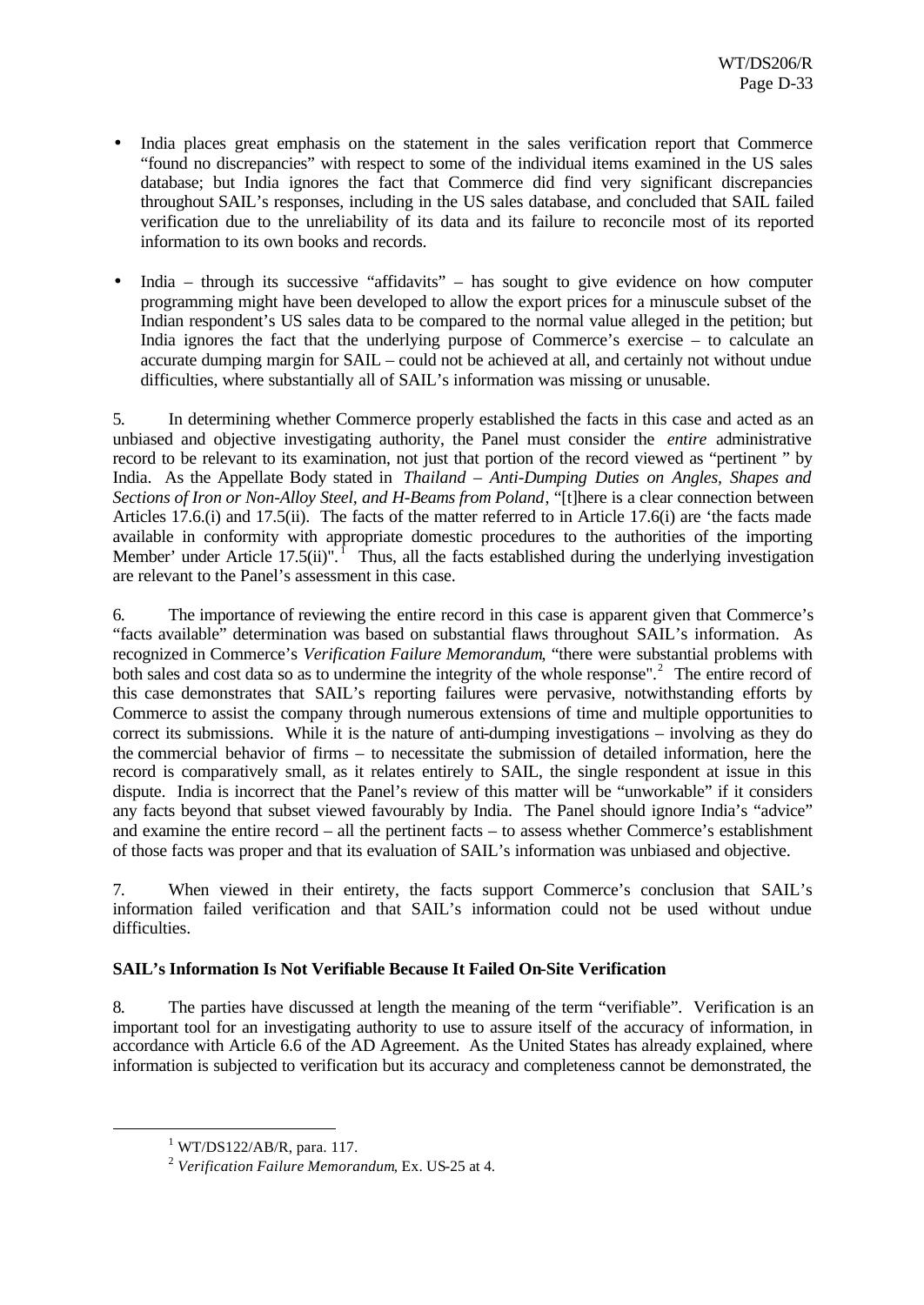information can no longer be said to be "verifiable".<sup>3</sup> In the case of SAIL, an explicit factual finding was made that its information was inaccurate and incomplete and, therefore, failed verification.<sup>4</sup>

9. Initially, it is important to note that Commerce's decision even to conduct verification demonstrates Commerce's extraordinary effort to work with SAIL. It had been apparent that, despite numerous opportunities, SAIL had failed to fill very significant gaps in the information necessary to make an anti-dumping determination. Nevertheless, in response to SAIL's renewed pledges that it had filled these gaps, Commerce proceeded with verification. In spite of this and previous pledges, SAIL's databases remained unusable throughout the proceeding. At the on-site sales verification, Commerce discovered, *inter alia*, that SAIL failed to report a significant number of home market sales and failed to report accurate gross unit prices.<sup>5</sup> The total quantity and value of home market sales was unverifiable. During the on-site cost verification, which included verification of the cost information referenced in SAIL's US database, SAIL was unable to reconcile its reported costs of production to its audited financial statements.<sup>6</sup> It also became clear that SAIL had failed to provide constructed value information on the costs of products produced and sold to the United States.<sup>7</sup> Furthermore, SAIL's US database contained significant errors; Commerce found that "[w]hile these errors, *in isolation*, are susceptible to correction, when combined with other pervasive flaws in SAIL's data, these errors support our conclusion that SAIL's data on the whole is unreliable".<sup>8</sup> In the Final Determination, Commerce again noted that "the US sales database contained errors that, while in isolation were susceptible to correction, however when combined with the other pervasive flaws in SAIL's data" lead to the conclusion that it could not be relied upon". This phrase "in isolation" is important but is almost always omitted from India's references to Commerce's finding. But the phrase makes clear that Commerce's determination regarding the usability of the data was not made – nor was it required to be made – by examining select "categories" of information in isolation. This was appropriate: as the EC has explained, "the data requested in an anti-dumping investigation, and which is necessary for a determination, cannot be seen as isolated pieces of information".<sup>9</sup>

10. Notwithstanding the *Verification Failure Memorandum* – which states explicitly that SAIL's information failed verification – India asserts that "conclusions concerning the verifiability of information must take place within the particular component of information undergoing the verification process".<sup>10</sup> But Commerce was obligated to satisfy itself as to the accuracy of the information supplied by SAIL upon which it was to base its determination; it was not obligated to assess the accuracy of SAIL's information based only on selected facts that favoured SAIL. The anti-dumping calculation represents the sum of an investigating authority's examination of the necessary information: export prices and normal value, and, where appropriate, cost of production and constructed value. Commerce's verification outlines and reports and its *Verification Failure Memorandum* reflect the linkages throughout this information. For example:

• In the preliminary determination to use facts available, Commerce explained that SAIL's failure to provide product-specific costs meant that "it is questionable whether the reported COP, CV, and difmer data is a reliable measure of fair value". In other words, Commerce found that flaws in cost data implicated the US sales database. $11$ 

<sup>3</sup> *See. e.g., US* Answers to Panel's 25 January 2002 Questions at para. 92-93.

<sup>4</sup> *Verification Failure Memorandum*, Ex. US-25.

<sup>5</sup> *Sales Verification Report*, Ex. US-4.

<sup>6</sup> *Cost Verification Report*, Exh. US-3.

 $^7$  Id.

<sup>8</sup> *Verification Failure Memorandum*, Exh. US-25, at 5 (emphasis added).

 $9^9$  3<sup>rd</sup> Party Submission of the EC at ¶10.

<sup>&</sup>lt;sup>10</sup> India's Second Submission at ¶70.

<sup>11</sup> *Preliminary Facts Available Memorandum*, Ex. US-16 at Attach. I.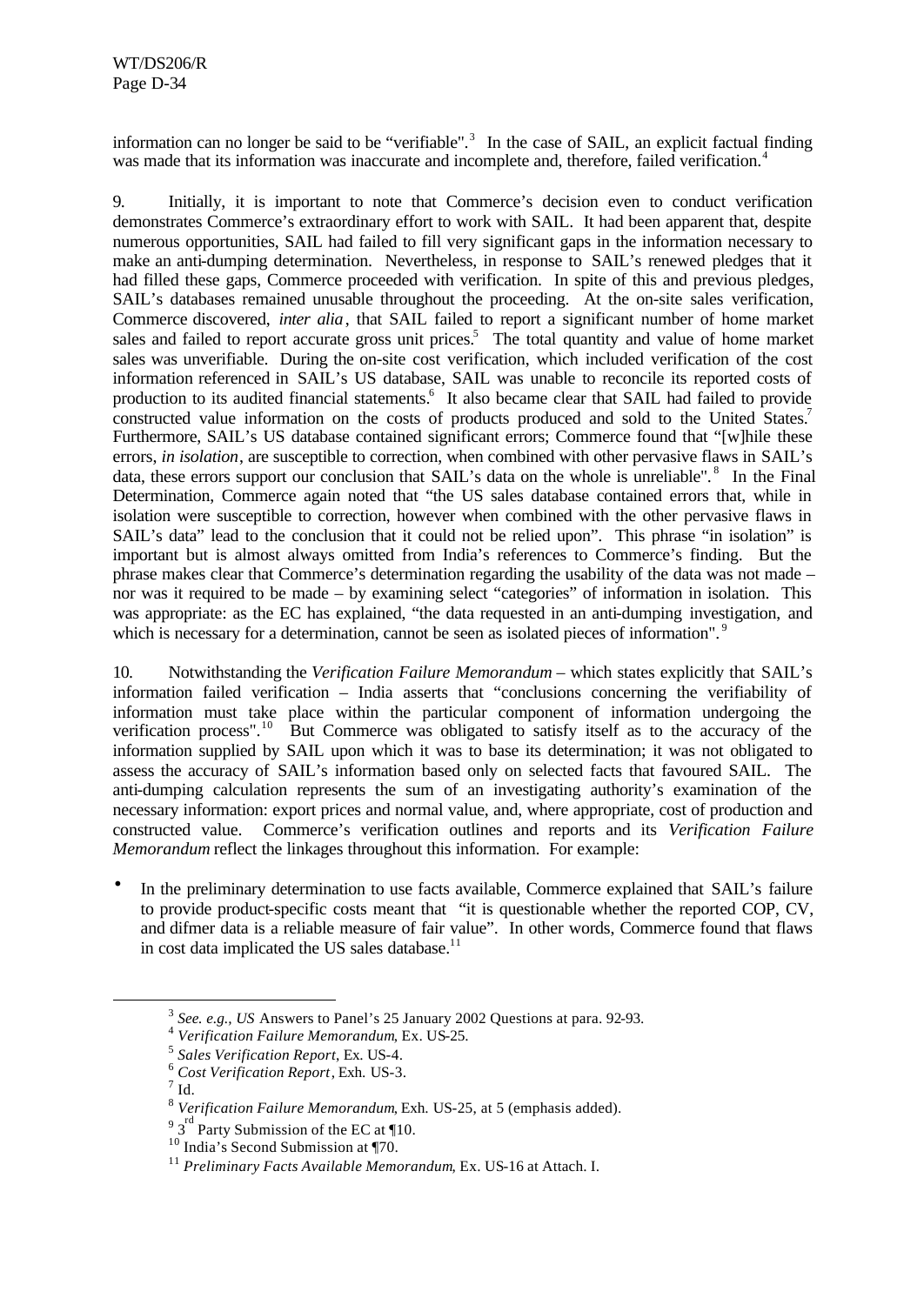- SAIL was notified in the cost verification outline that it would be required to demonstrate that the variable and total manufacturing costs ("VCOM" and "TCOM") reported in the US database were consistent with the amounts reported in its COP and CV information.<sup>12</sup> But SAIL was unable to do so, admitting at verification that the VCOM and TCOM were incorrect.<sup>13</sup>
- Even SAIL's own data reflected these linkages: its US sales questionnaire response refers the reader to its cost of production response for data relevant to adjustments for physical differences. *See SAIL Questionnaire Response*, Ex. US-28.

India is simply incorrect to state that the record demonstrates "the lack of any meaningful connection between the US sales database and the other information supplied by SAIL". India Rebuttal Brief at ¶85. SAIL actually relied upon some of these linkages in its questionnaire responses.

11. Notwithstanding India's effort to suggest that the Panel would have reached different conclusions had the Panel itself conducted the verification of SAIL's data, the proper question in this dispute is whether Commerce fulfilled its obligations in reaching the conclusions that it reached. Faced with a comprehensive verification failure on the part of the Indian respondent, a failure that is well-documented by the on-site verification reports and *Verification Failure Memorandum*, an unbiased and objective investigating authority could reasonably conclude that the Indian respondent's information was not verifiable, regardless of the apparent accuracy of individual pieces of information when viewed alone.

### **SAIL's Information Cannot Be Used Without Undue Difficulties**

12. At the first meeting, Mr. Chairman, the Panel identified one of the key issues in this dispute: whether SAIL's information could have been used without "undue difficulties". We note that the question of undue difficulties need not even arise if it is determined that Commerce was correct in determining that SAIL failed verification. On this basis alone, Commerce would have been justified in disregarding all of SAIL's reported information under Annex II, Paragraph 3, of the AD Agreement. In any event, as we explained in our 18 February 2002 submission, even based on India's own criteria, an unbiased and objective investigating authority could readily conclude that SAIL's information could not be used without undue difficulties. First, in determining the completeness of the information provided by SAIL, an unbiased and objective investigating authority could reasonably conclude that the failure to provide usable home market, export price, cost of production, and constructed value information meant that the information necessary for the calculation of a dumping margin was incomplete. Second, in determining the extent to which some small pieces of information provided by SAIL could be identified and used with other information to calculate a dumping margin, an unbiased and objective investigating authority could reasonably conclude that too much of SAIL's information was missing to calculate a margin. Third, in assessing the amount of the necessary information provided by SAIL that could be used, an unbiased and objective investigating authority could reasonably conclude that without any usable home market, cost of production, and constructed value information, and with export price information containing significant flaws, Commerce had almost none of the information necessary for conducting an anti-dumping analysis. Fourth, in determining the amount of time and effort required to use SAIL's information, an unbiased and objective investigating authority could reasonably conclude that it would involve a great deal of time and effort to address the unusable home market, export price, cost of production, and constructed value information and to identify any small pieces of data that might have been usable. Finally, in assessing the accuracy of alternative information that could be used, an unbiased and objective investigating authority could reasonably conclude that the facts available as provided in the petition are no less accurate and reliable than the information submitted by the respondent. Commerce did not

<sup>12</sup> *See Cost Verification Outline*, Ex. US-32 at 9.

<sup>13</sup> *Verification Failure Memorandum*, Ex. US-25, at 3.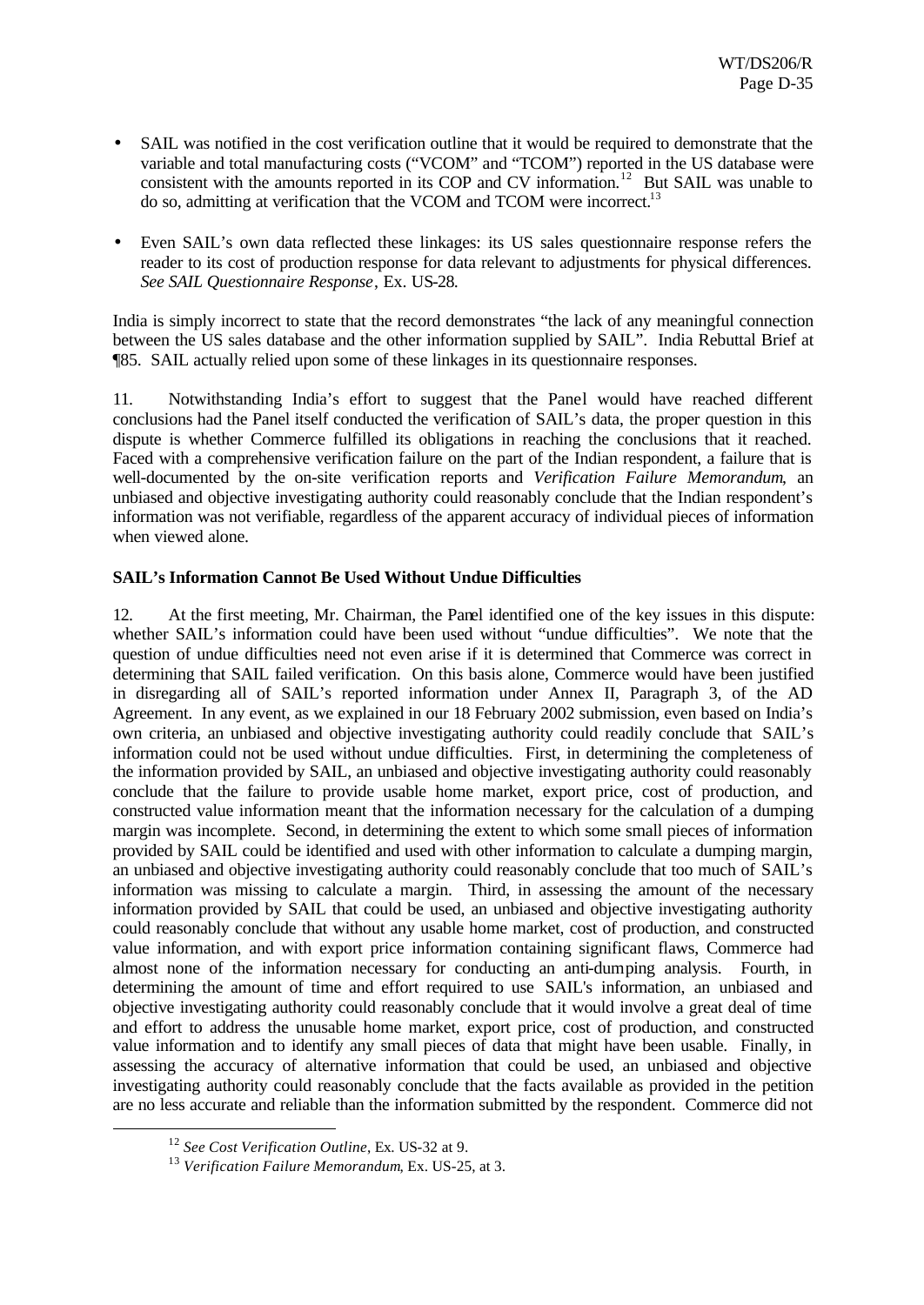have usable information from SAIL and, therefore, there is no way to know whether the facts available relied upon by Commerce are more or less reliable vis-a-vis SAIL's information. Only by providing the necessary information could SAIL guarantee a result that would accurately reflect SAIL's own selling practices. But it did not do so. For these reasons, SAIL's information could not be used without undue difficulties.

### **The Second "Affidavit": India's New Theories for Using SAIL's US Database**

13. At the first meeting and in our submission, we have explained the ways in which the first "affidavit" submitted by India is flawed in many respects. In addition to offering new facts, the first "affidavit" offers three flawed options: 1) option 1 would have Commerce use a below-cost price as normal value, contrary to the requirement that sales be in the ordinary course of trade; 2) option 2 would have Commerce compare export prices to a normal value based on different products without making an adjustment for those differences, contrary to the requirement in Article 2.4 of the AD Agreement that adjustments be made for physical differences; and 3) option 3 would have Commerce calculate a margin for SAIL using a small subset of SAIL's US database.

14. Together with its answers to Panel questions, India has now submitted a second "affidavit" from its representative in this dispute purporting to describe the ease with which pieces of SAIL's information can be manipulated to calculate a dumping margin. After making undisclosed changes to SAIL's database, counsel to India now concludes that over 30 per cent of SAIL's export sales are identical to the merchandise upon which the petition based constructed value. Therefore, without any additional consideration of the remaining 70 per cent of US sales, India's view is that Commerce need only have taken that subset of the US sales database that would not be impacted by the missing cost information, and then make corrections based on the errors discovered at verification.

15. First, we disagree with India's assertion that 30 per cent of the merchandise sold to the United States is identical to the merchandise upon which the CV in the petition is based. The "affidavit" does not demonstrate how the 30 per cent figure was determined. Based on our examination of SAIL's US sales data, as it was submitted on 1 September 1999, to Commerce, less than one percent of the US sales appears to be identical to the product upon which the normal value in the petition was based. With less than one percent matching to the NV, with adjustments needing to be made before anything else in the US database might be utilized, and recognizing the breadth of the errors found throughout the rest of SAIL's data, the question becomes: was it proper for Commerce to reach the common sense conclusion that – without the necessary information to calculate an accurate margin for SAIL – it was consistent with the AD Agreement for Commerce to decide not to undertake further efforts and undue difficulties and, instead, to make its *Final Determination* based on the facts available in the petition. In our view, an objective and unbiased investigating authority could properly have come to this conclusion.

16. And India's theories are just as flawed as those offered previously. India makes much of the fact that US law makes adjustments for differences in physical characteristics to normal value, which is true. But this ignores the more important point that Article 2.4 *requires* that such an adjustment be made between export prices and normal value and India concedes that SAIL's data (including its US sales database) did not permit Commerce to do so. Commerce made this point in the underlying investigation and has raised this point again in response to India 's proposal that Commerce compare SAIL's US prices to the normal value in the petition, even though possibly as many as 99 per cent of those sales would have required a difmer adjustment.

17. The second "affidavit" also repeats errors from the first "affidavit:" proposing that Commerce create an average NV based in part on a price that the petition evidences is below SAIL's cost of production and, hence, not in the ordinary course of trade; in accordance with Art. 2.2.1. of the AD Agreement, Commerce is entirely within its rights to disregard such a price.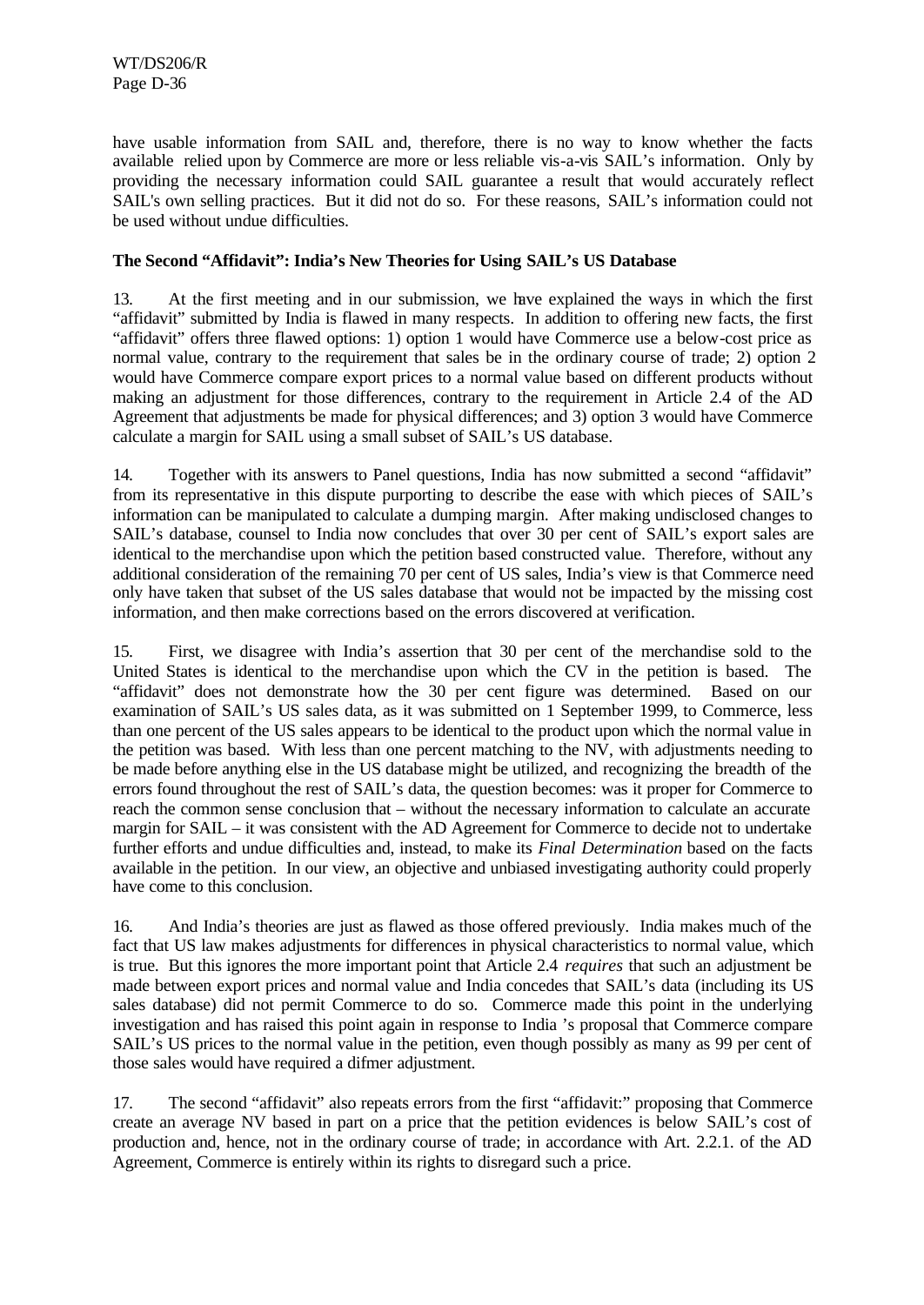18. India's presentation of these new theories continues to highlight the fact that, even though India suggests that these theories should have been obvious to Commerce during the investigation, they were not sufficiently obvious to SAIL for it to have presented them at that time; moreover, even with the benefit of hindsight, the theories have not been so obvious that India has not had to revise and refine them over the course of this proceeding. Finally, India's presentation of its theories underscores its recognition that even less of SAIL's anti-dumping database is arguably usable than India asserted at the outset of this proceeding. All of which begs the question: if an investigating authority is charged with making a timely anti-dumping determination based on a fair comparison of export prices and normal value based on sales in the ordinary course of trade, and is faced with information that is unusable for such a determination, is that authority obligated to make every correction, manipulation, and presumption required to find whether there is any small subset of that information that may be accurate, verified, and usable without undue difficulties. We find no such obligation in the AD Agreement; indeed, where there has been such a failure to cooperate, Annex II, paragraph 7 anticipates a result less favourable to a respondent than if it had provided the necessary information.

### **India's Challenge to the US Statute**

19. The "facts available" provision of the US statute mandates *use* of information under specified conditions; it does not require the *rejection* of information. To illustrate this point, in response to the Panel's request, we offered at least two examples of administrative cases in which Commerce accepted information even though it did not satisfy each of the conditions of section 782(e) of the US statute. India's response has been to dismiss these cases as irrelevant, while at the same time citing one of the cases – *Steel Bar from India* – for the proposition that Commerce could accept a flawed database. No doubt there are more cases that would rebut India's claim but the more salient point is this: the US legislation "as such" can violate WTO obligations *only* if the legislation *mandates* action that is inconsistent with those obligations or precludes action that is consistent with those obligations. (1st US sub., ¶116-¶118). The "facts available" provision of the US statute does neither and, therefore, India has shown no violation of WTO obligations here.

#### **Conclusion**

20. Our purpose today has been twofold: to focus on the interpretative issues that remain in dispute and also to highlight the fact that in this case – more than many – the facts are very important to the Panel's decision. We believe strongly that the Panel should evaluate India's claim in the context of how Commerce acted throughout the entire underlying proceeding. Viewed in this light, the record reveals an investigating authority making extraordinary efforts to cooperate with a respondent, dedicating what may have been unprecedented efforts to assist the respondent, but nevertheless lacking the information necessary for making its anti-dumping determination. In such circumstances, the authority, in an unbiased and objective manner, may base its determination entirely on facts available. That is exactly what Commerce did in this case.

21. This concludes our presentation today. We would welcome the opportunity to address areas of concern or interest to the Panel in response to questions. Thank you.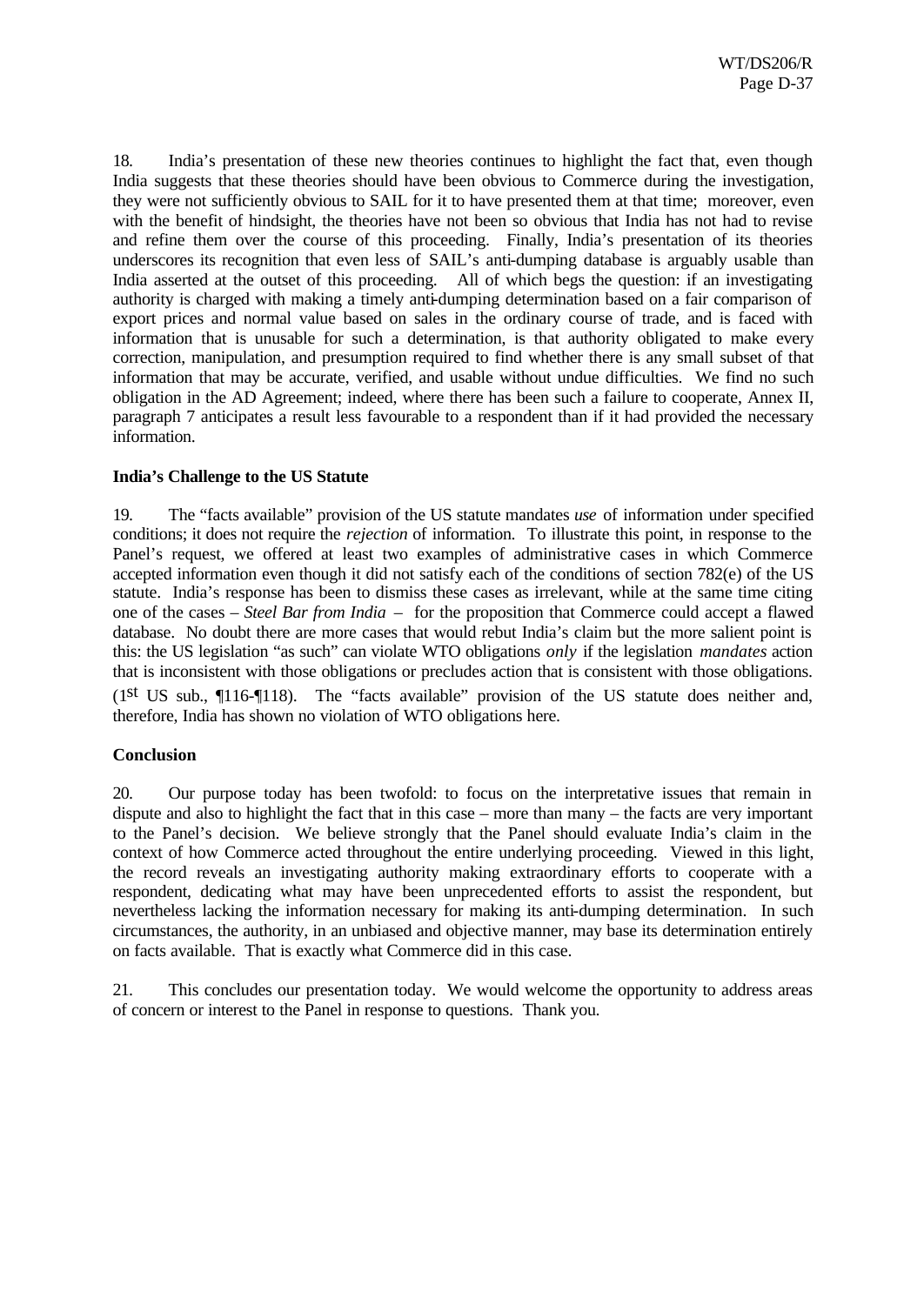# **ANNEX D-6**

# ORAL STATEMENT OF INDIA AT THE SECOND MEETING OF THE PANEL

(26 February 2002)

Mr. Chairman and Members of the Panel:

1. On behalf of the Government of India, I would like to begin by again thanking the Chairman, the members of the Panel, and the Secretariat for continuing to work in addressing the measures and claims at issue in this dispute. India looks forward to working with you and with the delegation of the United States during the remainder of this proceeding. My delegation today consists of myself and Mr. M.K. Rao of the Permanent Mission of India to the WTO, Mr. Jha and Dr. Dhawan of the Steel Authority of India Ltd., and Scott Andersen, Neil Ellis, and Albert Hayes of the law firm of Powell, Goldstein, Frazer & Murphy.

### **Introduction**

2. Mr. Chairman and Members of the Panel, you have a great number of submissions before you, and it may seem at this point that this has become a complicated case. But the essence of this dispute is straightforward and has only one basic theme: whether investigating authorities may discard information that is timely submitted, verifiable, and usable when they determine the margin of dumping. This basic legal issue− which has been largely resolved in the *Japan Hot-Rolled* case− permeates all of India's claims relating to the three groupings of measures at issue in this case:

- the final anti-dumping order;
- the statutory provisions− section 782(e)(3) and (4), and sections 776(a), 782(d), and 782(e)− which India has challenged both *per se* and as applied in the final antidumping order; and
- USDOC's long-standing practice of applying total facts available, which India challenges as applied in the final anti-dumping order.

3. There are pertinent facts that support India's basic claims in this dispute. India has addressed these facts extensively in its various submissions and will discuss some of them again here today. They include the following:

- USDOC's own verifiers found this US sales information to be accurate, complete and reliable, with only a very few minor errors, on the basis of a long and comprehensive verification process. USDOC based its conclusion that all of SAIL's information failed verification on problems in the home market and cost of production databases - - not on any uncorrectable problems in the US sales database.
- While the United States as a litigant now presents *post hoc* evaluations questioning the usability of this verified US sales information, in the Final Determination USDOC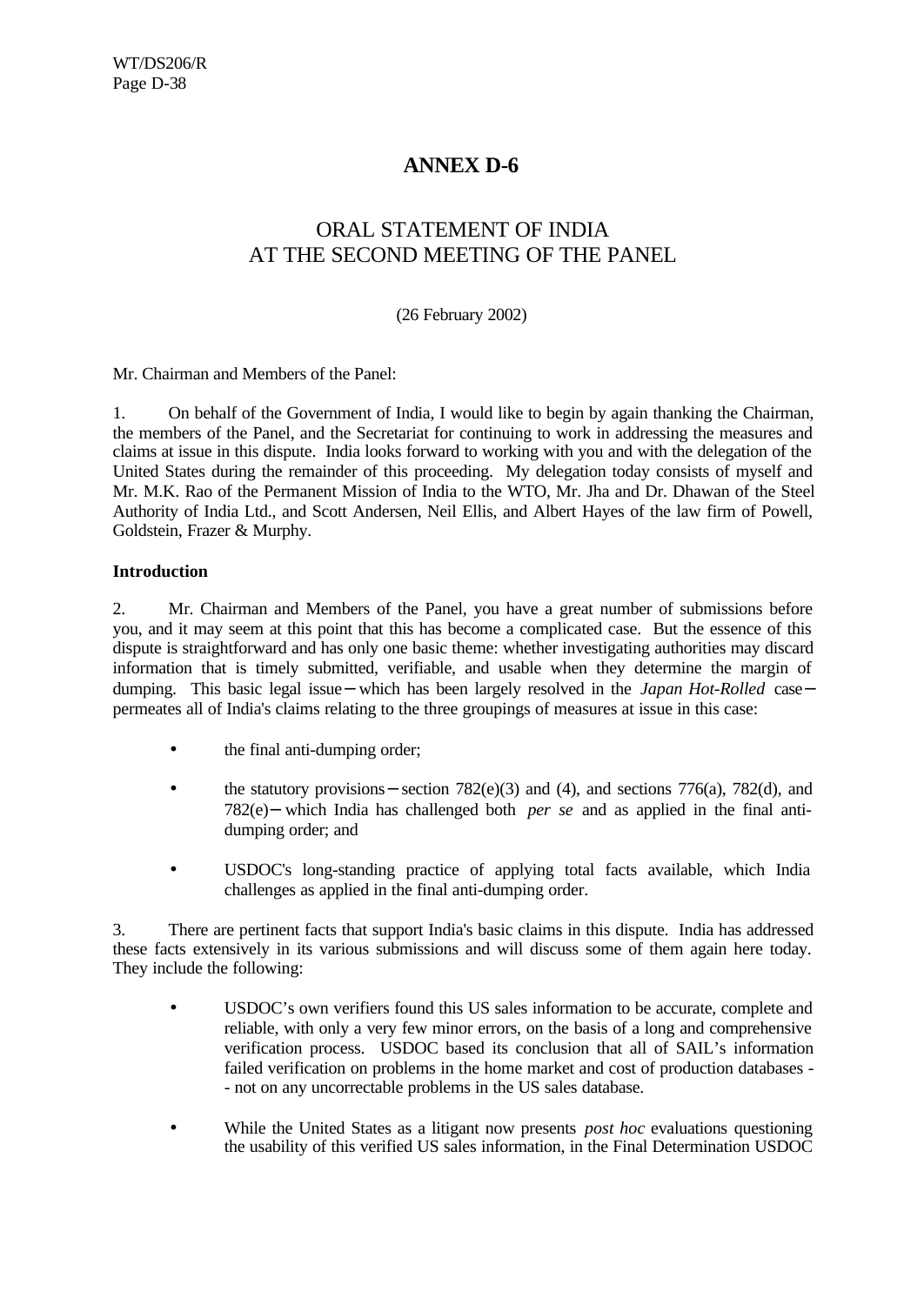concluded that SAIL's US sales data were "useable" if corrections and revisions were made to the data. USDOC also concluded in the Final Determination that these errors were "susceptible to correction."

- These conclusions by USDOC were correct. SAIL's US sales data is easily usable in combination with the normal value information in the petition. Any adjustments and corrections to the US sales data necessary to permit its use are simple to make and consistent with the type of adjustments USDOC frequently does make.
- SAIL acted to the best of its ability in assembling and producing the US sales information that USDOC verified. There is no evidence, nor does the United States allege, that SAIL withheld information or acted in bad faith to prevent the production of any other information during the investigation.
- When it was time for USDOC to make a final determination, SAIL's verifiable and usable data US sales data represented one-half of the information USDOC needed to calculate a dumping margin – the other half being the information needed for normal value.
- Yet at that critical time, notwithstanding SAIL's cooperation and efforts in producing its US sales information, USDOC refused to cooperate by examining SAIL's US sales data to determine whether it could be used in combination with the normal value information in the petition. Instead, it used the single price offer of \$251 in the petition as the sole basis for the export price in calculating a dumping margin of 72.49 per cent.

4. Mr. Chairman and Members of the Panel, we will address the key legal and factual issues for each of the measures and claims asserted by India during this dispute and also respond to arguments raised by the United States. As we head into the details, India requests you to keep the basics in mind: that SAIL's US sales data were verifiable, that SAIL's US sales data were usable to calculate a dumping margin, that USDOC was required under the AD Agreement to use SAIL's US database and that USDOC ignored that requirement. In addition, USDOC did not make a "fair comparison" when it discarded SAIL's actual US sales information and used instead a fictitious offer price of \$251 that predictably resulted in a huge dumping margin. That dumping margin has closed off the US market to SAIL's cut-to-length plate for more than two years.

5. Mr. Andersen will now present the argument for the Government of India.

# **I. INDIA'S CLAIMS REGARDING THE FINAL ANTI-DUMPING MEASURE**

### A. INTERPRETATIVE ISSUES REGARDING ARTICLE 6.8 AND ANNEX II, PARAGRAPH 3

6. The key legal provisions in this proceeding are Article 6.8 and Annex II, paragraph 3. While the parties have made extensive submissions on the interpretation of these provisions, the central question is quite straightforward: Do Article 6.8 and Annex II require investigating authorities to use a respondent's timely-submitted, verifiable information where *other* information submitted by the respondent is not usable? In reviewing this issue, the Panel should bear in mind that it has already been addressed and resolved in India's favour by the panel and the Appellate Body in the *Japan Hot-Rolled* dispute.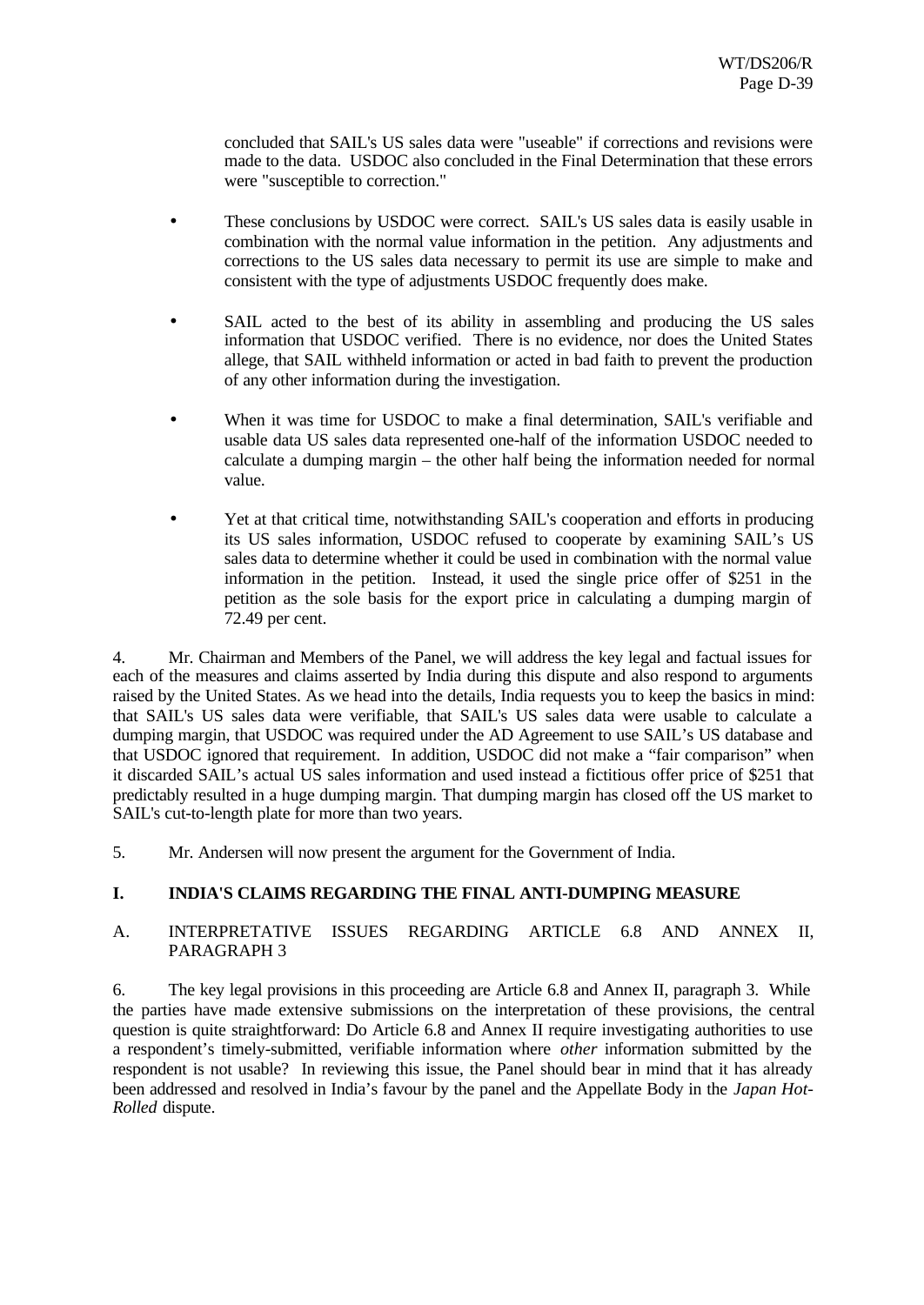7. The Appellate Body in *Japan Hot-Rolled* described the nature and function of Article 6.8 in the following terms: "Article 6.8 identifies the circumstances in which investigating authorities may overcome a lack of information, in the responses of the interested parties, by using "facts" which are otherwise "available" to the investigating authorities." According to the Appellate Body, "if information is, in fact, supplied 'within a reasonable period', the investigating authorities *cannot use* facts available, but must use the information submitted by the interested party."<sup>1</sup> The Appellate Body then went on to explain the relationship between Article 6.8 and Annex II as follows:

Like Article 6.8, paragraph 1 of Annex II indicates that determinations may *not* be based on facts available when information is supplied within a 'reasonable time' but should, instead, be based on the information submitted. Neither Article 6.8 nor paragraph 1 of Annex II expressly addresses the question of when the investigating authorities are entitled to *reject* information submitted by interested parties, as USDOC did in this case. In our view, paragraph 3 of Annex II of the *Anti-Dumping Agreement* bears on this issue. . . Thus, according to paragraph 3 of Annex II, investigating authorities are directed to use information if three, and in some circumstances, four, conditions are satisfied. In our view it follows that if these conditions are met, investigating authorities are *not* entitled to reject information submitted, when making a determination.<sup>2</sup>

8. This interpretation by the Appellate Body either disposes of or, at a minimum, provides very helpful guidance in addressing many of the issues raised by the United States in this dispute.

9. First, the United States repeatedly ignores Annex II, paragraph 3 in interpreting Article 6.8. However, Article 6.8 describes the situations in which investigating authorities may have recourse to facts available, but does not address the question *when* information submitted by a respondent may be rejected. Instead, the Appellate Body's ruling makes it clear that Annex II, paragraph 3 governs that determination. India notes that the Appellate Body's interpretation is fully consistent with the text of Article 6.8, which stipulates that "the provisions of Annex II *shall* be observed in the application of this paragraph."

10. Second, the language of Annex II, paragraph 3 is *mandatory --* investigating authorities are *"not entitled to reject information submitted when making a determination*" that meets the four conditions of the paragraph. This unequivocal holding by the Appellate Body disposes of the United States' argument that Annex II, paragraph 3 is discretionary because it contains the term "should." The Appellate Body first cited the text of Annex II, paragraph 3 and then used the compulsory terms "must use" (regarding Article 6.8) and "not entitled" (regarding Annex II, paragraph 3) to interpret this provision. There can be no doubt that the Appellate Body considered Annex II, paragraph 3 as imposing mandatory, not optional, obligations on investigating authorities.

11. Third, the Appellate Body's statement that investigating authorities are "directed to use information" meeting the four conditions of Annex II, paragraph 3, also controls the meaning of the phrase "should be taken into account when making a determination." Through its repeated use of terms such as "must use", "are directed to use information" and "not entitled to reject information submitted when making a determination" in interpreting Article 6.8 and Annex II, paragraph 3, the Appellate Body does not contemplate that information could be simply "considered" but *not* used, as the United States has argued.<sup>3</sup> Rather, information from a respondent that meets the four conditions of Annex II, paragraph 3 must be "used" in a substantive sense when making a "determination," either of dumping, under Article 2, or of injury, under Article 3.

 $1$  WT/DS184/AB/R, para. 77 (emphasis added, except "cannot").

 $2$  WT/DS184/AB/R, paras. 79-81 (emphasis in original).

<sup>&</sup>lt;sup>3</sup> US Answer to Question 4, paras. 10-11.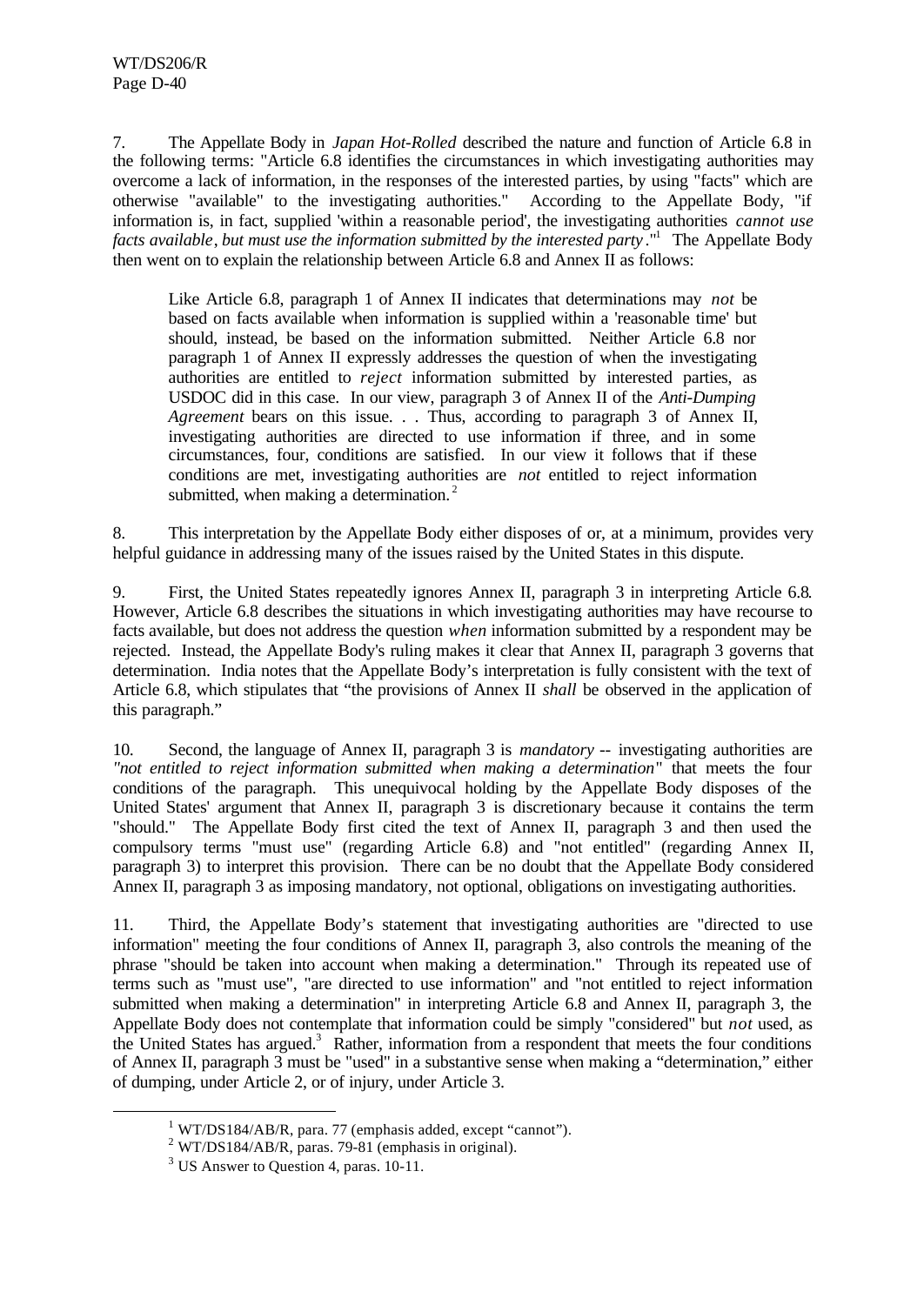12. Fourth, the Appellate Body has ruled that individual pieces of information -- such as the "weight conversion factor" at issue in the *Japan Hot-Rolled* case− must be separately examined under Annex II, paragraph 3, and, if they meet the conditions of the paragraph, they must be "used" in the determination. This undermines the United States' assertions that investigating authorities have the discretion to decide whether or not to use particular pieces of information that meet the requirements of Annex II, paragraph 3 because *other* information does not meet those requirements.

13. Fifth, the Appellate Body ruling demonstrates that Article 6.8 and Annex II provide a methodology to fill gaps when some necessary information is not properly provided by a foreign respondent. Thus, the Appellate Body described Article 6.8 as identifying "the circumstances in which investigating authorities may *overcome a lack of information*, in the responses of the interested parties, by using 'facts' which are otherwise 'available' to the investigating authorities."<sup>4</sup>

14. Contrary to the United States' assertions, therefore, Article 6.8 does not grant an investigating authority *carte blanche* to use "total" facts available without going through the steps provided in Annex II. The United States takes issue with India's argument that Annex II, paragraph 3 requires that portions, categories, components – whatever term one prefers – of information that meet the requirements of the paragraph 3 must be used. But the United States states in paragraph 24 of its Second Written Submission that "applying the guidelines in Annex II, an investigating authority may determine that it is appropriate to use all, some or none of the information provided by the exporter, depending on the facts of the case." Given that the United States accepts that the use of "some" information may be appropriate, its repeated objections to India's use of terms such as "categories" and "portions" to describe that "some" are unavailing. After all, the United States' own practice of using "partial" facts available involves nothing more than using *some* portions of respondents' data and replacing others. Presumably, the United States' authority to do this is also derived from Article 6.8 and Annex II.

15. In its Second Written Submission, the United States attempts to read the phrases "necessary information" and "preliminary and final determinations" as absolute concepts that entitle the investigating authority to bypass the guidelines of Annex II, paragraph 3 and resort to "total" facts available. These arguments cannot be sustained. India notes that Article 6.8 refers to "necessary information." It does not say "*all* necessary information" and it does not say "*any* necessary information." Again, as the United States seems to accept with its partial facts available practice, this provision clearly contemplates situations where some necessary information is available from the respondent and some is not. This conclusion is reinforced by the language of Annex II, paragraphs 3 and 5, both of which also contemplate that there may be some information that is usable and some that is not. But nothing in this language supports the United States' leap in logic to the conclusion that once USDOC determines that some necessary information is missing, it is then free  $-$  at its sole discretion -- to reject information that is not missing and that meets the requirements of Annex II, paragraph 3.

16. Similarly, and again contrary to the United States' arguments, the reference to "preliminary and final determinations" in Article 6.8 does not imply that investigating authorities may reject information that meets the requirements of Annex II, paragraph 3. The word "determination" as used in Article 6.8 and throughout the Anti-dumping Agreement refers to two kinds of findings – the

<sup>4</sup> WT/DS184/AB/R, para. 77 (emphasis added). The *Japan Hot-Rolled* panel reached a similar conclusion, stating that:

Thus, Article 6.8 ensures that an investigating authority will be able to complete an investigation and make determinations under the AD Agreement on the basis of facts even in the event that an interested party is unable or unwilling to provide necessary information within a reasonable period.

WT/DS184/R, para. 7.51.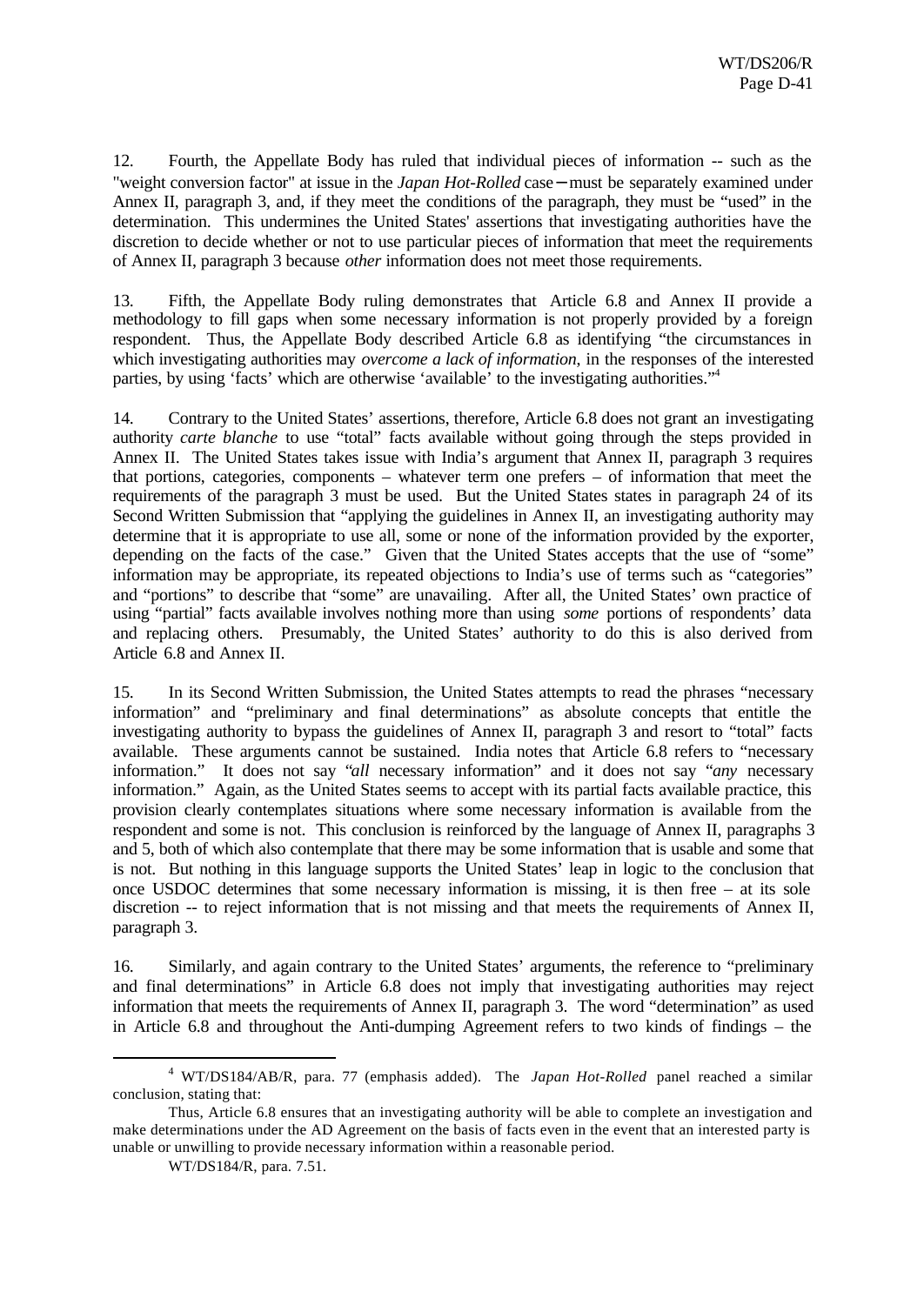determination of dumping, under Article 2, and the determination of injury, under Article 3. The mere fact that Article 6.8 refers to the use of facts available in making a "determination" of dumping or injury, under Articles 2 and 3 respectively, cannot possibly mean that USDOC is free not to follow the guidelines of Annex II, paragraphs 3-7 in deciding what information to use in making those determinations.<sup>5</sup>

17. Finally, the United States' reliance on Annex II, paragraph 1 is also misguided. In paragraphs 29-32 of its Second Written Submission, the United States repeats its argument that the statement in the second sentence of Annex II, paragraph 1, that the investigating authorities may be free to use facts available, including facts taken from the application, means that the investigating authority may base its determination entirely on facts available and reject information that meets the requirements of Annex II, paragraph 3. However, just as nothing in the phrases "necessary information" and "determination" limit the applicability of Annex II, paragraph 3, likewise nothing in the language of paragraph 1 permits the investigating authorities to ignore the mandatory guidelines of paragraph 3.

18. In sum, the United States' position is contrary to the Appellate Body's interpretation of the relevant provisions of the Agreement in the *Japan – Hot-Rolled* case. The Appellate Body described Articles 6.1, 6.8 and Annex II as "establish[ing] a coherent framework for the treatment, by investigating authorities, of information submitted by interested parties."<sup>6</sup> In India's view, this means that an investigating authority is required to treat information submitted by interested parties in the manner called for under that "coherent framework." As we have seen, in the Appellate Body's view, that "coherent framework" includes a mandatory requirement that information submitted by a respondent must be used if it meets the requirements of Annex II, paragraph 3. In this case, in contrast, the United States seeks authority to be able to pick and choose what parts of the "coherent framework" it will apply. For the reasons India has given, this position is inconsistent with both the text and purpose of Article 6.8 and Annex II.

# B. THE UNITED STATES' *POST HOC* EVALUATION OF THE FACTS

19. Mr. Chairman, we do not believe that India needs to add anything to its already extensive demonstration that the United States as a litigant is now re-evaluating the facts regarding the verifiability and usability of SAIL's US sales data. This effort by the United States is totally improper under the Panel's standard of review under AD Agreement Article 17.6(i).<sup>7</sup> The Panel should strongly condemn such *post hoc* rationalizations, and disregard the United States' new evaluations of facts.<sup>8</sup>

20. In sum, the Panel should find that USDOC properly evaluated the following facts in the antidumping investigation: (1) that SAIL's "US sales database would require some revisions and corrections in order to be useable", and (2) that the revisions and corrections needed make SAIL's US database useable were "susceptible to correction." Any contrary new evaluations as to the "unusability" or alleged impossibility of correcting SAIL's database such as those proposed by the

 $<sup>5</sup>$  This conclusion is supported by the text of Article 12.2.1(iii), which requires authorities to give public</sup> notice of, *inter alia*, "the margins of dumping established and a full explanation of the reasons for the methodology used in the establishment and comparison of the export price and the normal value under Article 2."<br>
<sup>6</sup> WT/DS184/AB/R, para. 82.<br>
<sup>7</sup> See India Bebuttal Submissi

*See* India Rebuttal Submission, paras. 25-42; India Comments on US Answers, paras. 2-7.

<sup>&</sup>lt;sup>8</sup> These new evaluations are found, for example, in the United States' Answers to Panel Questions 7-10, 14-16, and 18. They are also seen in paragraphs 40-41, 47-48 of the United States' Second Submission - specifically, the entire paragraph 40; the first, third and fourth sentences of paragraph 41; the indented clause in the fifth sentence of paragraph 47; and the second, third, fifth, and sixth sentences of paragraph 48.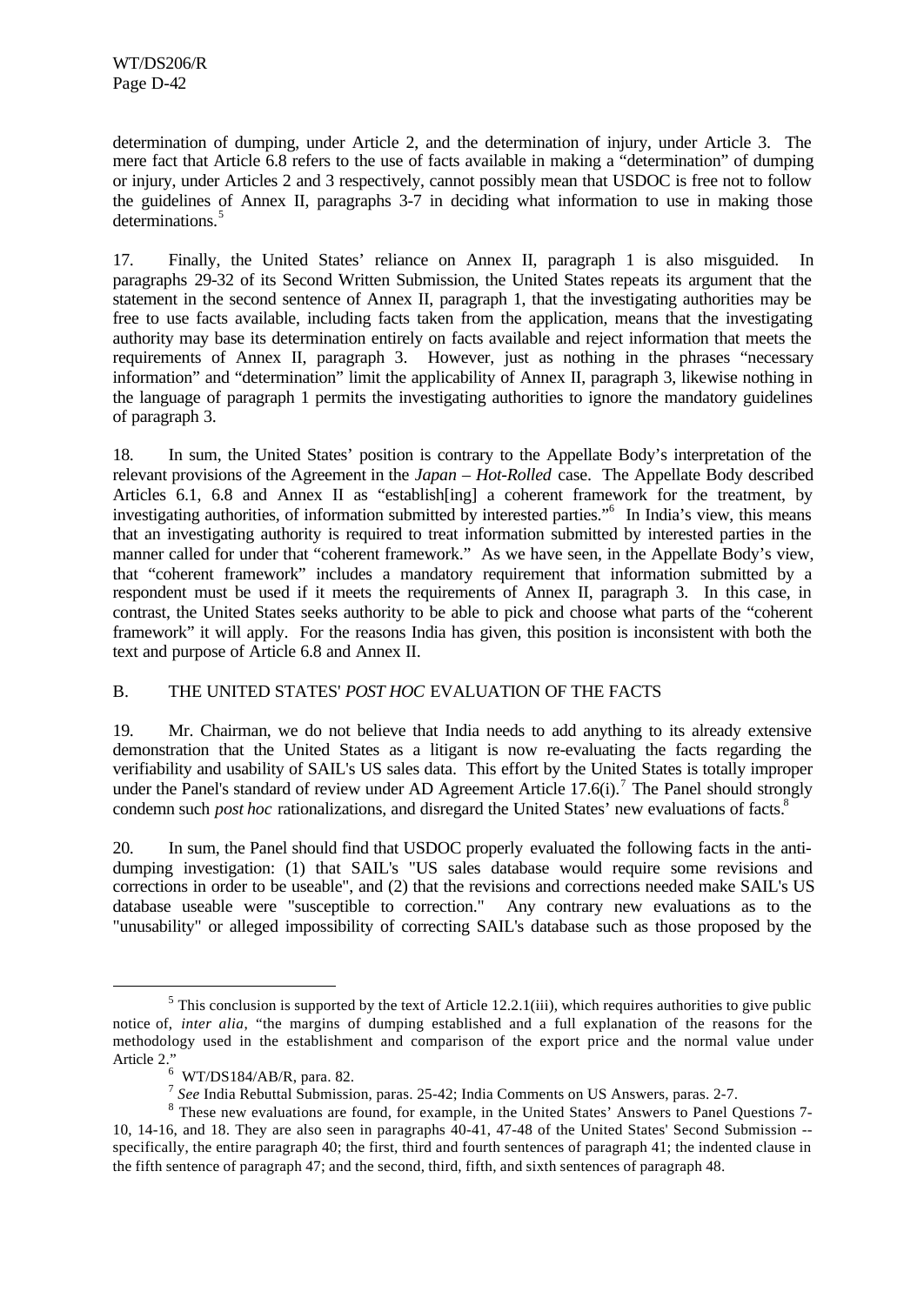United States as a litigant in this case should be rejected as *post hoc* evaluations not consistent with Article 17.6(i) of the Agreement.

#### C. INDIA'S CLAIMS UNDER ARTICLE 6.8 AND ANNEX II, PARAGRAPH 3

21. India would now like to address the key factual aspects of its claim under Article 6.8 and Annex II, paragraph 3. Reduced to its essence, this claim is whether SAIL's US sales information met the four conditions of Annex II, paragraph 3. As the Panel knows, there is no dispute about two of the four conditions -- SAIL's US sales information was timely submitted, and it was in the computer format requested by USDOC. Therefore, the only two issues before the Panel are: (1) whether this information was either verified or verifiable, and (2) whether it was usable in combination with the normal value information in the petition to calculate a dumping margin.

22. As a preliminary matter, in assessing USDOC's evaluation of the elements of "verifiable" and "without undue difficulty" in Annex II, paragraph 3, it is important to keep in mind three key obligations imposed on USDOC by the AD Agreement. The first is the requirement to make an "objective evaluation of the facts" under Article 17.6(i). The Appellate Body in *Japan Hot-Rolled* indicated that an "objective examination of the facts" includes the manner in which evidence is "inquired into" and "subsequently evaluated." The Appellate Body suggested that any such inquiry and evaluation "must conform to the dictates of the basic principles of good faith and fundamental fairness" -- *i.e.*, in an unbiased manner, they must be conducted without favoring the interests of any interested party, or group of interested parties in the investigation.<sup>9</sup>

23. A second obligation related to the notion of "fundamental fairness" is the duty of investigating authorities to act "cooperatively" during all phases of the investigation -- including in their decisions regarding the acceptance of information and in calculating a dumping margin. The Appellate Body in *Japan Hot-Rolled* stated that "cooperation" is a two-way process, requiring effort by both the foreign interested party *and* the investigating authority.<sup>10</sup> In the context of the present dispute, SAIL was required to cooperate in collecting and producing a US sales database, and in making all source documents related to that US sales database available for USDOC's examination.

24. For its part, USDOC was required to "cooperate" by undertaking a similar level of effort to examine whether SAIL's US sales database was verifiable independently-- not just in the event that other data supplied by SAIL were also verifiable. And USDOC was required to "cooperate" by making efforts to use SAIL's US sales data to calculate margins by comparing the data to the normal

WT/DS184/AB/R, para. 193 (emphasis added).

l

 $10$  WT/DS184/AB/R, para. 104 ("Article 6.13 thus underscores that 'cooperation' is, indeed, a two-way process involving joint effort").

<sup>9</sup> The Appellate Body in *Japan Hot-Rolled* evaluated the expression "objective examination" in Article 3.1 of the AD Agreement in the following manner:

The word "examination", relates, in our view, to the way in which the evidence is gathered, inquired into and subsequently *evaluated*; that is, it relates to the conduct of the investigation generally. The word "objective", which qualifies the word "examination", indicates essentially that the "examination" process must conform to the dictates of the basic principles of good faith and fundamental fairness. In short, an "objective examination" requires that the domestic industry, and the effects of dumped imports, be investigated in an unbiased manner, without favoring the interests of any interested party, or group of interested parties in the investigation. The duty of the investigating authorities to conduct an "objective examination" recognizes that the determinations will be influenced by objectivity, or any lack thereof, of the investigative process.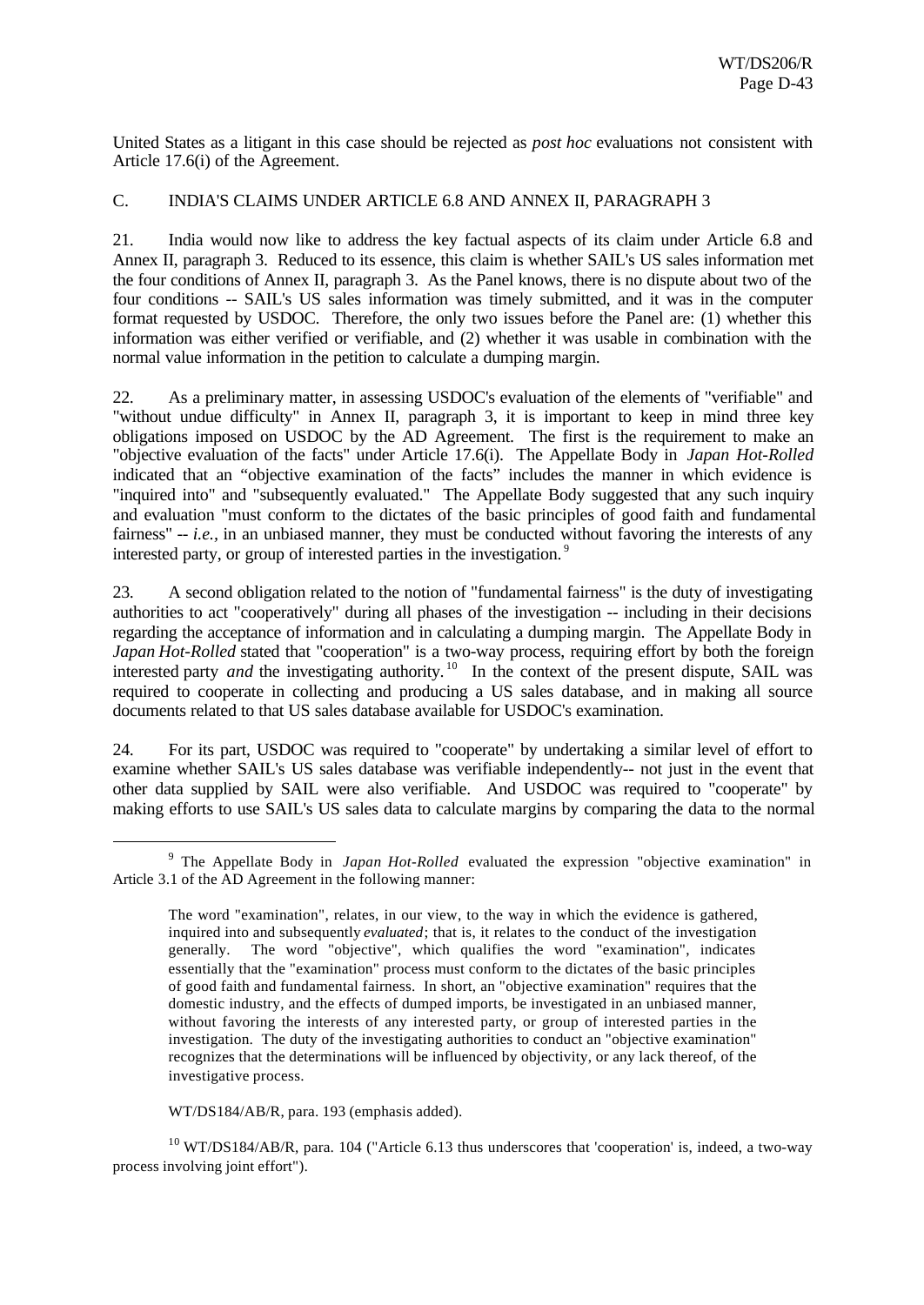value information in the petition. This meant making any corrections that were susceptible to correction, using facts available to fill gaps where information was not available, and employing USDOC's demonstrated procedural flexibility to use information (as demonstrated in its *Stainless Bar* decision). But "cooperation" does *not* mean simply referring to a "long-standing practice" of total facts available as the sole rationale for not conducting a separate examination of the "verifiability" and "usability" of SAIL's US sales data. Such an evaluation reflects no cooperation at all.

25. Third, USDOC is bound by Article 6.8 and Annex II, paragraph 3. As India has argued, these provisions required USDOC to conduct a separate examination of particular information -- be it categories, sets, components or just pieces -- to determine whether it was "verifiable" and "usable." We now examine USDOC's evaluation of the facts as to whether SAIL's US sales database was "verifiable" and "usable without undue difficulties", in light of these three related obligations.

### **1. SAIL's US sales information was "verifiable"**

26. India's position on the legal requirements imposed by the term "verifiable" has been set forth in detail in its Rebuttal Submission and Answers to the Panel's questions.<sup>11</sup> To sum up, "verifiable" in Annex II, paragraph 3 means that information must be capable of being verified. The term "verifiable" does not mean that every item in the database must be actually compared against source document, but rather that the database is in a form which enables it to be compared to the relevant source documents. But the standard for "verifiable" data is not perfection, as the United States now suggests. It is the rare database that survives a one-week verification without any minor errors being found. Rather, if the examination of the source documents reveals no significant systemic problems with reporting, accuracy, completeness, or reliability of the reported information, then the database is capable of being verified and therefore "verifiable." Mr. Hayes will address this point later in this statement.

27. USDOC found that all of SAIL's information "failed verification."<sup>12</sup> The United States argues that this finding of verification failure "rebuts any assertion that information was able to be verified or proved to be true."<sup>13</sup> This argument has no merit. Its logic would require the Panel to simply accept any conclusory finding by USDOC on verification without determining under AD Article 17.6(i) "whether [the authorities'] evaluation of those facts was unbiased and objective." The Panel must examine the pertinent facts of the record to determine if an unbiased and objective authority could have concluded that SAIL's US sales data was not verifiable. The starting point is the Final Determination, where, in evaluating whether *all* of SAIL's information produced in the investigation "can be verified" under section 782(e)(2), USDOC stated that "we were not able to verify SAIL's questionnaire response due to the fact that essential components of the responses *(i.e., the home market and cost databases)* contained significant errors." <sup>14</sup> The Memorandum of Verification Failure contains a separate "verifiability" finding for SAIL's US sales, which concludes that the isolated errors in that database were "susceptible to correction . . . ."<sup>15</sup>

<sup>&</sup>lt;sup>11</sup> India Rebuttal Submission, paras. 66-73.

<sup>&</sup>lt;sup>12</sup> Verification Failure Memorandum, Ex.IND-16.

<sup>&</sup>lt;sup>13</sup> United States Second Written Submission, para. 38.

 $14$  Ex. IND-17 at 73127 (emphasis added).

<sup>&</sup>lt;sup>15</sup> The full text is as follows:

As detailed in the Sales Verification Report, several errors were described in the US sales database. While these errors, in isolation, *are susceptible to correction, when combined with other pervasive flaws in SAIL's data*, these errors support our conclusion that *SAIL's data on the whole is unreliable*. The fact that *limited errors were found* must not be viewed as testimony as to the underlying reliability of the SAIL's reporting, particularly when viewed in context *the widespread problems encountered with all the other data* in the questionnaire response.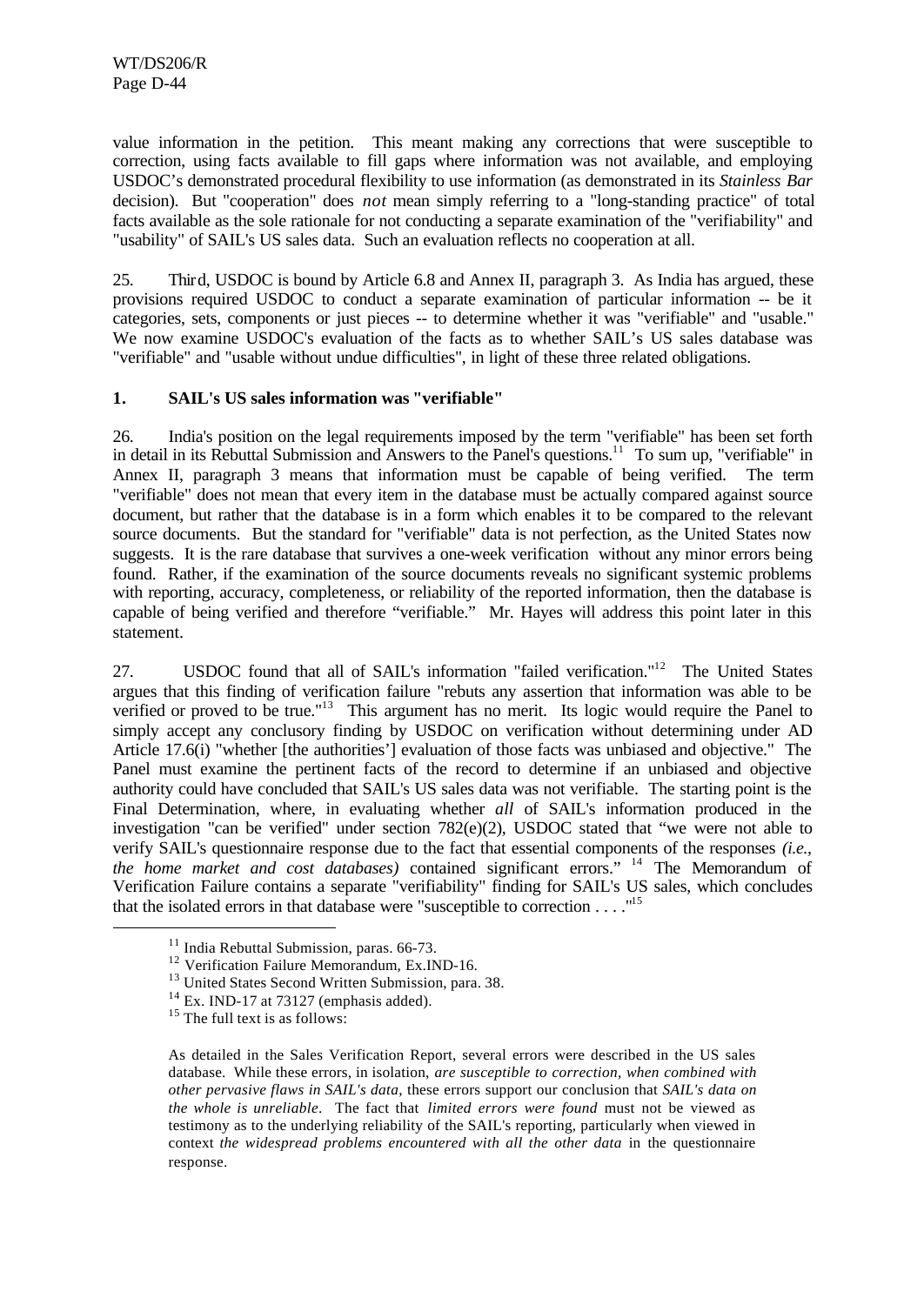28. The only real evaluation of the facts of SAIL's US sales data is set forth in the Sales Verification Report, which describes the evaluation of SAIL's US database in comparison with the company's source documents. I do not intend to review in detail all of the different ways in which the computerized data in SAIL's US sales database were found to be, with a few minor exceptions, accurate and complete. USDOC's evaluation is set out in pages 8-15, and its statements speak for themselves.

29. Nevertheless, the United States now claims that USDOC's repeated "no discrepancy" findings in the verification report are not significant because the verification was only a "spot check."<sup>16</sup> This new conclusion (which is not found in any contemporaneous statements by USDOC) is belied by the facts of this case. *Every* verification is a "spot check" to some extent. No one pretends in this case that USDOC looked at every single source document concerning SAIL's US sales database that SAIL could have put before the USDOC investigators. But USDOC's verification of SAIL's US sales data took over one week and was very thorough.<sup>17</sup> The Panel should keep the following facts in mind when assessing the United States' new argument:

30. First, SAIL entered into only nine contracts to ship steel to the United States during the entire period of investigation. USDOC officials examined all nine contracts during the verification.<sup>18</sup> One of these contracts was taken by USDOC as a verification exhibit,<sup>19</sup> and is set forth in India Exhibit 40. Like the other eight contracts, this contract reflects a base price covered by the contract.<sup>20</sup> In the case of Exhibit 40, the base price is \$345 per ton, with additions of \$5 to \$30 per ton for "extras" in accordance with industry practice. In other words, USDOC verifiers were able to determine simply from these nine contracts the most important aspect of the US sales database− the lowest price for all of SAIL's plate shipped to the United States. None of those prices was even remotely close to the \$251 price in the petition.

31. Second, unlike many verifications in which only a limited spot-check audit takes place, USDOC stated here that "we were able to test the accuracy of the reporting for a *large* number of individual sales transactions."<sup>21</sup> Even the United States admits that "SAIL made relatively few export sales." $^{22}$  Thus, during the course of the one-week verification process, computer data entries for a "large number of individual sales transactions" were *verified* against actual source documents and found to be accurate.

32. Third, the source documents for SAIL's US sales database were maintained in only three company locations, all of which were visited by USDOC's sales verification team – Calcutta, New Delhi, and Vizag.<sup>23</sup> USDOC's verifiers thoroughly reviewed many of the source documents related to the US sales data and had access to all the relevant source documents.

<sup>20</sup> Ex. IND-40 at 19.

l

<sup>21</sup> Ex. IND-13 at 14.

Ex. IND-16 at 5 (emphasis added).

<sup>&</sup>lt;sup>16</sup> United States Second Submission, para. 39.

<sup>&</sup>lt;sup>17</sup> The USDOC sales verifiers were in India for over two weeks. At least the first half of that period was spent on the verification process for SAIL's US sales data. The remaining portion was spent reviewing SAIL's home market sales.

 $18$  Sales Verification Report, at 13 (Ex. IND-13) ("During the POI, SAIL had nine contracts that covered all sales made to the US").

 $19$  It was included as pp. 46-67 of Verification Exhibit S-7.

<sup>&</sup>lt;sup>22</sup> United States First Submission, para. 163. By way of comparison, SAIL had over 100,000 sales of cut-to-length plate in its home market during the period of investigation. *See* Sales Verification Report at 34 (Ex. IND-13).

 $23$  Ind. Ex.-13 at 8. The New Delhi office maintained all the export negotiation documents for the 9 contracts and the Calcutta office maintained the documents for the execution of the 9 contracts. The Vizag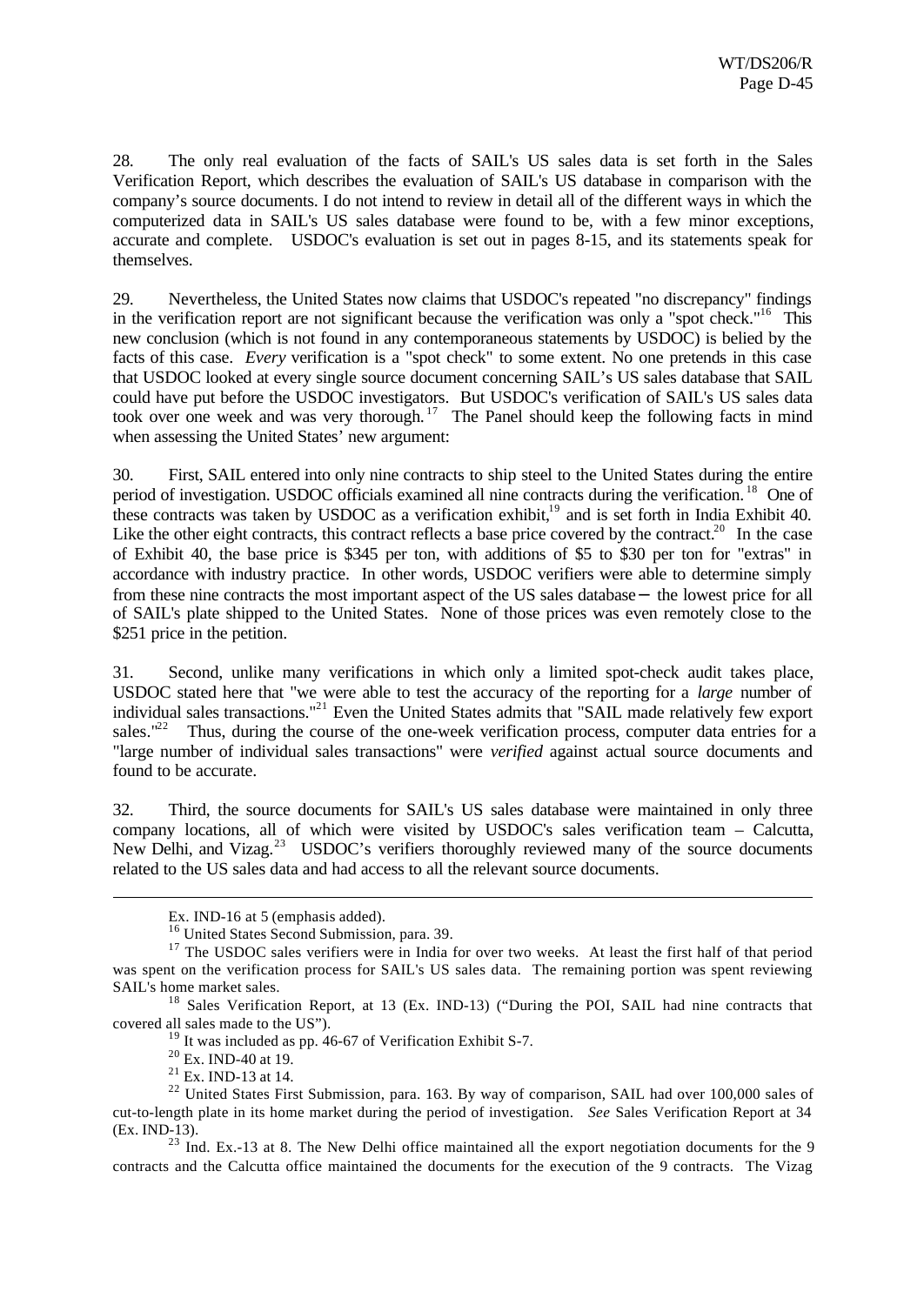l

33. As the Panel knows from reviewing pages 8-15 in the Sales Verification Report, USDOC verifiers examined a wide range of source documents, all of which repeatedly confirmed the accuracy of SAIL's US database. SAIL's US sales database was found to have very few inaccuracies, and none that were not susceptible to correction. Contrary to the US arguments, the repeated findings of "no discrepancies" between SAIL's reported computer data and the source documents establish that the information reviewed was verifiable. These findings certainly do not support USDOC's unsupported conclusion in the Verification Failure Memorandum that SAIL's US sales data -- along with all the other data supplied by SAIL -- failed verification. India refers the Panel to India's earlier arguments describing this successful verification in detail. $^{24}$ 

34. The Sales Verification Report also demonstrates that there was little, if any, connection between the source documents for SAIL's cost of production and home market sales databases and the source documents used to verify SAIL's US sales database.<sup>25</sup> The following facts show that the problems identified in home market database were unique to that database, and did not affect the verifiability of SAIL's database: (1) the number of home market sales -- well over 100,000 transactions<sup>26</sup> -- was enormous by comparison to the US sales database (1284 transactions under 9 contracts); (2) home market sales were produced at three plants, and were sold from those locations as well as over 40 sales branch offices, while US sales were through a single, centralized system and produced at a single plant; (3) some of the stockyards from which home market deliveries were made had no computerized data entry capabilities, requiring manual recordkeeping and data transfers to SAIL's offices; $^{27}$  (4) some shipments from the plants were diverted to stockyards and then sold to home market customers, resulting in double-counting of the transactions;<sup>28</sup> (5) some home market stockyard sales added premiums for high-quality merchandise, which were not reported to  $USDOC.<sup>29</sup>$ 

35. Even in its verification failure memorandum, USDOC concluded that the "several errors" in SAIL's US sales database were "susceptible to correction." The phrase "susceptible to correction" means that USDOC *knew* that there was information in the record from which those errors could be corrected. This conclusion is demonstrated by examining the facts with respect to the only error in the US sales database that USDOC deemed to be "significant" - the width coding error. When that error was discovered at verification, USDOC noted that SAIL provided it with a list of all the affected observations in the sales database, that it "checked multiple instances of the coding error," and that the error "appears to be limited exclusively to products that had a width of 96 inches and to the US database."<sup>30</sup> And indeed, the "correct" information was provided to USDOC by SAIL and attached to the verification report as exhibit S-8 (now part of India Exhibit 13). Thus, USDOC had in the record the "correct," accurate and reliable information concerning the width characteristics of SAIL's US sales during the verification. USDOC quite properly concluded that this error was "susceptible to correction" because the information needed to correct it was already in the record.<sup>31</sup>

branch office handled the shipping documents for the 9 contracts, and copies of those documents were returned to Calcutta.

 $^{24}$  India has addressed this Sales Verification Report in detail in its Rebuttal Submission, paras. 74-81, and its First Submission, paras. 25-33, 95-111. and its First Submission, paras. 25-33, 95-111.<br><sup>25</sup> India Answer to Panel Question 28, paras. 48-53; Rebuttal Submission para. 85.

<sup>&</sup>lt;sup>26</sup> See Sales Verification Report at 34 (Ex. IND-13) (showing home market sales observations well over 100,000).

 $27$  Sales Verification Report at 21 (Ex. IND-13).

<sup>&</sup>lt;sup>28</sup> Verification Report at 17-18. By contrast, SAIL's US sales had no such problems.

<sup>&</sup>lt;sup>29</sup> Verification Report at 23-24. By contrast, SAIL's US sales had no such pricing premiums.

<sup>&</sup>lt;sup>30</sup> Sales Verification Report at 12 (Ex. IND-13).

<sup>&</sup>lt;sup>31</sup> The other, non-significant errors were either easily correctable or irrelevant. *See* India's Comments on US Answers at paras. 10-18.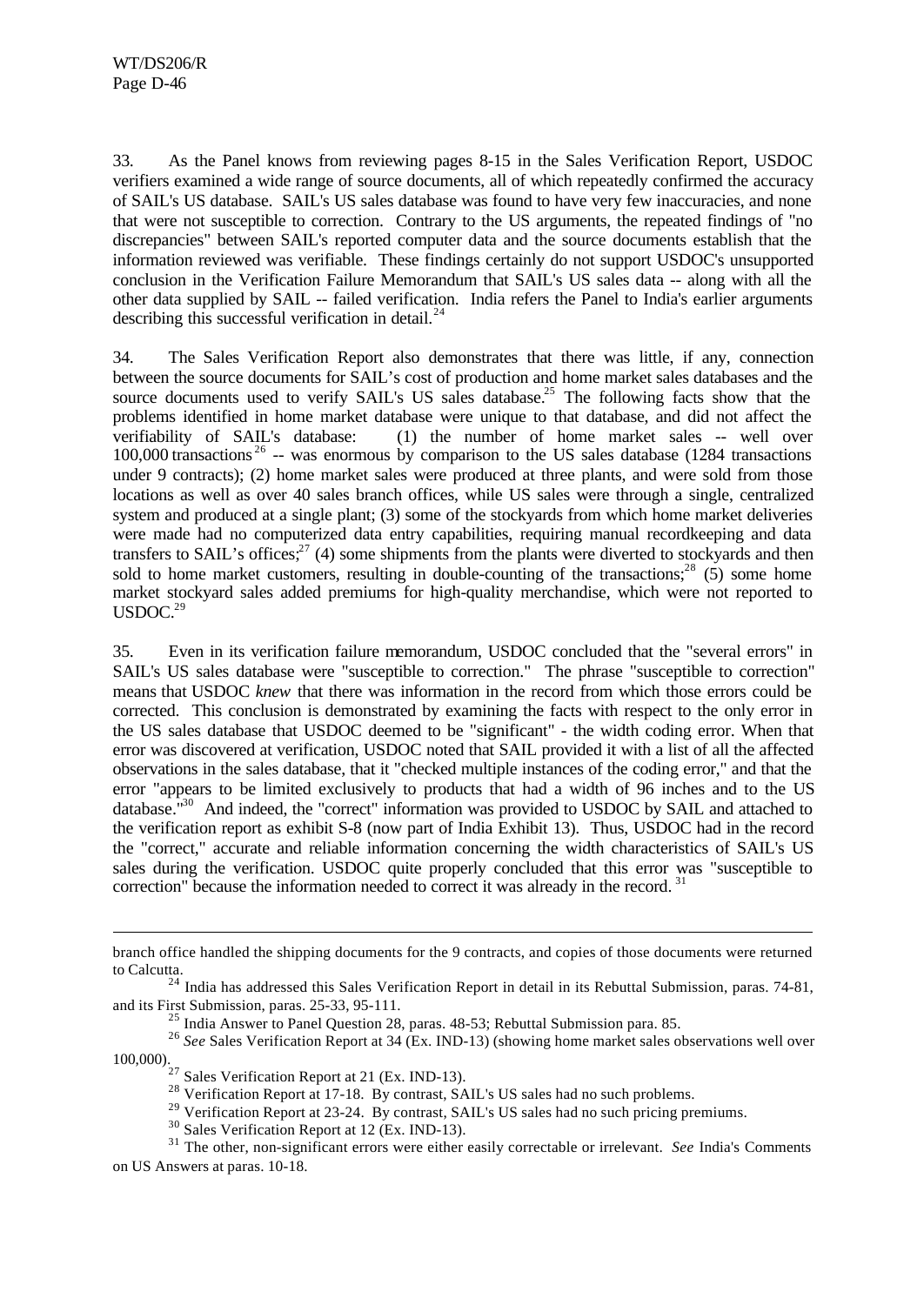36. USDOC's own contemporaneous conclusion that these errors in SAIL's US sales database were "susceptible to correction" also demonstrates that the real standard for verifications is not perfection. The United States now argues that any "discrepancies" found during the verification compel a conclusion of non-verifiability.<sup>32</sup> This is incorrect. Respondents in a US antidumping investigation submit very large amounts of data in response to USDOC's questionnaires, and often under very tight time deadlines. In this situation, errors are inevitable. Indeed, as Mr. Hayes will explain shortly, given the volume and complexity of the information that must be submitted, it would be almost unheard of for USDOC *not* to uncover errors in a respondent's database.

37. No respondent's data is perfect, and that is not what a verification is intended to ascertain. The fact that errors were discovered in SAIL's US sales database does not mean that it did not pass verification or was not "verifiable." That determination must be made on the basis of the significance and correctability of the errors. In this case, as India has described in detail, the errors found by USDOC in the US sales database were small, easily corrected, and did not address core issues, such as the completeness of the database. These were precisely the sort of errors that USDOC routinely discovers at verifications and routinely corrects, either by requesting the respondent to submit a revised computer database or by itself revising the computer program as necessary. Therefore, the United States cannot now assert that these small errors were the cause of its conclusion that SAIL failed verification completely.

38. In conclusion, USDOC's "verification failure" finding was inconsistent with Article 6.8 and Annex II, paragraph 3 because the pertinent facts for *SAIL's actual US sales data*, as opposed to facts relating to home market and cost of production databases, pointed to only one conclusion -- that SAIL's US sales database was verifiable. Accordingly, this Panel should find that no unbiased and objective investigating official could have found that SAIL's US sales data was not verifiable.

# **2. Statement of Mr. Hayes Concerning USDOC Verification Practice**

l

39. In the nearly fourteen years that I was an analyst for the Department, I conducted in excess of 35 verifications, both abroad and in the United States. Since leaving the Department I have been involved in seven additional verifications. The data that I have dealt with in these forty-plus verifications has run the gamut from very complex, voluminous data to fairly simple, short datasets. In no instance in any of these forty-plus verifications did I find no discrepancies whatsoever between the source data and the database submissions. The nature of these discrepancies ranged from simple errors in the calculations of factors used to determine adjustment amounts, to missing sales due to an inability to identify and isolate sales of subject merchandise. While my verifications as an analyst revealed some discrepancies and errors, only in a few cases were the errors extensive enough to result in the failure of verification.

40. As an analyst, I was aware of the extent of the detailed information that the Department required of respondents. It was generally understood that it was impossible to examine all of the information from any given respondent during a verification, except in the most simple cases such as one instance where there were only two sales to the United States. I saw it as my responsibility to examine the completeness of the information, the accuracy of the information, and the reliability of the information. I generally expected to find errors in submissions during verification. In fact, I

 $32$  US Second Written Submission, para. 39. In addition, the United States notes that "verification is the equivalent of an audit in which information is 'spot-checked' for reliability. At verification, Commerce determined that SAIL's US sales database contained discrepancies, a fact that India itself has recognized." It then leaps to the conclusion, "In sum, SAIL's information did not satisfy the first condition of Annex II, paragraph 3, that it be verifiable." United States Second Written Submission, para. 39. This conclusion is unfounded. While it is true that errors were found in SAIL's US database, those errors did not mean that the database did not pass verification or was not "verifiable".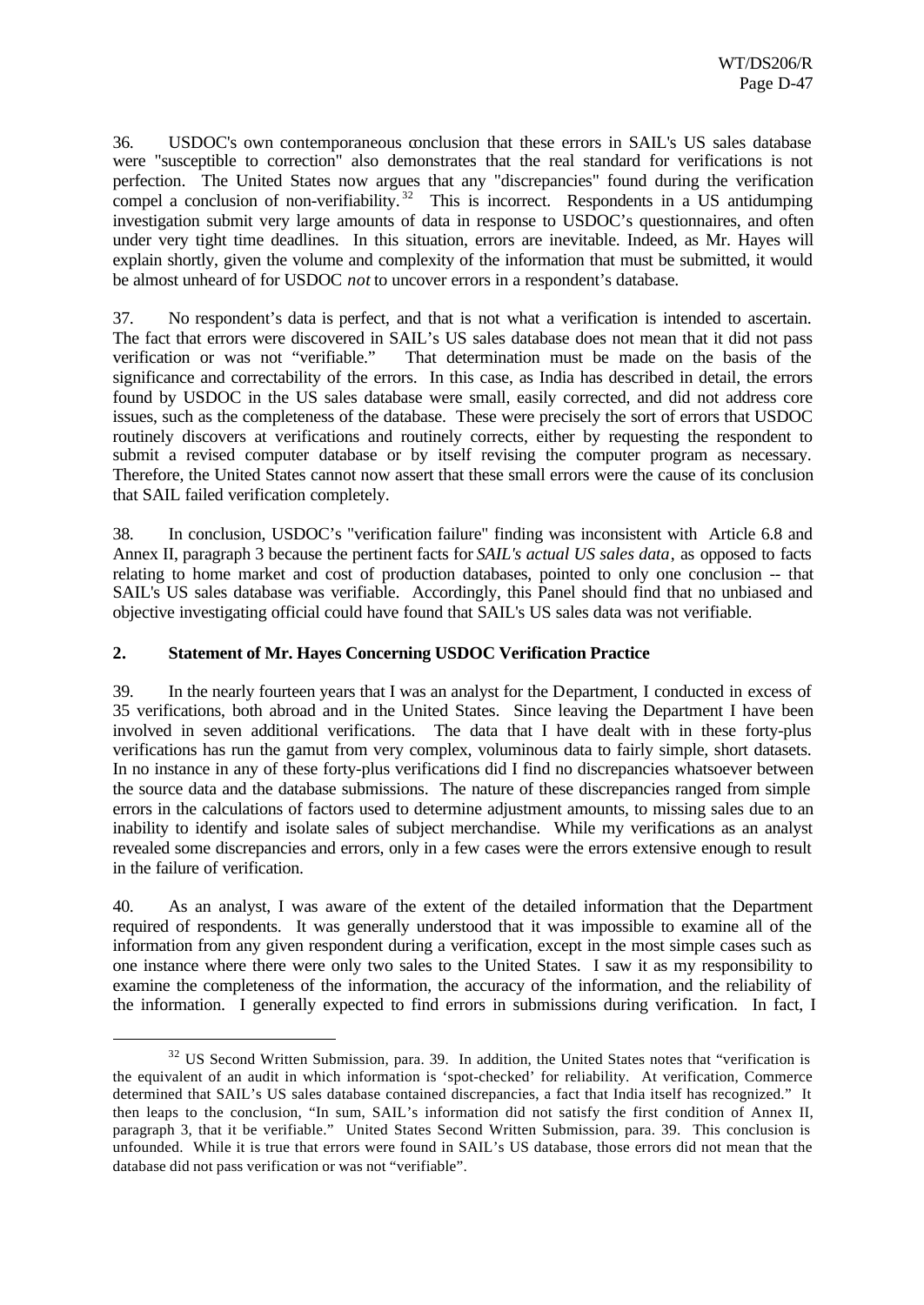found it suspicious if the response I was verifying was flawless on first examination of the data. On those occasions, I would dig deeper until I found errors, which I inevitably did.

41. Once I found errors in a submission, it was essential to assess whether they worked to the respondent's benefit or detriment, how complicated they were, how extensive they were, and how correctable they were. This was an essential part of the verification process. This assessment was essential to ensure that the dumping margin calculation would use accurate, reliable data. When I found errors, I decided whether to ask a respondent to provide me with the means to correct the errors, or whether I could easily make the correction myself. Ultimately I had to determine whether errors could be easily isolated and corrected, or whether the errors were so extensive and complicated that they essentially required a new response.

42. To determine the extent and complexity of errors, I ascertained whether I could determine exactly which transactions were affected by a particular error, whether the error could be corrected programmatically (for instance, an adjustment based on a factor) or with an electronic update (or file) that could be easily examined during and after verification, and whether the change was identical for all affected transactions or more complex.

### **3. SAIL's US sales information could be used without undue difficulties to calculate a dumping margin with the normal value information in the petition**

43. We turn now to another key issue before the Panel: whether SAIL's US sales information could have been used "without undue difficulties" to calculate a dumping margin in combination with the normal value information in the petition. As India has provided extensive argumentation on this point,<sup>33</sup> I will only summarize key points.

44. First, India has proposed several factors that would shed some light on the obligations imposed by the "undue difficulties" condition in Annex II, paragraph 3.<sup>34</sup> There may well be other factors to consider, but India hopes that it has provided the Panel with food for thought. Regardless of which criteria, if any, the Panel ultimately adopts, there is no doubt on the facts of this case that SAIL's US sales data were usable "without undue difficulties."

45. Second, the question facing the Panel is whether SAIL's US sales information could have been used together with the information in the petition on normal value to calculate a dumping margin without undue difficulties. The United States has acknowledged that it is "not necessarily unsound" in all cases for the calculation of a dumping margin to be based on a comparison of normal value calculated on the basis of facts available and export price calculated on the basis of verified information. <sup>35</sup> During the investigation, SAIL urged USDOC to use its US sales database with the normal value information in the petition.<sup>36</sup> Similarly, India has consistently advocated that USDOC could and should have made the same comparison.

<sup>33</sup> *See* India's First Submission, paras. 104-111; India's Rebuttal Submission, paras. 11-64; India's Comments on the US Answers, paras. 2-18; and Mr. Hayes' two affidavits.

<sup>34</sup> *See* India's First Submission, paras. 71-73; India's Rebuttal Submission, paras. 14-22. The United States criticizes India's provision of additional criteria. India offered the additional criteria in its Rebuttal Submission in response to the Panel's questions at the First Meeting of the Panel with the parties regarding undue difficulty and because this is a key aspect of this case. While the United States has criticized the application of these criteria to particular pieces of information (such as SAIL's US sales data), it has not proposed alternative criteria for such an evaluation.

<sup>&</sup>lt;sup>35</sup> US Answers to Panel's Question 7.

<sup>36</sup> Ex. IND-14 at 14.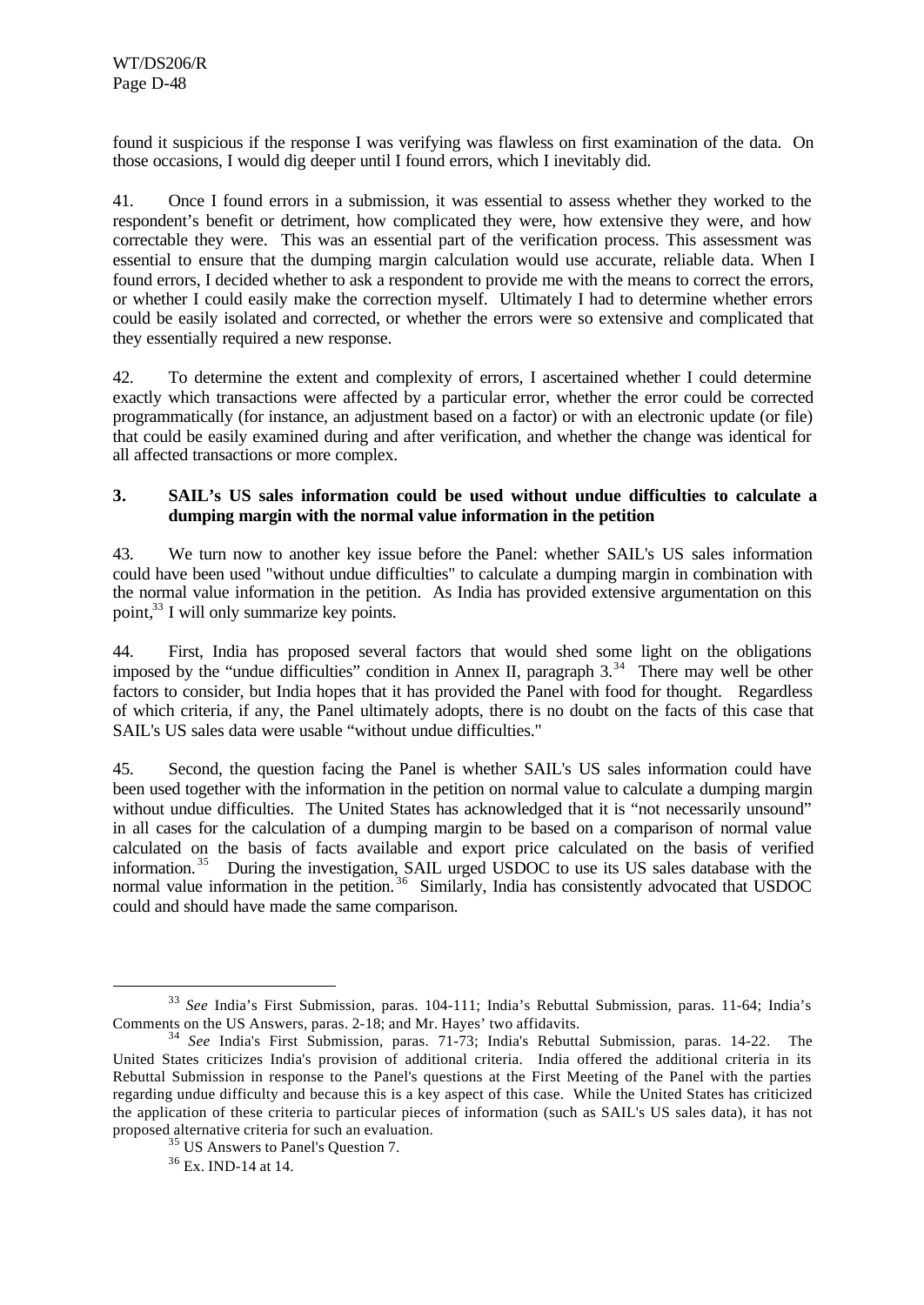46. Third, the standard of review under Agreement Article 17.6(i) requires the Panel to focus on USDOC's December 1999 evaluation of the usability of SAIL's US database. In the Final Determination, USDOC found that "SAIL has not provided a useable home market sales database, cost of production database, or constructed value database," but it did not make the same "not usable" finding regarding SAIL's US sales database. Instead, it held that "the US sales database would require some revisions and corrections in order to be useable."<sup>37</sup>

47. What, then, are the "revisions and corrections" to the "US sales database" referred to in USDOC's Final Determination? In this regard, the only other reference to the expression "US sales database" in the Final Determination states that "the US sales database contained certain errors, as revealed at verification. *See Sales Report; see also Verification Memo*."<sup>38</sup> Thus, the factual support for the conclusion that the "US sales database" contained "certain errors" is to be found in these two reports.

48. The Verification Failure Memorandum identifies only "several errors" in the "US sales database" as "detailed in the Sales Verification Report." The Sales Verification Report, in turn, identifies four errors: the width coding error, inland freight, duty drawback, and the missing CONNUMs for certain products. In light of the United States' new arguments, it is significant that neither the Sales Verification Report nor the Verification Failure Memorandum mentions difmer (VCOM or TCOM) as an "error" to the US sales database. Instead, the verification failure report and the Final Determination mention it under "cost."<sup>39</sup> As India has argued, this is not surprising, because VCOM and TCOM are adjustments to normal value -- not export price.<sup>40</sup> Therefore, contrary to the new arguments of the United States, the "revisions and corrections" to the US sales database identified in the Final Determination do not include any alleged "errors" for VCOM or TCOM.<sup>41</sup>

l

<sup>39</sup> Ex. IND-16 at 3; Ex. IND-17 at 73130 ("and SAIL failed to provide constructed value data on the costs of products produced and sold to the United States").

<sup>41</sup> The United States is correct that the VCOMU and TCOMU used for the difmer adjustment were requested as part of the US sales questionnaire as set forth in India Exhibit 4 at C-49 to C-50. This is USDOC's practice. But what the United States does not point out is the first statement in the "narrative" portion of the USDOC's questionnaire for fields 53 and 54: "If you are submitting the full cost of production in response to section D of this questionnaire, no additional narrative description [in the US sales response] is required." Accordingly, SAIL's response was simply, "Please see SAIL's response to Section D of the Department's Questionnaire." Section D is SAIL's response to the Cost of Production section of the Questionnaire. Throughout the rest of the investigation, both USDOC and SAIL treated the VCOMU and TCOMU as cost of production information. This is demonstrated by the very first two paragraphs of the cost verification report (Summary of Findings), which describe the TCOM and VCOM data provided by SAIL:

Company officials stated that the total cost of manufacture (TCOM), and the variable COM (VCOM) on the COP tape submitted 17 August 1999, are incorrect. There is no way to establish a meaningful correlation between the TCOM and VCOM on the tape and the underlying cost data and source documents. On the first day of verification, SAIL presented a completely revised COP tape, as part of the correction presented in exhibit C-3. It was not clear the extent to which this tape should be considered "new information". Accordingly, we did not accept it. An excerpt of this revised tape is contained on page 7 of exhibit C-3.

Although the COP tape was incorrect and a new revised COP tape was not accepted, we proceeded with verification because the certain cost information underlying the reported per-unit COP was still verifiable- that is the actual average cost for plates and normalized plates at each plant (attachment 5 and 6 from the 17 August 1999 submission) and the data underlying the indices developed by SAIL for calculating productspecific cost (Ferroalloy, Thickness, and Yield adjustments identified in attachment 7-9 from the 17 August 1999 submission).

This discussion demonstrates clearly that USDOC and SAIL treated TCOM and VCOM as cost data, not as US sales data. Not surprisingly, nothing in the Sales Verification Outline (India Exhibit 12) or the Sales Verification Report refers to "VCOMU" or "TCOMU." Moreover, in the Verification Failure Memo and the

<sup>&</sup>lt;sup>37</sup> Final Determination, Ex. IND-17, at 73127.

<sup>38</sup> *Id.* at 73130.

<sup>&</sup>lt;sup>40</sup> India Rebuttal Submission paras. 44-49.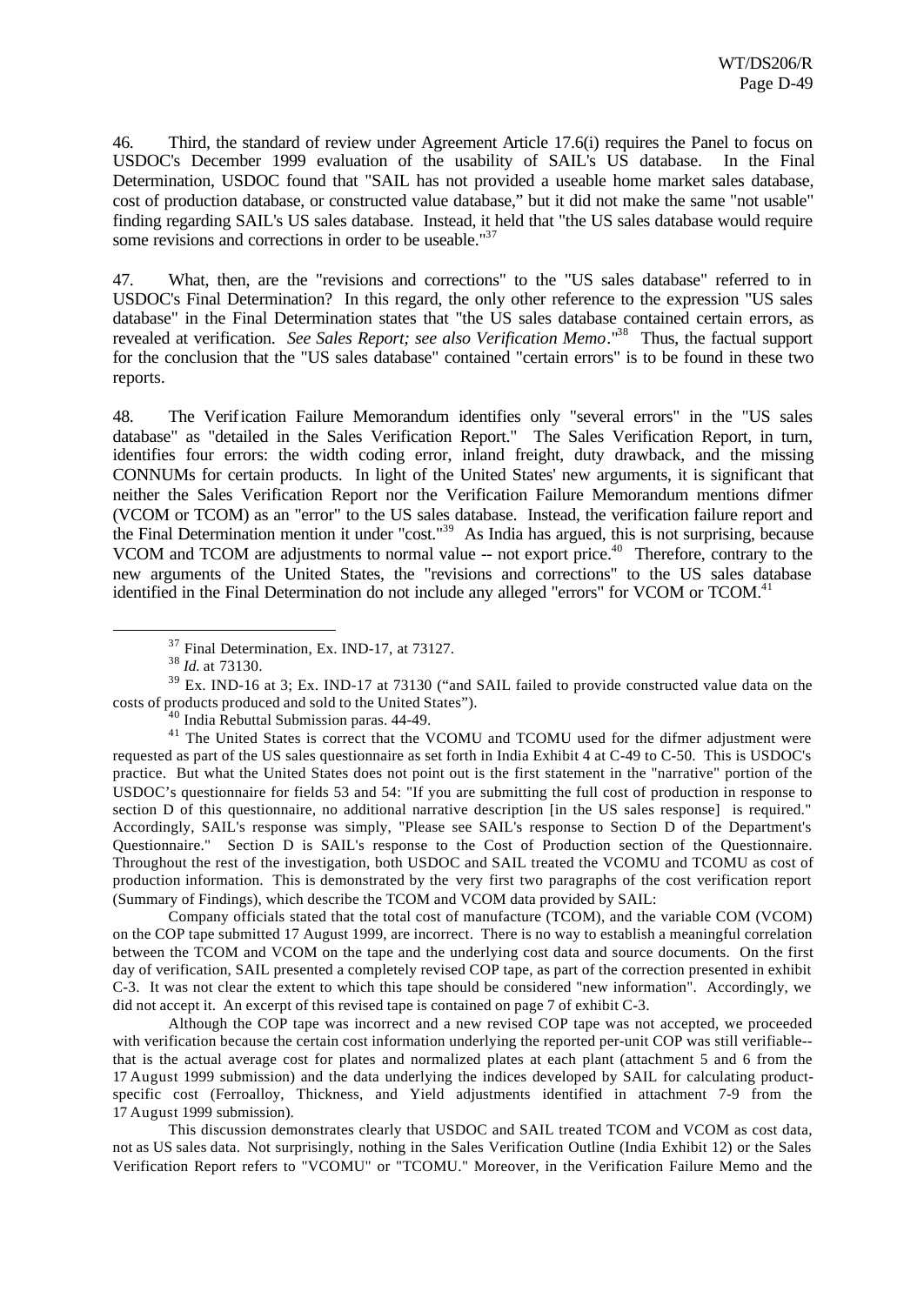49. Having identified the "revisions and corrections" to the "US sales database", the Panel must next consider how difficult it would be to make the necessary revisions and corrections for these four errors. USDOC made an evaluation of this issue in both the Final Determination and the Verification Failure Report. The Final Determination stated that "the US sales database contained errors that . . . in isolation were susceptible to correction . . .  $\cdot$  .<sup> $n42$ </sup> The Verification Failure Memorandum likewise stated that the "several errors" identified in the Sales Verification Report "are susceptible to correction  $\ldots$  .  $^{n43}$ 

50. India agrees with USDOC's contemporaneous evaluation that the four errors identified in the Sales Verification Report were "susceptible to correction" and with the additional statement that the "US sales database would require revisions and corrections in order to be usable." These statements resolve any question of whether the US sales database could have been used without undue difficulty. This is particularly true in light of the fact that SAIL argued repeatedly before USDOC that its US sales database was usable with the normal value information in the petition.<sup>44</sup> In the context of these arguments, USDOC's use of the term "usable" could only mean "usable to calculate a dumping margin." There is no other relevant use of the term "usable."

51. As the Panel knows, India has also presented a great deal of evidence to show (1) that the four errors identified in the "US sales database" were easily "susceptible to correction", and (2) exactly how SAIL's US sales database could have been used with the normal value data in the petition to calculate a dumping margin.

52. India has established without any doubt that USDOC was correct when it concluded that these four errors were "susceptible to correction." This evidence can be summarized as follows:

- *Width Coding Error*: SAIL provided USDOC at verification with a list of all sales affected by this error, sorted by invoice number.<sup>45</sup> The information could have been easily submitted by SAIL to USDOC in a revised database, or scanned electronically in half an hour for use in the US sales database, or keypunched manually in roughly four hours by USDOC personnel.<sup>46</sup> Once the data is entered into the database, the corrections could be made with minimal effort using the nine lines of programming as set out in Mr. Hayes' First Affidavit.
- *Freight Expense*: SAIL *over*-reported its plant-to-port foreign inland freight.<sup>47</sup> This error was adverse to SAIL, because it lowered the US price and would have resulted in a higher dumping margin. In the absence of any information necessary to correct this error, USDOC could have simply done nothing, and used as facts available SAIL's reported freight amounts.<sup>48</sup> This is a common USDOC practice.

Final Determination, USDOC treated the US sales data as a separate component from the cost of production component when it found that SAIL's US sales database could be used if corrections and revisions were made.

The fact is that VCOMU and TCOMU fields are set out in the US sales database for convenience purposes. USDOC requests that respondents report model-specific variable costs for each transaction in the home market sales database, and model-specific variable and total costs for each transaction in the US sales database, so that those values are immediately available, without reference to the cost databases, in the event that a non-identical match occurs requiring a difmer adjustment.

<sup>42</sup> Ex. IND-17 at 73127.

<sup>43</sup> Ex. IND-16 at 5.

<sup>44</sup> Ex. IND-14 at 14.

<sup>45</sup> Ex. IND-13 (excerpts from Verification Exhibit S-8).

<sup>46</sup> India Comments on US Answers, paras 13-14.

 $47$  Ex. IND-13 at 30 (last sentence).

<sup>48</sup> Id.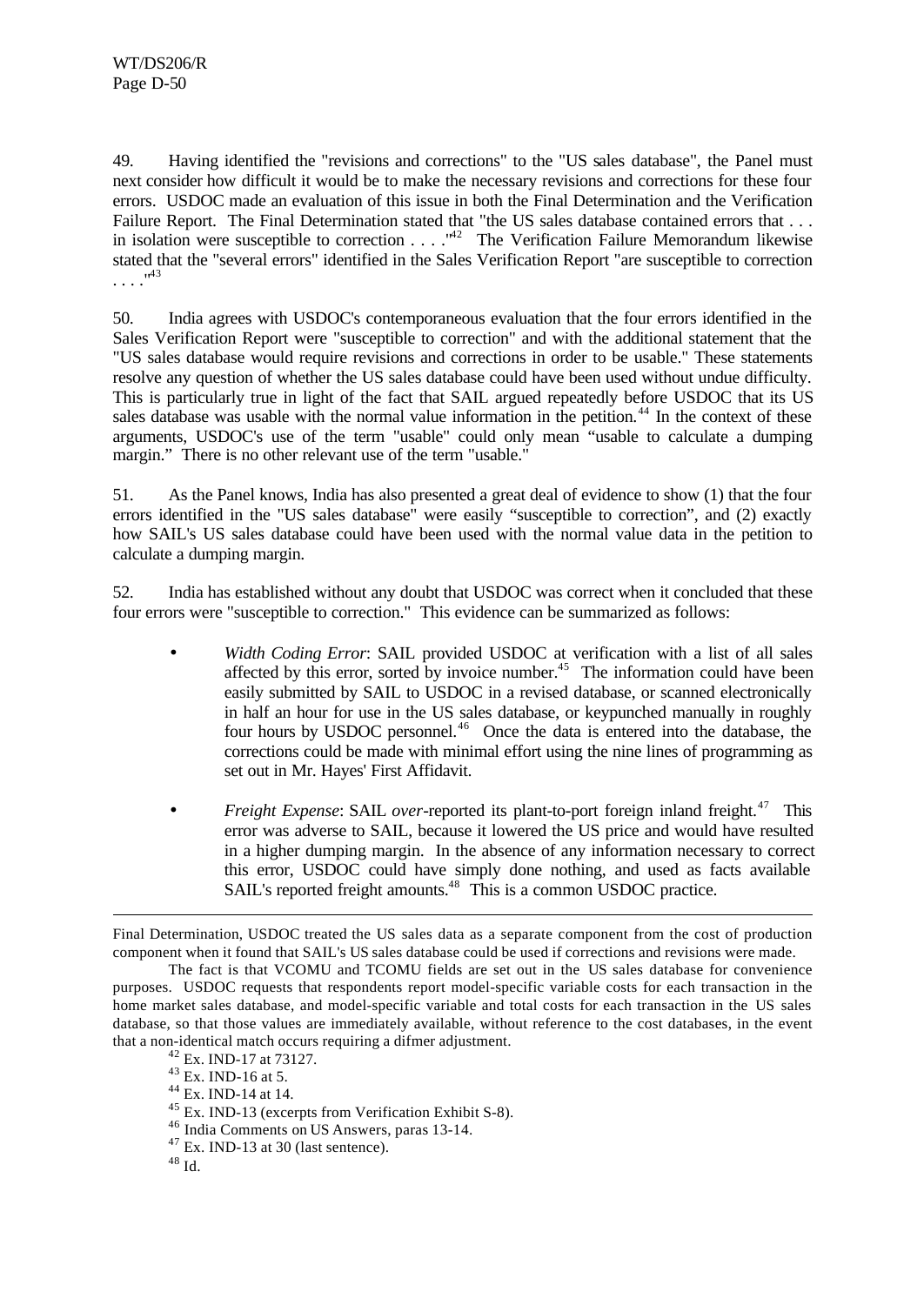- Duty Drawback: SAIL calculated the duty drawback factor incorrectly.<sup>49</sup> Duty drawback exists to assist foreign respondents by increasing net price and lowering dumping margins. If USDOC did not agree with SAIL's calculations, it could have simply disregarded the data and denied the upward adjustment in price. Alternatively, the error could be corrected with one line of programming that would take a matter of minutes to perform.<sup>50</sup>
- *Product Control Numbers*: SAIL did not report certain product control numbers  $(CONNUMs)$  in the cost of production database.<sup>51</sup> Consequently, USDOC asserted that it was unable to completely examine the values in the field PLSPECU (a unique code devised by USDOC for steel specification and/or grade). However, the data in that field are duplicative of information already reported by SAIL in two other fields in the US sales database.<sup>52</sup> Moreover, this information was not needed to make any comparison between the US sales database and the normal value in the petition, because the normal value product characteristics were not classified using PLSPECU.<sup>53</sup>

53. In sum, these four errors were easily correctable, could have been ignored by USDOC to the *detriment* of SAIL, and/or otherwise did not affect the usability of the US sales database to calculate a dumping margin in combination with the normal value information in the petition.

54. India has also demonstrated that SAIL's US sales information could be used without undue difficulties to calculate a dumping margin in combination with the normal value information in the petition. It is useful to recall USDOC's evaluation that the "US sales database" was "useable" if certain "revisions and corrections" were made. Given the fact that it was presented with three different options by SAIL in November 1999,<sup>54</sup> USDOC obviously made this statement after considering SAIL's three options. Accordingly, the Panel may presume that USDOC had some basis for this conclusion about the usability of the US sales database.

55. The evidence shows that there are a number of different methodologies that USDOC could have employed to calculate a dumping margin using the information in the petition on normal value, and SAIL's US sales data as the export price. USDOC was presented with three methodologies by SAIL in November 1999.<sup>55</sup> Mr. Hayes has presented other methodologies in his First and Second Affidavits. Each of these methods is easy to implement, and employing them would render the US sales database usable "without undue difficulties." Mr. Hayes estimates that none of them would require more than a few hours for an experienced USDOC analyst to draft and input the necessary computer programming language, to run the margins, and to evaluate the results.

56. The "usability" of some of the methods was demonstrated by USDOC itself when it determined the dumping margin in this investigation. Some of the methods closely resemble that used by the US petitioners in the petition and adopted by USDOC – i.e., comparing US price information with CV data in the petition. The only difference is that the methods proposed by SAIL and India use SAIL's actual submitted, verified US sales data, instead of the price offer in the petition, which we all know was grossly inaccurate.

<sup>49</sup> Ex. IND-13 at 31.

<sup>50</sup> India Comments on US Answers, paras 17-18.

<sup>51</sup> Ex. IND-13 at 12.

<sup>52</sup> India Rebuttal Submission, paras 77-79.

<sup>53</sup> *Id*.

 $54$  Ex. IND-14.

<sup>55</sup> Ex. IND-14 at 14.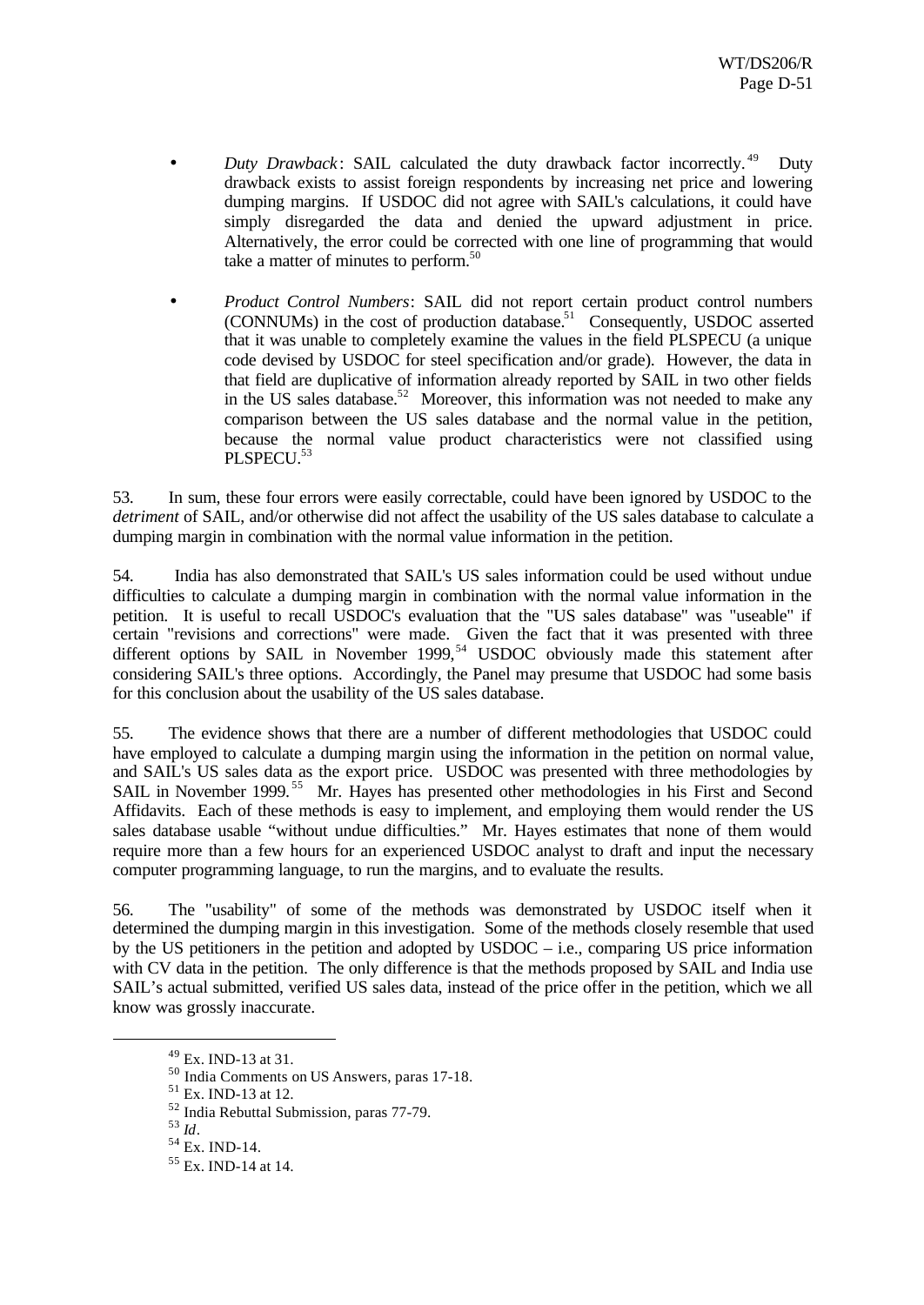l

### **4. Mr. Hayes statement concerning the methodology used to calculate the 30 per cent of SAIL's database that is identical to the product used in the petition**

57. I calculated the 30 per cent of merchandise in SAIL's US sales database as identical to the specific cut-to-length plate model used in the petition for constructed model. I first corrected the September 1, 1999 database, shown in India Exhibit 8, for the width error discovered at verification. To do this, I scanned the list of 942 observations listed in India Exhibit 13 that the Department took at verification. This took me about 1/2 hour to accomplish. I then changed the width value "D" to a value of "C" for all 942 observations.

58. The specific "product" (defined as a combination of "grade"/"thickness"/"width") in the petition was listed in the "product" block of Figure 4 of the confidential version of the petition. The "product" represented a specific product with a particular chemical makeup (otherwise know as a "grade" of steel in commercial and technical jargon). In addition to "product/grade", there were three other physical characteristics listed for this product -- gauge (thickness), width, and length.<sup>56</sup>

59. There was one other step I needed to take to calculate the 30 per cent figure. I had to determine the "banding" that the Department used in SAIL's investigation. By this, I mean the Department's method for combining particular thicknesses (gauges) and widths of cut-to-length plate in the questionnaire. The Department does this in order to be able to identify "identical" products for the purposes of a making a fair comparison (*i.e.,* matching US merchandise to home market merchandise). What I found for "thickness" and "width" is set out in page C-10 of the Questionnaire (India Exhibit 3). This document lists Field Number 3.5 (thickness - PLTHICKU) and 3.6 (width - PLWIDTHU). The "banding" can be readily seen in the values assigned to values "A-F" for both fields. For example, all plate of the thickness 1.6 to 3.3 inches are treated as "identical" under value "E"; all plate with a banded width of between 72.1 and 96 inches are treated as identical under value C. All of SAIL's US sales database was created using these different "bands." Therefore, because the Department only requested information on SAIL's US sales in these "bands," SAIL's database did not include specific widths or thicknesses, but rather only "bands."

60. My next step was to apply the Departments "banding" requirements for width and thickness to the product in the petition. This meant using the exact same banding set forth in page C10 of the Questionnaire for the product in the petition.

61. The final step was to isolate that same product (using the same "banding" for width and thickness) to all identical products in SAIL's US sales database. This meant sorting all of SAIL's data by grade, thickness and width. After sorting, I then isolated those transactions whose grade, thickness, and width were identical to the characteristics of the petition product. To calculate the percentage of SAIL's US sales database that were of this particular grade/thickness/width, I summed the quantities of these transactions, and then divided that by the total quantity of the cut-to-length plate in the database. The identical merchandise constituted 30.4 per cent of SAIL's database by volume.

# **5. The difmer issue does not affect the usability of SAIL's US sales data**

62. India has addressed the new US argument on difmer in detail in its recent submissions.<sup>57</sup> Even assuming *arguendo* that the Panel allows the United States to assert the new "difmer" argument,

<sup>&</sup>lt;sup>56</sup> The Department did not request any information on "length" in the investigation therefore none of SAIL's US sales data included "length" and the Department never required SAIL to provide this information.

<sup>57</sup> In addition to the point that this is a *post hoc* rationalization, which India has already thoroughly discussed, the lack of data from which a "difmer" adjustment could be made does not affect the usability of the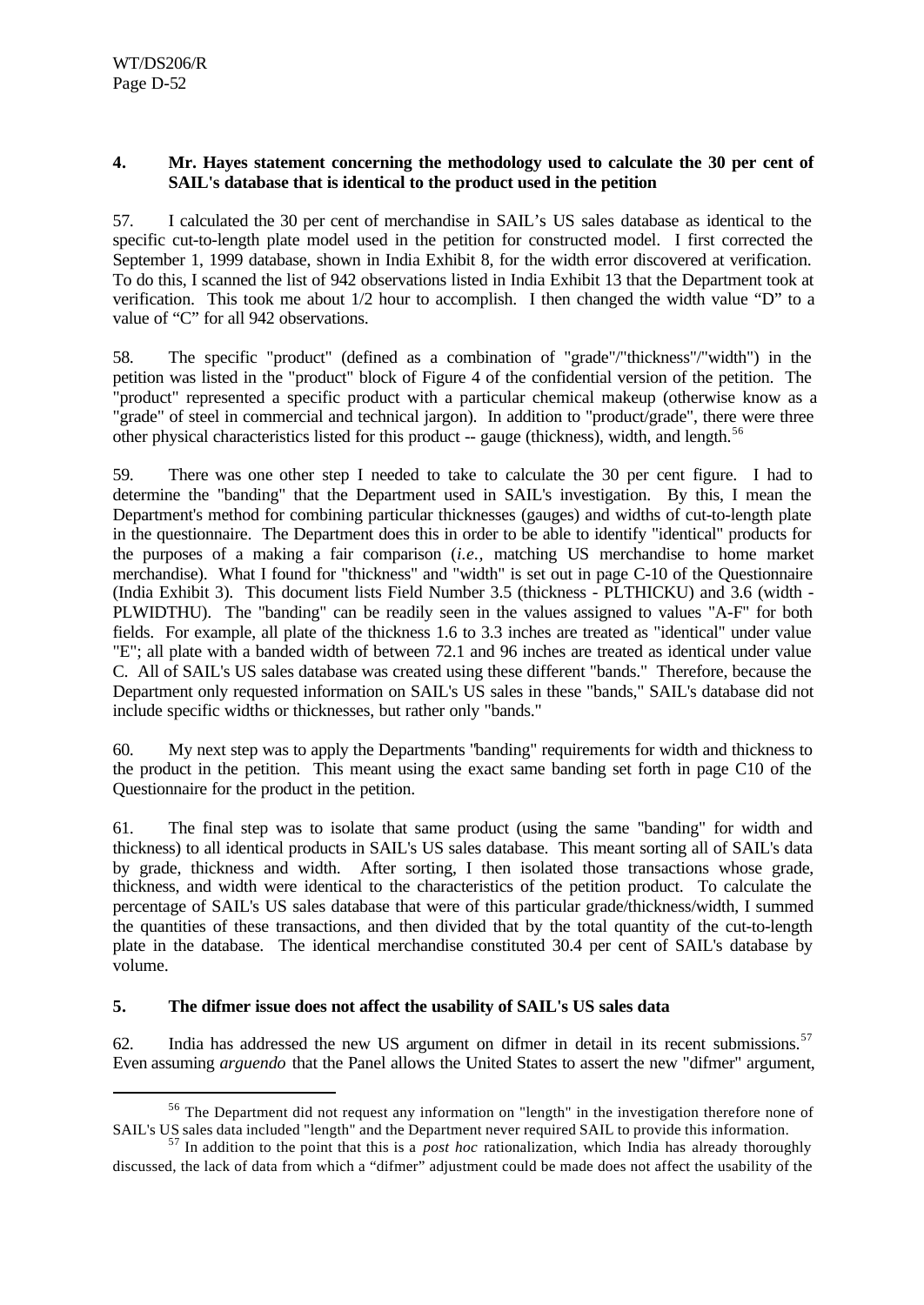there are multiple methods by which SAIL's US sales data could be used in combination with the petition's NV data to calculate margins, where the difmer issue would not preclude a fair comparison under Article 2.4 of the AD Agreement.

- *Use of the 30 per cent of SAIL's US sales database with no difmer adjustment:* Using the very same methodology as in the petition, the fictitious \$251 price offer could be replaced with all of SAIL's US sales transactions involving the same model as that for which the petition calculated CV. The prices in these transactions could then be compared to the petition's CV. The lack of difmer data is irrelevant to this calculation because it involves only matches of identical merchandise. The United States cannot question this methodology because it is the same as that used in the petition, and by USDOC itself in the Final Determination. In other words, the petition used *one* cut-to-length plate model to calculate a margin, which was then applied to all of SAIL's exports of plate to the United States.
- *Use of 72 per cent of SAIL's US sales data with no difmer adjustment:* USDOC is familiar also with a methodology that would allow the use of 72 per cent of SAIL's data without any difmer adjustment. This is the methodology that USDOC used in the *Stainless Steel Bar from India* case to address the problem arising from the lack of "useable VCOMs." In that case, USDOC "banded [one respondent's] sales of different stainless steel bar sizes in order to obtain more identical matches.<sup>58</sup> Specifically, USDOC "banded" the respondent's sales into two categories – bars that are 20 mm or greater in width, and those that are less than 20 mm in width.<sup>59</sup>

A similar expansion of the "identical" product could be accomplished in this case. The *Stainless Steel Bar* methodology would permit the dumping comparison to focus on two of the most important factors involved in the cost of production of cut-tolength plate, grade and thickness. If "identical products" are defined as those within the same commercial grade, and falling within a range of plus or minus one-half inch of the thickness of the model to which the petition calculated CV, 72 per cent of SAIL's sales were of "identical products." Thus, no difmer adjustment would be required for this 72 per cent of SAIL's *US* sales. As in *Stainless Steel Bar*, this is a reasonable methodology because any cost differences in the production of identicalgrade commercial products within a range of one-half inch in thickness are not likely to be significant.

• *Use of 100 per cent of SAIL's US sales data with no difmer adjustment:* All of SAIL's US sales database could be used without any difmer adjustment using USDOC's methodology from *Static Random Access Memory Semiconductors from Taiwan*. In that case, USDOC calculated margins for all of the US transactions that either required no difmer adjustment (because they involved the sale of identical models) or for which sufficient data had been submitted to calculate a difmer adjustment. For the remaining transactions (i.e., those for which difmer data was necessary but

US sales database, because under the US anti-dumping law, the "difmer" adjustment is applied only to NV. Although as a matter of convenience VCOMU and TCOMU are reported with the US sales database, those figures are used only when a particular US sale is matched to a non-identical product in the NV database – and then they are used to calculate an adjustment to NV. India Rebuttal Submission, paras. 44-49.

<sup>58</sup> USDOC, Issues and Decision Memorandum, in *Stainless Steel Bar from India* (3 Aug. 2000) at 11, Ex. IND-35.

<sup>59</sup> USDOC, Calculation Notes for Final Results for Viraj Impoexpo, Ltd., *Stainless Steel Bar from India* (3 Aug. 2000), Ex. IND-35.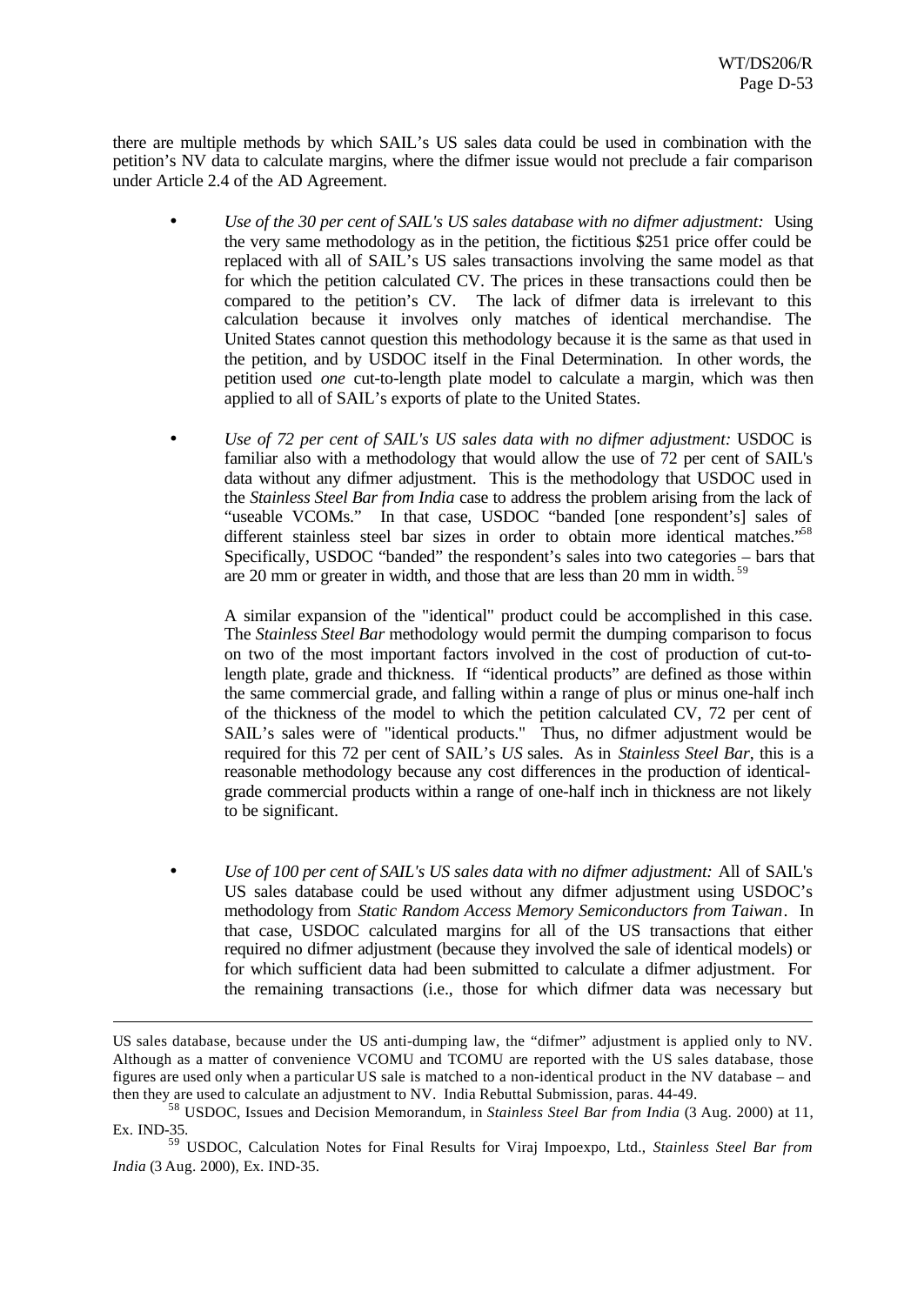lacking), USDOC chose the highest "non-aberrant" margin from the transactions for which margins had been calculated. $60$  The same method could be used in this case. USDOC could apply the highest non-aberrant margin from either 30 per cent or 72 per cent of SAIL's products to the remaining sales observations.

63. In conclusion, Annex II, paragraph 3 required USDOC, when it considered whether to use SAIL's US sales data, to make comprehensive efforts to use SAIL's information. USDOC had to "cooperate" with SAIL in trying to use verified and timely produced US sales information in combination with the normal value information in the petition.<sup> $61$ </sup> USDOC had to exercise good faith in an unbiased manner without favoring the interests of any interested party and not impose irrational and illogical burdens on the use of SAIL's US sales data that it did not impose on the use of the data in the petition.<sup>62</sup> USDOC had to analyze separately the usability of SAIL's US sales data in relation to other available facts under Annex II, paragraph 3. And finally, before it rejected SAIL's US sales data as unusable, USDOC had to consider the reliability and accuracy of any alternative margin from other available facts. In this case, that included the \$251 price offer. India submits that no objective investigating authority could have found the \$251 price offer was more "usable" than SAIL's actual, verified US sales information.

### D. INDIA'S CLAIM UNDER ANNEX II, PARAGRAPH 5

64. India now turns to its claim under Annex II, paragraph 5. The Panel need only rule on this alternative claim if it finds -- contrary to India's arguments -- that one of the four conditions of Annex II, paragraph 3 was not met by SAIL's US sales data. In that event, the Panel would be required to determine whether an unbiased and objective investigating authority would have discarded SAIL's US sales data on the ground that SAIL failed to act to the best of its ability in providing such information.

65. The United States appears to argue that Annex II, paragraph 5 can only be applied in a "global" manner – that is, that an administering authority can only determine whether a respondent has "acted to the best of its ability" by examining the *entire* production of all requested necessary information. In other words, unless SAIL used its best efforts in producing *all* necessary information requested by USDOC, then USDOC is justified in finding a "total" failure to "act to the best of its ability."<sup>63</sup> This is not a permissible interpretation of Annex II, paragraph 5. It also is not consistent with USDOC's repeated practice of making selective findings regarding the "best efforts" of respondents concerning particular pieces of information. <sup>64</sup>

<sup>&</sup>lt;sup>60</sup> Notice of Final Determination of Sales at Less Than Fair Value: Static Random Access Memory Semiconductors From Taiwan, 63 Fed. Reg. 8909, 8932 (Comment 24) (Feb. 23, 1998), attached as Ex. IND-38.

<sup>61</sup> WT/DS184/AB/R, paras. 97-104.

<sup>62</sup> WT/DS184/AB/R, paras.101, 193 and n.142, *citing* the Appellate Body report in *EC Measures Concerning Meat and Meat Products* where it stated "the obligation to make an 'objective assessment' includes an obligation to act in 'good faith', respecting 'fundamental fairness'."

 $63$  For example, the United States argues at paragraph 55 of its Answer to Panel Question 17 that "[t]he natural corollary to this principle [i.e., that information that is not ideal should not be rejected if the respondent acted the best of its ability] is that where a party has not acted to the best of its ability, and *its information is not ideal in all respects*, that information *may be disregarded* by the investigating authorities" (emphasis added).

<sup>&</sup>lt;sup>64</sup> It should also be noted that USDOC appears to measure whether a party has acted to the best of its ability by whether the party succeeded in providing ideal information. However, the determination of whether a party "acted to the best of its ability" must be based first and foremost on the party's actions – how the party "acted" – not on the quality of the information provided. Paragraph 5 expressly envisages this by contemplating a situation where a party acts to the best of its ability and yet fails to provide ideal information.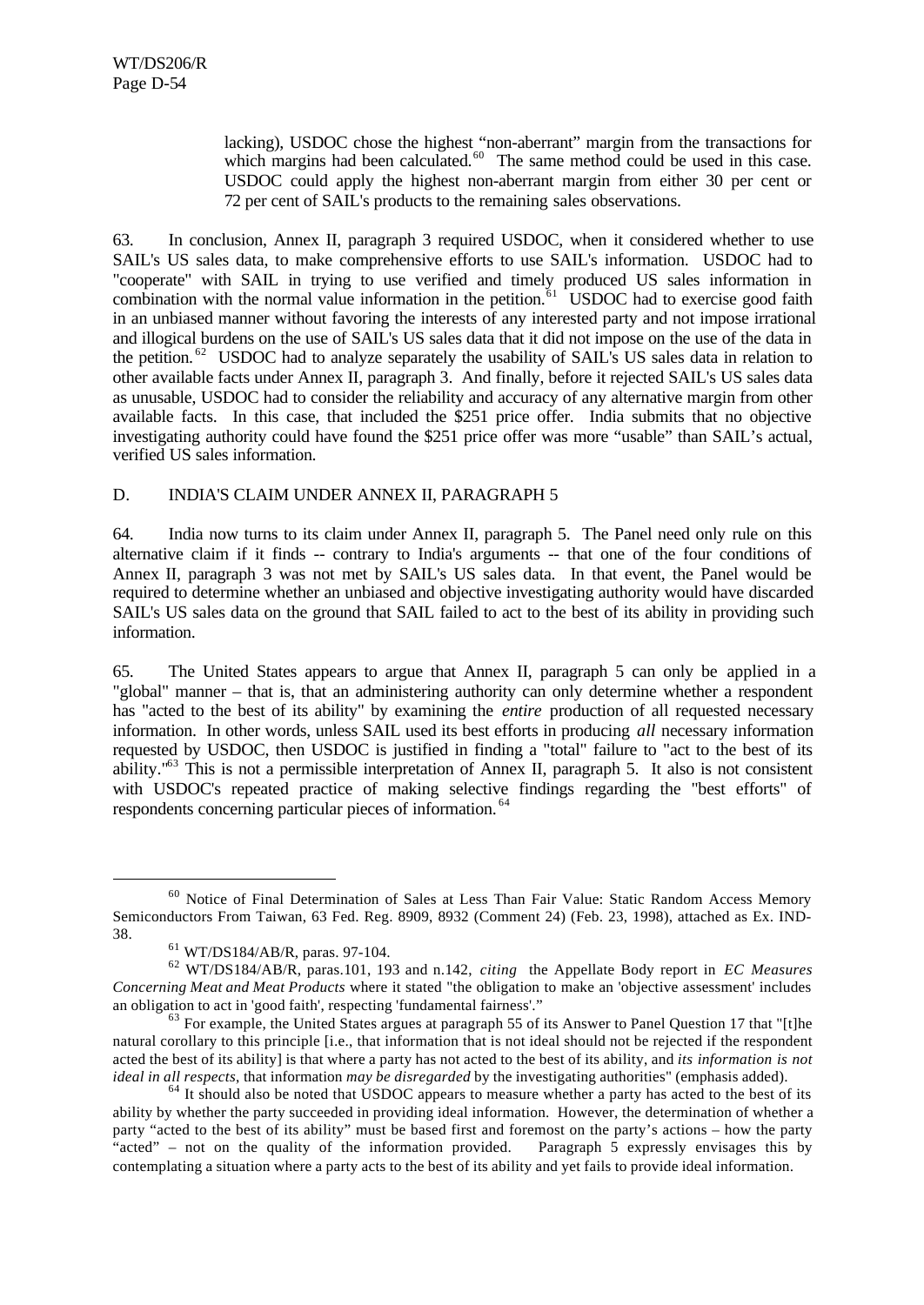66. Nothing in the text of paragraph 5 suggests that the "best of its ability" criterion can only apply to *all* of the information requested by the investigating authority. Paragraph 5 follows paragraph 3, which applies to *any* piece of information that meets the four conditions set out therein. Logically, recourse to Annex II, paragraph 5 only becomes necessary if the particular information does *not* meet all four conditions of Annex II, paragraph 3. Otherwise, it would have no purpose. The United States recognized this when it stated in its Answer to Panel Question 17 that "if the information provided is ideal in all respects, it would not be necessary to consider whether the party acted to the best of its ability."<sup>65</sup> Thus, where information meets the four conditions of Annex II, paragraph 3, it cannot be disregarded by the investigating authority. But if the information does *not* meet all four of these conditions, then it must be determined whether the respondent "acted to the best of its ability" before the information can be discarded altogether.<sup>66</sup>

67. The fallacy of the United States' argument as a litigant is exposed by USDOC's application of Annex II, paragraph 5 in many other cases.<sup>67</sup> USDOC itself consistently applies the "best of its ability" provision of Annex II, paragraph 5 to particular pieces of information. For example, in the *Japan Hot-Rolled* case, the United States performed a "mini best-of-its ability" analysis.<sup>68</sup> In reviewing this decision, both the panel and Appellate Body focused their analysis on the level of cooperation of the Japanese respondent with respect to the particular piece of information at issue− the CSI data− not on its overall level of cooperation with respect to other "necessary information."

<sup>&</sup>lt;sup>65</sup> US Answers, para. 56. This sequenced approach to paragraphs 3 and 5 of Annex II is consistent with the decisions of the two panels and the Appellate Body in interpreting Annex II, paragraph 3. The *Guatemala Cement* and *Japan Hot-Rolled* panels did not find that information that met the conditions of paragraph 3 must *also* meet the "best of its ability" requirements of paragraph 5. Instead, as the Appellate Body held in the *Japan-Hot-Rolled* dispute, "according to paragraph 3 of Annex II, investigating authorities are directed to use information if three, and, in some circumstances four conditions are satisfied" and "if these conditions are met, investigating authorities are *not* entitled to reject information submitted, when making a determination."

 $^{66}$  Immediately following paragraph 5 is Annex II, paragraph 6, which applies only when information is rejected because it does *not* meet the conditions of Annex II, paragraph 5. Thus, paragraph 6 provides that investigating authorities must provide "reasons for the rejection of *such* evidence or information . . . ." If Annex II, paragraph 5 applied to *all* the evidence or information submitted by a respondent, then there would be no reason for paragraph 6 to use the phrase "such evidence or information" instead of "all" evidence or "all" information.

 $\frac{67}{10}$  The purpose of the standard of review in Article 17.6(ii) of the Agreement is to provide a measure of deference to the interpretations of the Agreement that are made *by administering authorities in their determinations*, not to provide importing Members as WTO litigants with an unqualified endorsement for any plausible legal rationalizations they might come up with *post hoc* in the course of WTO litigation. The Panel should look critically at the facts of past USDOC cases, and the interpretation of the Agreement reflected therein. In other words, the Panel should consider what USDOC does, not what it says it does.

 $68$  The United States made the following statement in its Appellant's submission to the Appellate Body: USDOC's determination to apply partial adverse facts available to KSC for failing to provide necessary information regarding the sales through its US affiliate, California Steel Industries (CSI) was consistent with Article 6.8 and annex II of the AD Agreement. *The application of facts available to KSC was partial because KSC was cooperative as to the majority of its sales to the United States, which were simple export price sales to unaffiliated buyers in the United States.* Nevertheless, for the constructed export price sales through CSI, USDOC found that KSC had failed to cooperate in providing the sales and cost information requested by  $USDOC...$ 

Appellant Submission of the United States, WT/DS/AB184, 7 May 2001 at 26 (emphasis added). The Appellate Body described USDOC's conclusions as follows:

USDOC concluded that "KSC did not act to the best of its ability *with respect to the requested CSI data",* and it "cannot be said that KSC was fully cooperative and made every effort to obtain and provide *the information*." USDOC, therefore, decided to apply "adverse" facts available in determining *that portion of KSDC's dumping margin attributable to its sales to CSI.*

WT/DS184/AB/R, para. 94 (emphasis added).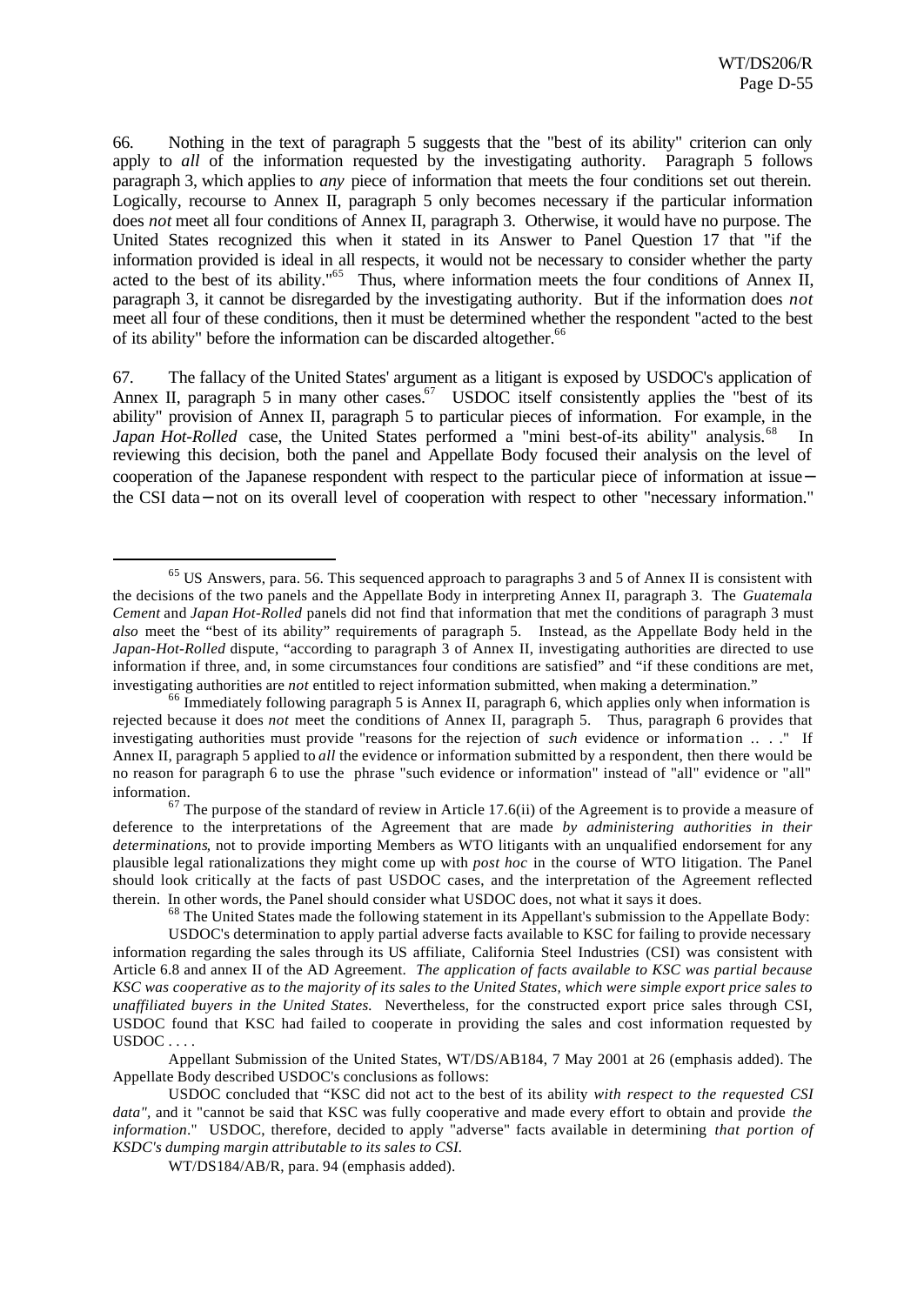l

This is the correct way to analyze and use Annex II, paragraph 5. And it is consistent with many other cases where USDOC has made partial "best efforts" decisions.<sup>6</sup>

68. It is undisputed that in this case, USDOC made no separate analysis of SAIL's US sales data analysis, despite the fact that SAIL made specific requests that it do so.<sup>70</sup> But even if such a finding could be implied from the finding of a "total" failure by SAIL to act to the best of its ability, no objective and unbiased authority could find that SAIL did not act to the best of its abilities in providing its US sales information to USDOC. The best evidence of USDOC's position on this issue is the Sales Verification Report, India Exhibit 13. This report shows that India acted to the best of its ability in providing, assembling and correcting the US sales database as well as assembling the source documents for a thorough review at verification. Given the evidence in the record, the Panel should find that no unbiased and objective investigating authority could have disregarded SAIL's US sales  $data.<sup>71</sup>$ 

 $69$  The following determinations in which USDOC made such an evaluation are found in Ex. IND-39, attached hereto: *Final Results of Antidumping Duty Administrative Review: Certain Welded Carbon Steel Pipe and Tube from Turkey,* 61 Fed. Reg. 69067, 69072-74 (31 December 1996) (USDOC applied partial facts available for certain home market freight expenses because respondent Borusan did not act to the best of its ability); *Final Determination of Sales at Less Than Fair Value: Freshwater Crawfish Tail Meat from the People's Republic of China,* 62 Fed. Reg. 41347, 41355-56 (1 August 1997) (USDOC employed partial facts available for several respondents who failed to cooperate by not acting to the best of their abilities; USDOC used components of cost data in the petition as facts available in the calculation of normal value); *Final Determination of Sales at Less Than Fair Value: Certain Cut-to-Length Carbon Steel Plate from South Africa,* 62 Fed. Reg. 61731, 61734, 61739, 61748-49 (19 November1997) (USDOC applied partial facts available for various expenses and missing US sales for two respondents who failed to cooperate by not acting to the best of their abilities); *Final Results of Antidumping Duty Administrative Review: Small Diameter Circular Seamless Carbon and Alloy Steel Standard, Line and Pressure Pipe from Germany,* 63 Fed. Reg. 13217, 13223 (18 March 1998) (USDOC applied partial facts available for foreign inland freight expenses for US sales because respondent Mannesmann failed to cooperate by not acting to the best of its ability); *Final Results of Antidumping Duty Administrative Review: Circular Welded Non-alloy Steel Pipe and Tube from Mexico,* 63 Fed. Reg. 33041, 33046-47 (17 June 1998) (USDOC employed partial facts available for freight and brokerage expenses because respondent Hylsa did not cooperate to the best of its ability); and *Final Determination of Sales at Less Than Fair Value: Stainless Steel Sheet and Strip in Coils from Italy,* 64 Fed. Reg. 30750, 30755-60 (8 June 1999) (USDOC applied partial facts available to respondent AST for missing US sales because respondent failed to cooperate to the best of its ability; as partial adverse facts available USDOC chose the highest non-aberrational margin from the rest of AST's US sales for the missing sales).

<sup>70</sup> SAIL's counsel argued as follows during the USDOC's hearing on 18 November 1999 (Ex. IND-15 at 36-38):

 $7<sup>1</sup>$  Finally, although the point is legally irrelevant to this Panel's analysis of the Final Determination in this case, in the domestic litigation concerning USDOC's Final Determination in this investigation, the USCIT reversed USDOC's conclusion that SAIL had not acted to the best of its ability, and remanded the case to USDOC to reconsider that conclusion. Predictably, on remand USDOC came to the same conclusion as before, but even with this additional opportunity for reflection, USDOC did not base its conclusion on any problems with the US sales database. *See* Remand Redetermination, Ex. IND-21.

Even if you don't agree that SAIL's overall cooperation shows that they acted to the best of their ability, even if you disagree with me, with respect to their US sales information . . . that has been submitted, SAIL clearly acted to the best of its ability. There is no hint that they refused to respond to any requests or that they couldn't provide information, or didn't respond to information. That is the real test here, whether with respect to this discrete segment of information SAIL meets the test of, I guess its, what Section 1677M(e) of the Act. The Federal Register is full of determinations that use what we believe is required, in effect, a compartmentalized approach. The Department looks at pieces of information and subjects those particular pieces of information to the five-part test. There are dozens, if not hundreds, of Departmental findings that find, with respect to a particular piece of information . . . the Respondent did not act to the best of its ability with respect to this piece of information, and as a result we're going to apply adverse facts available with respect to this piece of information. These determinations don't say, because you failed this piece, you flunked the entire thing.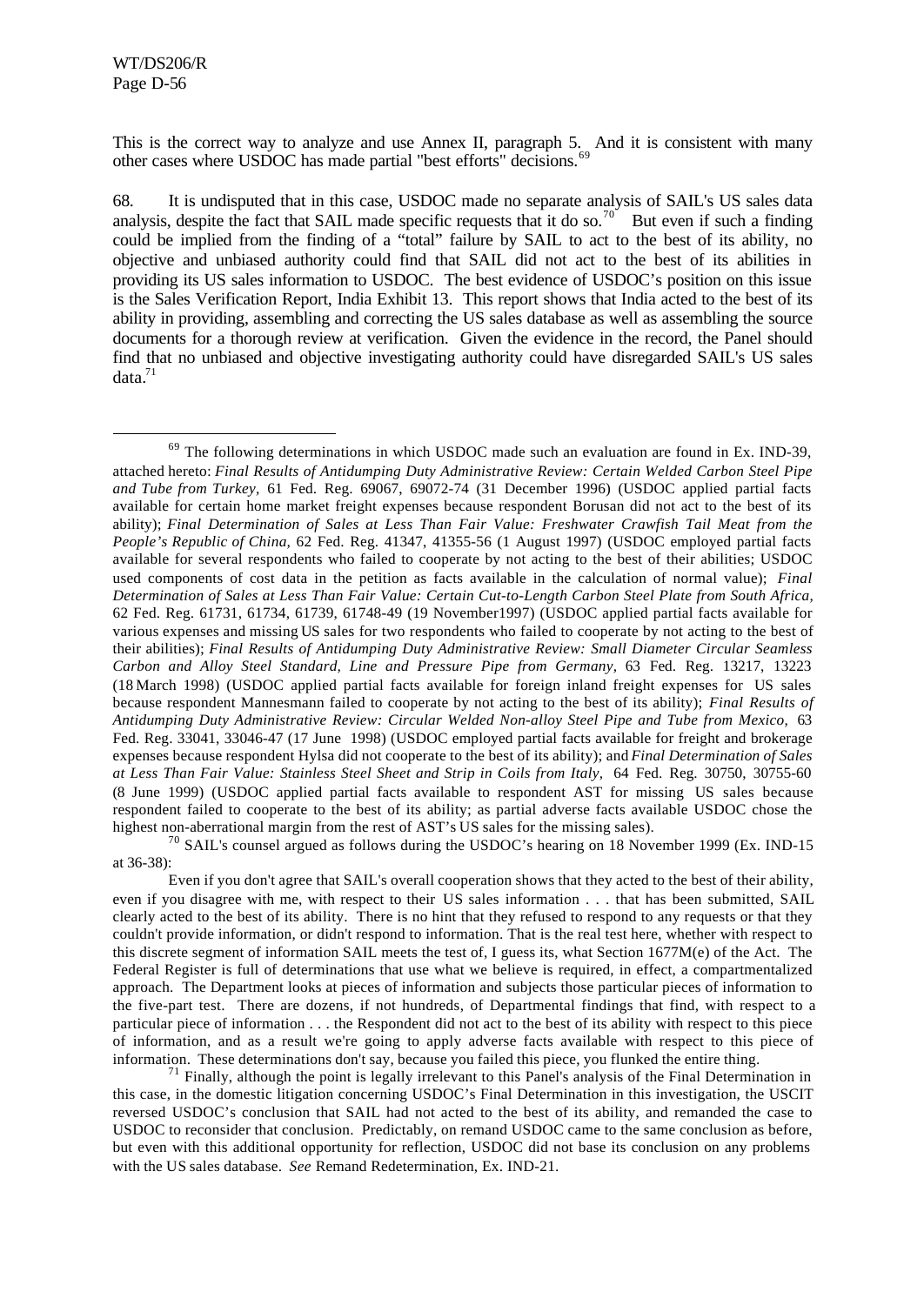### E. INDIA'S CLAIMS UNDER ANNEX II, PARAGRAPH 7

69. India has asserted two alternative claims under Annex II, paragraph 7. The first claim is that USDOC improperly found that SAIL had not cooperated with USDOC in collecting, organizing, and providing its US sales data. India argued, and the United States has not responded to date, that no objective and unbiased authority could find on the basis of the facts of this record that SAIL had not cooperated with USDOC in the efforts regarding the production of its US sales database.<sup>72</sup> The Panel need only rule on this claim in the event the Panel were to find that USDOC could apply total facts available *and* that SAIL did not act to the best of its ability in providing the US sales information.

70. The second Annex II, paragraph 7 claim, which involves USDOC's wrongful application of "total adverse facts available", is a secondary "alternative" to the first claim.<sup>73</sup> The Panel need only address this claim in the event it were to decide that (1) USDOC properly applied total facts available, and (2) that it was appropriate for USDOC to apply a "total best of its ability" test under Annex II, paragraph 5. In that event, India has argued that it would still not be appropriate for USDOC to apply *adverse* facts available because there is no evidence that SAIL "withheld" information.<sup>74</sup> Nor has USDOC found or suggested that SAIL engaged in such behaviour. Instead, USDOC has improperly applied the worst possible result based upon its finding that SAIL failed to cooperate regarding certain aspects of the investigation. No unbiased or objective authority could have justifiably drawn "adverse" inferences from such a record.

### F. INDIA'S CLAIMS UNDER ARTICLE 15

71. India has set forth two claims regarding Article 15. The first claim relates to USDOC's failure to engage in a good faith exploration of constructive remedies with SAIL during the investigation.<sup>75</sup> The facts as set forth in India's various submissions demonstrate that there is no basis for the United States to assert that it actually "explored" in good faith SAIL's offer for a constructive remedy. The United States has also focused incorrectly on the element of the "essential interests" of a developing country. As India has explained, it is for the developing country respondent to decide whether its essential interests will be affected by the imposition of anti-dumping remedies.<sup>76</sup>

72. India's second claim under Article 15 relates to USDOC's failure to give special regard to the situation of developing country Members when considering the application of anti-dumping measures in this case. The relevant measures could include the final imposition of dumping duties as well as the imposition of provisional dumping duties under AD Agreement Article 7. The United States criticizes India's assertion that the first sentence of Article 15 is a mandatory provision with a general obligation to provide "special regard" for the interests of developing country members.<sup>77</sup> Yet, the United States has never provided the Panel with any reasons why the text of the first sentence is *not* a

 $72$  This claim is described in detail in the Rebuttal Submission of India at paragraphs 97-100, and in India's First Submission at paragraphs 120-129.

<sup>&</sup>lt;sup>73</sup> This claim is set out in paragraphs 75-80 of India's First Oral Statement and in paragraphs 87-96 of India's Rebuttal Submission.

<sup>74</sup> *Id*.

<sup>75</sup> India First Oral Statement, paras. 69-74; India Comments on US Answers, paras. 50-51; India Answer to Panel Question 31, paras. 62-65.

<sup>&</sup>lt;sup>76</sup> India Comments on US Answers, paras.  $51-51$ . Indeed, as stated in India's submission to the Committee on Anti-Dumping Practices referred to below, given the limited share of developing countries in world trade, and the fact that anti-dumping duties prevent all trade in the relevant product− as they did in this case− anti-dumping duties should be *presumed* to adversely affect the essential interests of the developing countries. G/ADP/AHG/W/128, para. 5.

<sup>77</sup> US Comments on India's Answers, para. 17.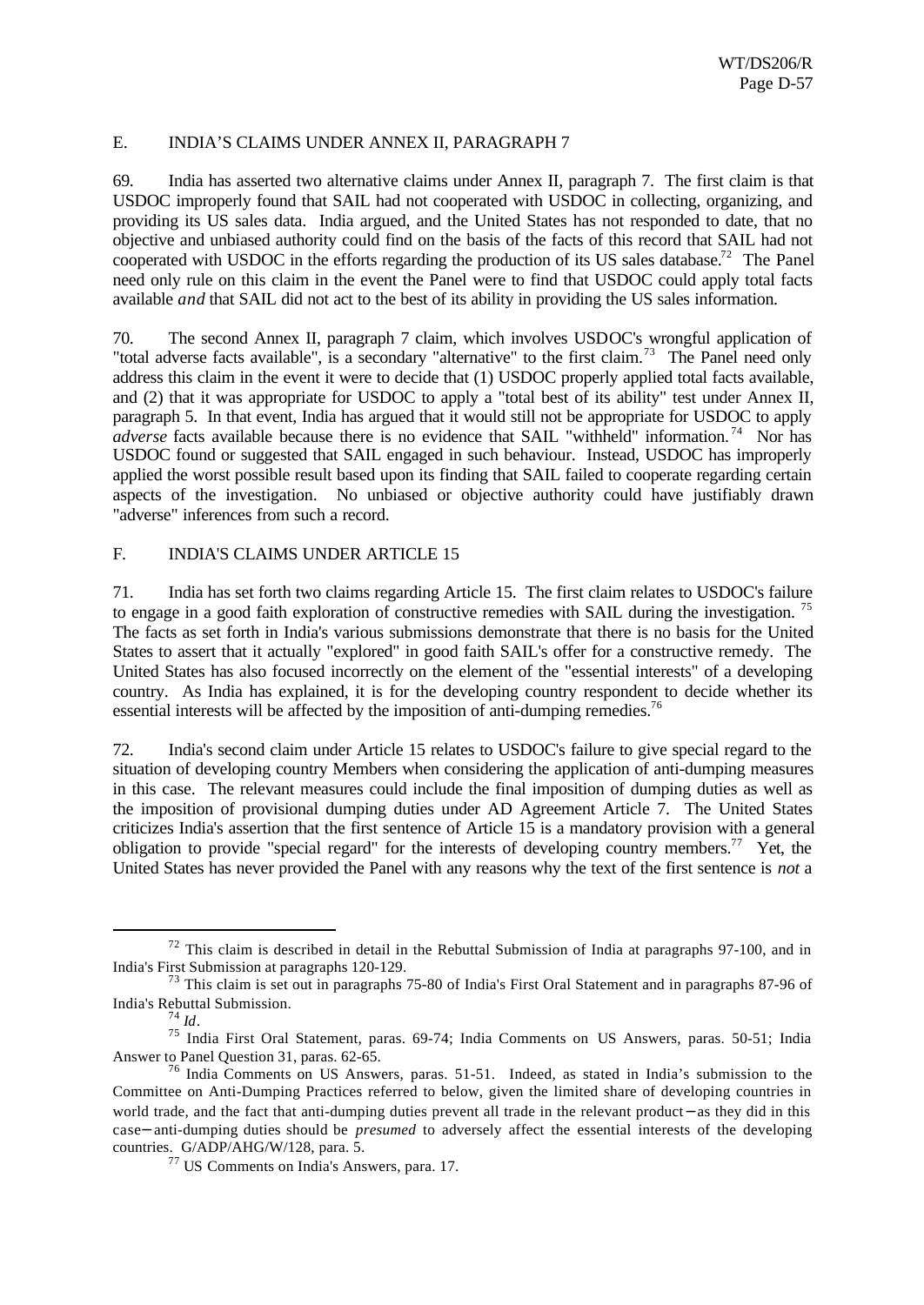mandatory provision creating a general obligation. <sup>78</sup> The use of the phrase "special regard *must* be given" clearly demonstrates the mandatory character of this general obligation. Indeed, the Ministerial Conference Decision on Implementation, adopted at Doha, has now explicitly recognized that Article 15 "is a mandatory provision."<sup>79</sup>

73. The fact that additional agreed procedures might emerge from the negotiating process at some later time does not weaken the legal conclusion that the Ministerial Conference has reached regarding Article 15, and does not relieve the Panel from its duty to resolve India's claims in the present dispute. India has suggested to the Panel ways in which it can interpret Article 15. By contrast, the United States has offered no constructive suggestions as to how this mandatory provision could be made effective by administering authorities. Nor has the United States offered any suggestions for how it has implemented this mandatory requirement in its laws, regulations, administrative policies or practices.

74. India has also made a submission in the post-Doha working group process on Article 15.<sup>80</sup> The United States refers to a statement in that paper that the obligations of the first sentence of Article 15 are only applicable "once dumping and injury have been determined."<sup>81</sup> However, the United States incorrectly assumes that India's paper only addresses the application of "final" antidumping measures. In fact, India's paper addresses "measures" generally, including provisional measures, as demonstrated by India's reference in the paper to Article 12.2.1, which sets out the provisions for the public notice of *provisional* measures. 82

75. Thus, consistent with India's argument in its paper for the Committee and in its submissions to this Panel, it is appropriate for this Panel to consider whether USDOC provided any "special regard" to the situation of SAIL as a developing country Member during the investigation. India can find no such "special regard" reflected at any point after the provisional findings of dumping, nor at the latter stages of the process when final dumping and injury findings were made. Nor can the United States identify any such "special regard" that it provided in this case after the final determination of dumping and injury. This is not surprising, because there is no obligation in US statutes, regulations, administrative policies or its practices to provide such special regard.

# G. INDIA'S CLAIM UNDER ARTICLE 2.4, FIRST SENTENCE

76. India has also asserted a claim under Article 2.4 first sentence, which provides: "A *fair* comparison shall be made between the export price and the normal value." The word "fair" is defined as "unbiased; equitable; impartial."<sup>83</sup> The word "fair" is related to the concept of "good faith" found

<sup>78</sup> *See* US Answers to the Panel's Question 25, para. 67. Rather, the United States has addressed various statements by India regarding this provision. The task of this Panel is to interpret the text of Article 15. India has done this. The United States has not.

 $^{79}$  WT/MIN(01)/DEC/17, adopted 14 November 2001, para. 7.2. Specifically, the Decision recognizes that "the modalities for its application would benefit from clarification" and instructs the Committee on Anti-Dumping Practices, through its Working Group on Implementation, to examine this issue and draw up appropriate recommendations on how to operationalize Article 15. *Id*. The use of the word "operationalize" does not mean, as the United States has asserted, that no specific requirements in Article 15 are operational at present. US Comments on India's Answers, para. 22. In scientific terms, "operationalize" simply refers to converting general knowledge or principles (e.g., "buy low, sell high") into executable decision procedures in terms of available data. *See, e.g.,* Harcourt, *Academic Dictionary of Science and Technology*, at http://www.harcourt.com/dictionary/browse. The negotiating process chartered by the Ministerial Decision may do exactly this, and result in agreed procedures elaborating the requirements of Article 15.

<sup>&</sup>lt;sup>80</sup> United States Comments on India's Answers, paras. 18-19.

<sup>81</sup> *Id*.

<sup>82</sup> G/ADP/AHG/W/128, para. 13.

<sup>83</sup> New Shorter Oxford Dictionary, Vol. 1, at 907.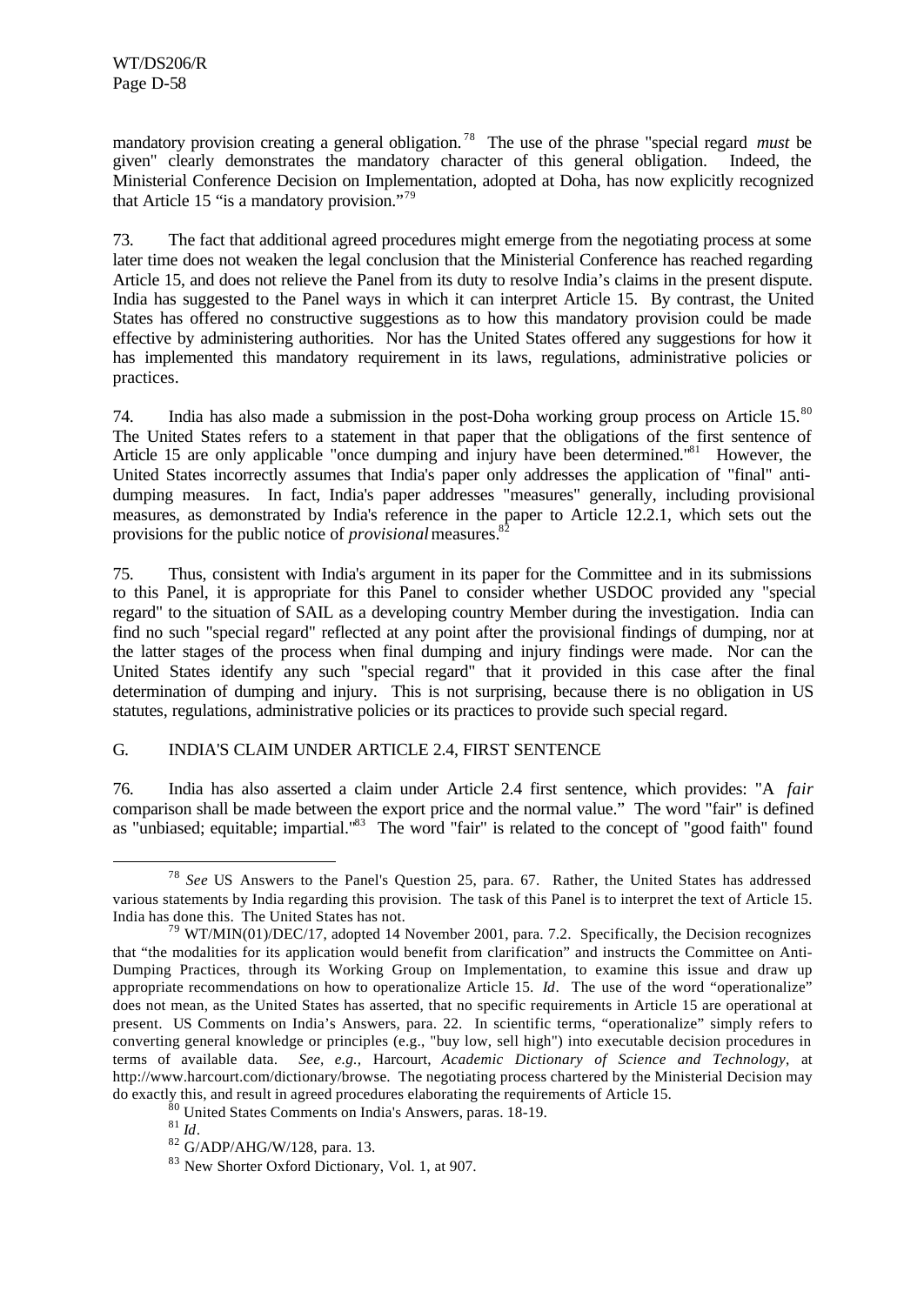by the Appellate Body to require anti-dumping investigating authorities to make an "objective examination" and to exercise "fundamental fairness."<sup>84</sup>

77. India is of the view that if information consistent with the rules of AD Agreement Article 6 is used, adherence to the procedures in Article 2.4 would generally result in a fair comparison between the export price and the normal value. But contrary to the United States' arguments, this obligation to engage in a "fair comparison" is not limited to only the procedures spelled out in the subsequent text of Article 2.4. The Appellate Body in *EC Bed Linens* made it clear that "Article 2.4 sets forth a *general obligation* to make a 'fair comparison' between export price and normal value. This is a general obligation to make a ran comparison occurrent engineeral and annual strategies of Article 2 ...<sup>185</sup> Among the provisions of Article 2 is Article 2.1, which sets out the requirement for determining when a product is "dumped." In this regard, the "fair comparison" provision of Article 2.4, first sentence applies generally to all determinations of dumping -- including determinations under Article 2.1 in which total facts available are applied.<sup>86</sup>

78. Further, one of the key aspects of a "fair" comparison is the identification of the information to be used for the comparison. If an investigating authority knowingly uses information, such as the \$251 offer in the petition in this case, which is clearly inaccurate when compared to other information on the record (such as official import statistics), then the ultimate comparison between normal value and export price cannot be considered "fair." Since India acknowledges in this case that USDOC could properly use facts available to determine the NV side of the dumping comparison, the "fair" comparison that USDOC should have undertaken under Article 2.4, first sentence, would be to compare either SAIL's actual US sales data or the US Customs data in the petition with the normal value from the petition. But in no circumstances could an objective investigating authority conduct a "fair" comparison using the US price offer of \$251 per ton from the petition.

### **II. INDIA'S CLAIMS REGARDING THE US STATUTORY PROVISIONS**

79. India will now address the two claims that relate to sections  $782(e)(3)$  and (4), and its two claims that involve sections 776(a), 782(d), and 782(e).

#### A. *PER SE* CHALLENGE TO SECTIONS 782(E)(3) AND (4)

80. India's arguments that section 782(e)(3) and 783(e)(4) *per se* violate Article 6.8 and Annex II, paragraph 3 of the AD Agreement are based on the fact that these are "extra" conditions that respondents must meet before their data can be used in the investigation.

81. As a threshold matter, this provision is "mandatory," because under the US statute, a respondent's information cannot be used unless it meets *all* five conditions of section 782(e). This mandatory requirement to meet all five conditions is provided in the text of section 782(e), as demonstrated by the use of the word "and" between sections 782(e)(4) and (5).

<sup>84</sup> *Japan Hot-Rolled* AB decision, WT/DS184/AB/R, para. 193.

<sup>85</sup> WT/DS141/AB/R, para. 59.

<sup>&</sup>lt;sup>86</sup> The United States has argued that when it applied total facts available in this case, it did not "calculate" a dumping margin but rather "made a determination." US Answers to Panel Question 37, para 90. But Article 2 of the AD Agreement is entitled "Determination of Dumping." When USDOC uses Article 6.8 for the purposes of "partial facts available," it combines the "facts available" with other information from the respondent to "calculate" a margin *before* it makes a determination under Article 2.1 of the existence of "dumping." Similarly, a determination of dumping using total facts available still requires a "determination" under Article 2.1 as to whether dumping exists, and the decision whether to impose dumping margins or some other remedy.. *See* AD Agreement Article 8, 9.1, 9.4, which demonstrate that to "make a determination" can only be preceded by a calculation of the extent, if any, of dumping.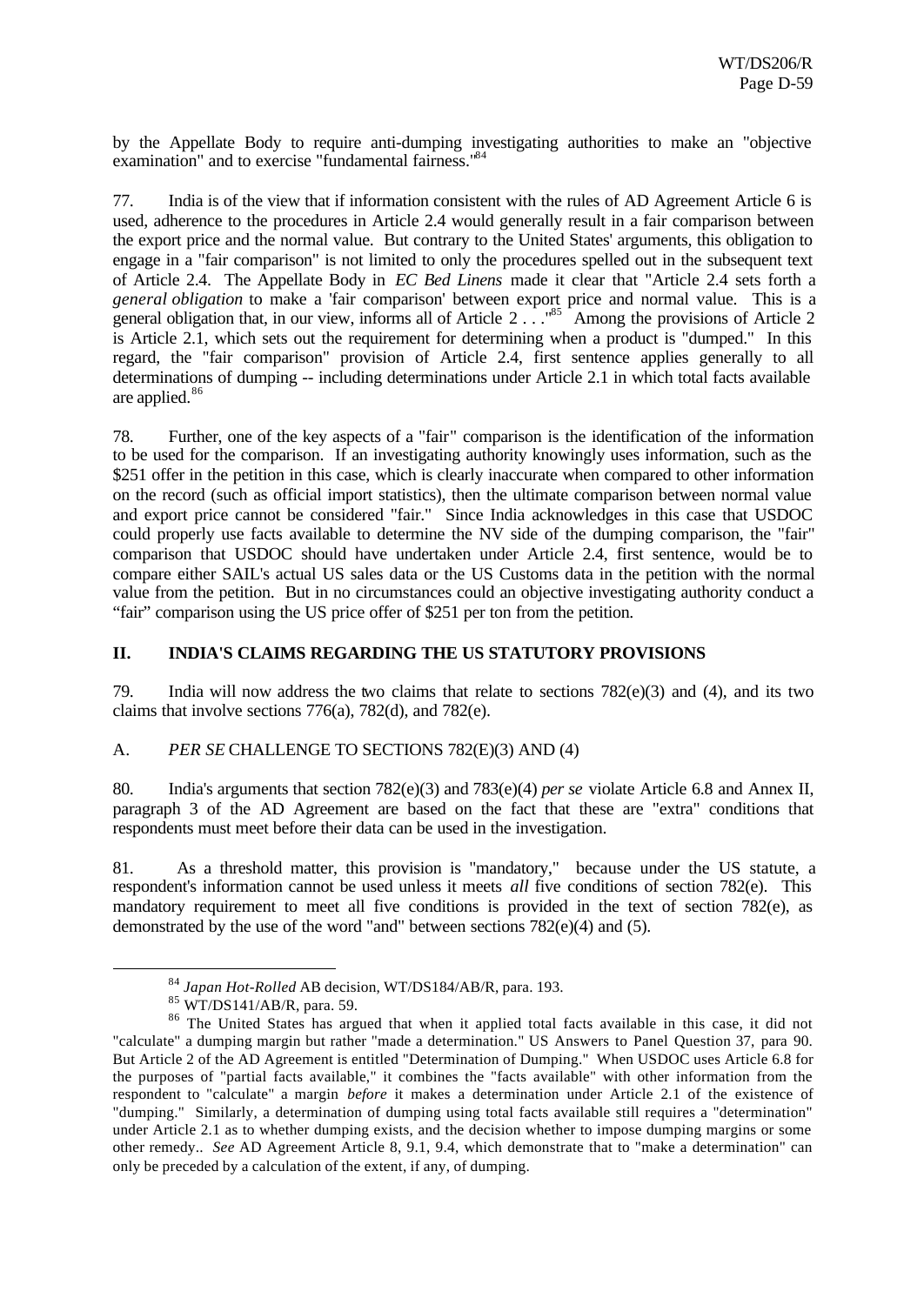82. The United States now argues that USDOC and USCIT decisions reflect the "discretionary nature" of section  $782(e)$ .<sup>87</sup> This is not correct. Consistent with the mandatory text, section  $782(e)$ has been repeatedly interpreted as requiring that all five conditions must be met before a respondent's data can be taken into account.<sup>88</sup> Indeed, the cases cited by the United States support this Indeed, the cases cited by the United States support this requirement because they note that when all five conditions set forth in section 782(e) are satisfied, USDOC will accept the respondent's submitted data. But in none of these cases has USDOC accepted (or the USCIT required that USDOC accept) a respondent's submitted data despite the fact that the two additional conditions in section  $782(e)(3)$  and (4) were not satisfied.

83. The second issue is whether these two provisions impose "extra" conditions that are not found in the exhaustive list in Annex II, paragraph  $3.^{89}$  The United States has admitted that section 782(e)(3) imposes an "extra" step beyond those listed in Annex II, paragraph 3:

By requiring Commerce to evaluate the degree of completeness of the information, section 782(e) provides that *when the other criteria* [in Annex II, paragraphs 3 and 5] *have been met*, Commerce may not decline to consider the partial information *when it is sufficiently complete so that it can form a reliable basis for a dumping calculation*. 90

In other words, USDOC is required by the statute to reject information that otherwise satisfies the four conditions of Annex II, paragraph 3, if it determines that the absence of *other* information renders the overall universe of information not "sufficiently complete".

84. The present case illustrates exactly how section 782(e)(3) imposes an "extra" condition. Without this additional condition, SAIL's US sales information would have been taken into account in the USDOC determination if it met the four conditions of Annex II, paragraph 3. But because section 782(e)(3) requires satisfaction of the additional condition that the completeness of SAIL's US sales data must be analyzed in relation to *other information* submitted by SAIL, the errors in SAIL's home market and cost of production data caused the rejection of the US sales data for the calculation of a dumping margin.

85. In short, if the Panel finds that there is no justification under the AD Agreement to reject a respondent's information that meets the four conditions of Annex II, paragraph 3, then the Panel must also find that this additional condition of section 782(e)(3) *per se* violates Article 6.8 and Annex II, paragraph 3.

86. The second additional condition imposed by section  $782(e)$  is found in section  $782(e)(4)$ , which requires that a respondent must be found to have acted to the "best of its ability" in providing the information and in complying with USDOC's requirements "with respect to the information." As India has argued, paragraphs 3 and 5 of Annex II impose *separate* obligations upon investigating authorities. <sup>91</sup> Section 782(e)(4) improperly collapses these distinct obligations.<sup>92</sup>

<sup>87</sup> US Second Written Submission, paras. 13-14.

<sup>88</sup> *AST* case, cited in India First Written Submission, footnote 206; cases in India Exhibits 28 and 29, discussed extensively in India's Answer to Panel Question 24.

 $89$  The text of section 782(e)(3) requires that the information must not be "so incomplete that it cannot serve as a reliable basis for reaching the applicable determination." Annex II, paragraph 3 imposes no requirement of a q*uantum* of information that must be reached before the information may be used. Indeed, the Appellate Body in *Japan Hot-Rolled* said that the information had to be used if it met the four conditions in Annex II, paragraph 3.

 $90$  United States Answers to the Panel's Question 3, para. 9 (emphasis added).

<sup>&</sup>lt;sup>91</sup> India First Submission, paras. 80-84, 150. These If information submitted by a respondent satisfies the criteria of paragraph 3, it must be used, regardless whether the respondent has acted to the "best of its ability" in submitting that data -- or some *other* data. Conversely, under paragraph 5, investigation authorities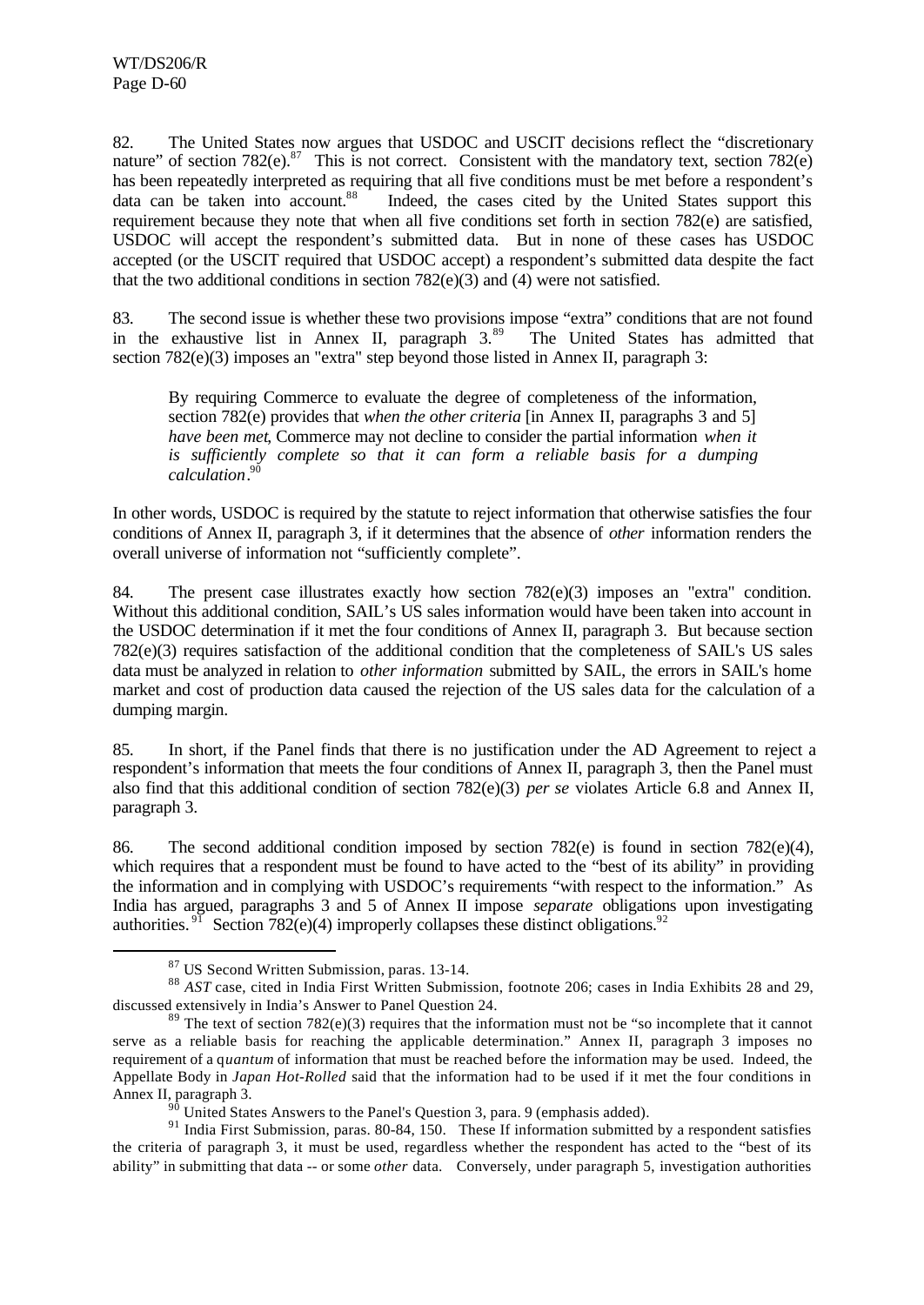#### B. "AS APPLIED" CHALLENGE TO SECTION 782(E)(3) AND (4)

87. India set forth its claims regarding the WTO-inconsistent application of sections 782(e)(3) and (4) at paragraphs 166 and 167 of its First Submission. The United States has not directly challenged these arguments regarding the application of these provisions. Accordingly, India refers the Panel to its previous arguments on this issue.

### C. *PER SE* CHALLENGE TO SECTIONS 776(A), 782(D), AND 782(E)

88. India has explained that section 776(a) of the US anti-dumping law *mandates* the application of "facts otherwise available" whenever any of the four situations set forth in that statute are found to exist.<sup>93</sup> That statute notes that it is "subject to section 782(d)," which in turn contains the phrase stating that USDOC "may . . . disregard all or part of the original and subsequent responses" submitted by a respondent in certain situations. However, as India explained at the First Meeting of the Panel and in its answers to the Panel's questions, USDOC and the USCIT have consistently interpreted Section 782(d) as a mandatory provision despite the use of the apparently discretionary verb "may." In other words, the word "may" is interpreted in this instance as "shall."<sup>94</sup>

89. The United States argues that "[t]he application of facts available is a discretionary exercise, not a mandatory one, specifically dependent upon the quantity and quality of the information submitted by the respondent."<sup>95</sup> It then discusses several USDOC determinations and a USCIT decision in which the agency accepted respondents' data because, although flawed, it satisfied the conditions of section  $782(e)^{96}$  However, these determinations do not establish the "discretionary" nature of the statutory provisions as issue. Rather, they make it clear that USDOC will accept information that satisfies the conditions of section 782(e) -- a point that is not in contention. None of these cases address India's argument that, once USDOC determines that one "essential component" does not meet one or more of the conditions in section 782(e), the mandatory provision of section 776(a) applies, requiring the rejection of the respondent's data.

90. The United States also notes that at times, USDOC has invoked sections 782(e) and (d) to apply only partial – as opposed to total – facts available.<sup>97</sup> But there is no dispute that at times

must use even less-than-ideal information that does not meet the requirements of paragraph 3, as long as the respondent has acted to the best of its ability.

 $92$  India has addressed the United States' arguments that section 782(e) does not violate the Agreement because it "liberalized Commerce's general acceptance of data submitted by respondents in anti-dumping proceedings by directing Commerce not to reject data submissions once Commerce concludes that the specified criteria are satisfied." US Second Written Submission, para. 15. While section 782(e) may have liberalized USDOC's rules for accepting respondents' submitted data, the problem is that it did not liberalize those rules sufficiently. The statute still imposes two conditions not included in the exhaustive list set out in Annex II, paragraph 3, which must be satisfied before a respondent can have its data accepted and "taken into account" by USDOC in "reaching the applicable determination."

<sup>&</sup>lt;sup>93</sup> India First Submission, paras. 141-145; India Answers, paras. 21-24.

<sup>&</sup>lt;sup>94</sup> Paras. 19-28. Furthermore, this interpretation is not merely a matter of administrative practice, by which USDOC might have said in individual cases that, although it was rejecting the respondent's data in that case, it "may" in future cases apply Section 782(d) not to reject a respondent's data. To the contrary, the decisions of USDOC and the USCIT described in detail in India's answers show that the agency and the Court have concluded that USDOC *must* apply Section 782(d) by referring back to Section 776(a)'s mandatory instruction to disregard a respondent's data once it finds that the respondent has failed to meet all the conditions of Section 782(e).

<sup>&</sup>lt;sup>95</sup> United States Answers, para. 20.

<sup>96</sup> United States Answers, paras. 22-25.

<sup>&</sup>lt;sup>97</sup> United States Answers, para. 24.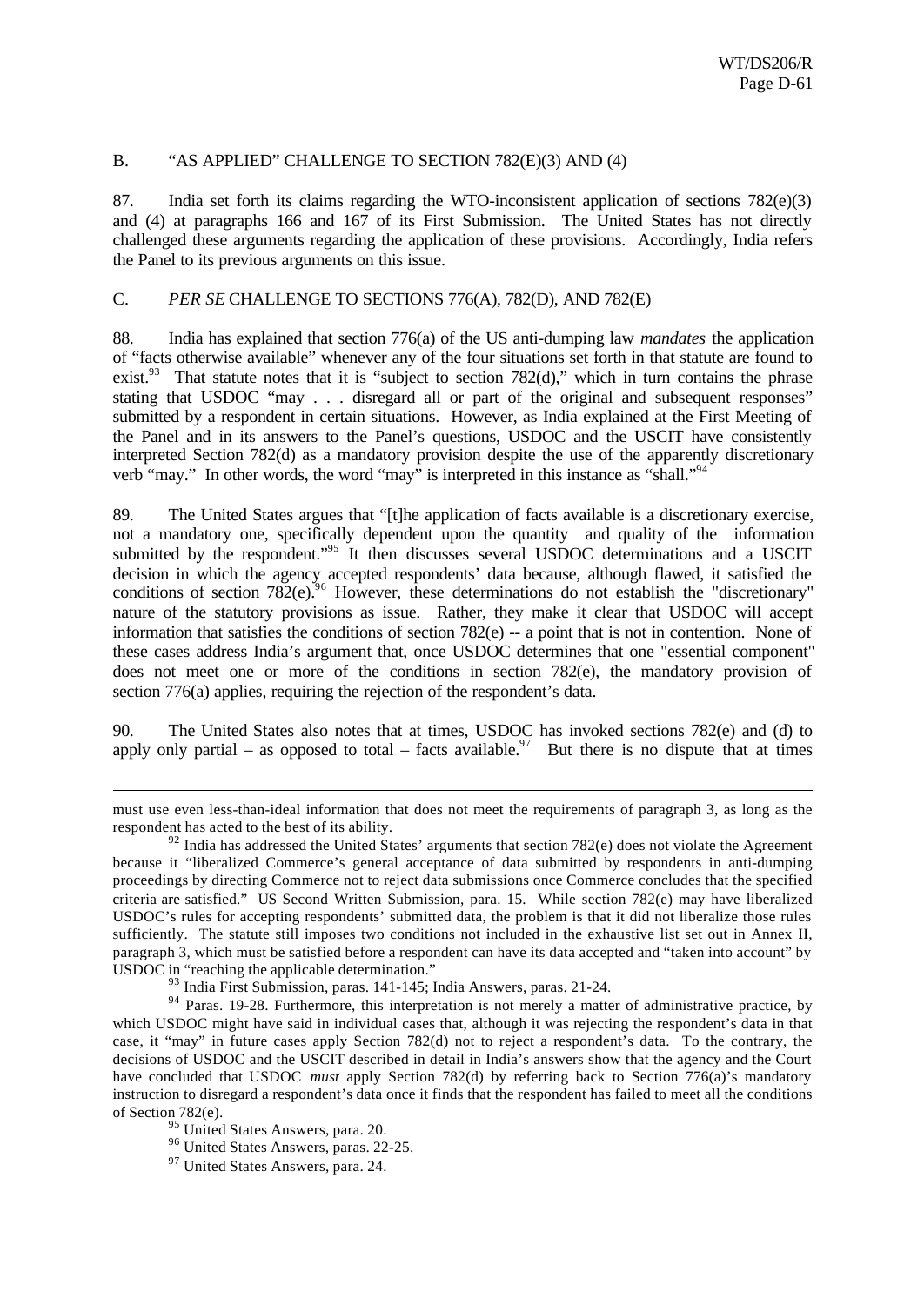USDOC has applied "partial" facts available. However, despite repeatedly being asked to identify specific cases, the United States has not been able to name a single case in which USDOC applied "partial facts available" when one of what it considers the four "essential components" of a respondent's data failed to satisfy the conditions of section 782(e). In this situation, to the contrary, USDOC always has applied "total facts available" to reject all the information submitted by the respondent, without regard to the fact that other information submitted by the respondent (i.e., information on other "essential components") may satisfy those conditions.

91. Thus, section 776(a) of the US statute requires USDOC to reject submitted information that does not meet the conditions of section 782(e), and that mandatory rejection is total, not partial, whenever USDOC determines that one or more of the "essential components" of a respondent's submitted information is flawed. Section 782(d) has never been interpreted as forestalling this inevitable result. Because they mandate the rejection of information meeting the requirements of Article 6.8 and Annex II, paragraph 3, these statutory provisions violate the AD Agreement.

### D. CHALLENGE TO SECTIONS 776(A), 782(D), AND 782(E) AS APPLIED

92. India has set out in detail its claims regarding the WTO-inconsistent application of sections 776(a), 782(d), and 782(e).<sup>98</sup> The United States has not directly addressed these assertions. Accordingly, India refers the Panel to its arguments as the basis for the Panel's decision on this claim.

# **III. INDIA'S "AS APPLIED" CHALLENGE TO USDOC'S LONG-STANDING PRACTICE OF APPLYING TOTAL FACTS AVAILABLE**

93. As India set forth in its Answers to the Panel's questions, its "as applied" claim regarding USDOC's long-standing practice is straightforward and based on uncontested facts. India responded in detail to the United States' procedural challenges concerning the consultation process and the argument that USDOC's long-standing practice is not a "measure,"<sup>99</sup> and will not repeat those arguments here.

94. India notes, however, that there are three elements to this claim: (1) that a long-standing practice exists; (2) that the long-standing practice was applied in this case; and (3) that the application of the long-standing practice in this case is inconsistent with the AD Agreement. The facts regarding each of these three elements are found in the Final Determination. The United States has never challenged these three elements or the facts that support them.

95. Regarding the first, USDOC plainly states that it has a "long-standing practice to reject a respondent's questionnaire *in toto* when essential components of the response are so riddled with errors and inaccuracies as to be unreliable."<sup>100</sup> USDOC also stated in the Final Determination that "the Department must apply total adverse facts available because SAIL's data on the whole is unreliable." Numerous USCIT decisions, as well as USDOC decisions in other investigations, also describe the "long-standing practice" of USDOC in applying total facts available.<sup>101</sup>

96. With respect to the second element -- whether the long-standing practice was applied in this case -- once again, the answer is affirmative, and is supplied by the Final Determination, in which USDOC stated that "total facts available" are "warranted for this determination" and that it "must apply total adverse facts available. . . ."<sup>102</sup>

<sup>98</sup> *See* India First Submission, paras. 160-173.

<sup>99</sup> *See* India Answers to the Panel's Questions 35-36.

 $100$  Final Determination, at 73130 (Ex. IND-17).

<sup>101</sup> *See, e.g.,* Ex. IND-28, IND-29.

<sup>&</sup>lt;sup>102</sup> Final Determination, at 73130 (Ex. IND-17).